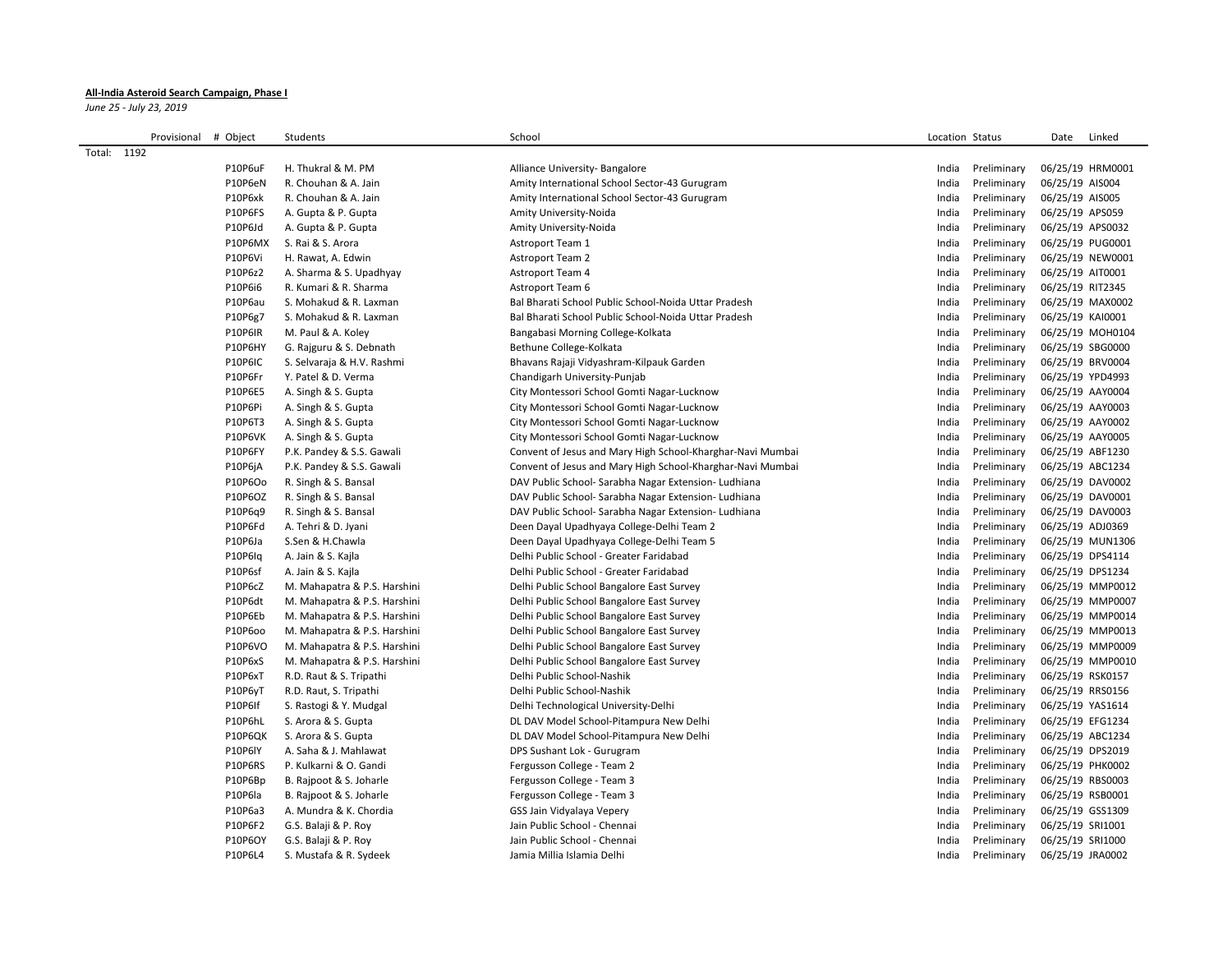| P10P6eg | A. Srinivas & G. Deshmukh                                                          | Kendriya Vidyalaya NAD-Visakhapatnam                       | India | Preliminary                | 06/25/19 GOU0001                     |
|---------|------------------------------------------------------------------------------------|------------------------------------------------------------|-------|----------------------------|--------------------------------------|
| P10P6c0 | V.Suganthan & S.Vinith                                                             | Kongu Engineering College                                  | India | Preliminary                | 06/25/19 SVS0803                     |
| P10P6Hk | A. Santara & R. Gujral                                                             | KR Mangalam World School - Gurugram                        | India | Preliminary                | 06/25/19 RGS0001                     |
| P10P662 | T. Sanjith & P.S. Murugan                                                          | KRM Public School-Chennai Tamil Nadu                       | India | Preliminary                | 06/25/19 KRM0004                     |
| P10P6mC | P. Topiwala & E. Merson                                                            | L.P.Savani School Palanpor-Surat Gujarat                   | India | Preliminary                | 06/25/19 ABC1234                     |
| P10P6pm | K. B. Vijayaraghavan & D. Sreenath                                                 | LMOIS-CBSE Chennai                                         | India | Preliminary                | 06/25/19 OMG2020                     |
| P10P6de | A. Kathiriya & Y. Kikani                                                           | Mauni International School-Utran Surat Team-1              | India | Preliminary                | 06/25/19 MIS0007                     |
| P10P6Ff | A. Kachhadiya & H. Kakadiya                                                        | Mauni International School-Utran Surat Team-2              | India | Preliminary                | 06/25/19 MIA0002                     |
| P10P6L6 | C. Jayshri & S. Yadav                                                              | Miranda House-University of Delhi                          | India | Preliminary                | 06/25/19 MHP1001                     |
| P10P692 | V. U & V. M                                                                        | Nehru Institute of Engineering and Technology-Coimbatore   | India | Preliminary                | 06/25/19 VAI0002                     |
| P10P6ks | V. U & V. M                                                                        | Nehru Institute of Engineering and Technology-Coimbatore   | India | Preliminary                | 06/25/19 VAI0001                     |
| P10P6Fm | K.Jayananthan & R.Hasan                                                            | Nellai Nadar MHSS-Chennai                                  | India | Preliminary                | 06/25/19 NNM2003                     |
| P10P6Gb | K.Jayananthan & R.Hasan                                                            | Nellai Nadar MHSS-Chennai                                  | India | Preliminary                | 06/25/19 NNM0002                     |
| P10P6aY | L. Singh & A. Prasad                                                               | NIT-Agartala                                               | India | Preliminary                | 06/25/19 LKS0007                     |
| P10P6BG | S. Paul & S. Ganguly                                                               | Osmania University-Telangana State-Hyderabad               | India | Preliminary                | 06/25/19 SGP0005                     |
| P10P6dx | S.Paul & S.Ganguly                                                                 | Osmania University-Telangana State-Hyderabad               | India | Preliminary                | 06/25/19 SGP0011                     |
| P10P6Mo | S. Paul & S. Ganguly                                                               | Osmania University-Telangana State-Hyderabad               | India | Preliminary                | 06/25/19 SPG0006                     |
| P10P6pe | S.Paul & S.Ganguly                                                                 | Osmania University-Telangana State-Hyderabad               | India | Preliminary                | 06/25/19 SGP0012                     |
| P10P6IF | J. Pandya and P. Dave                                                              | P D Patel Institute Of Applied Sciences-Gujarat            | India | Preliminary                | 06/25/19 ABC0019                     |
| P10P6SB | J. Pandya and P. Dave                                                              | P D Patel Institute Of Applied Sciences-Gujarat            | India | Preliminary                | 06/25/19 ABC0024                     |
| P10P6cd | H. Kher & Z. Nada                                                                  | PP Savani Chaitanya Vidya Sankul-Team 3                    | India | Preliminary                | 06/25/19 CQP0001                     |
| P10P6e5 | D. Patel & D. Pansuriya                                                            | PP Savani Vidhyabhavan - Team 5                            | India | Preliminary                | 06/25/19 ABC0001                     |
| P10P6vb | S. Garg & N. Jain                                                                  | Presidium-Ashok Vihar                                      | India | Preliminary                | 06/25/19 BJP1427                     |
| P10P6wr | S. Garg & N. Jain                                                                  | Presidium-Ashok Vihar                                      | India | Preliminary                | 06/25/19 IND1402                     |
| P10P69D | J. Sutariya & D. Shah                                                              | Radiant English Academy-Umra Surat Group 1                 | India | Preliminary                | 06/25/19 JAH0001                     |
| P10P6bu | C. Abhijith & R. Ramapriya                                                         | Rajalakshmi Engineering College Team 1-Thandalam           | India | Preliminary                | 06/25/19 REC1234                     |
| P10P6Jy | R. Gopikrishna & S. Anantharamakrishnan                                            | Rajalakshmi Engineering College Team 2-Chennai             | India | Preliminary                | 06/25/19 TRI1234                     |
| P10P6Mw |                                                                                    |                                                            | India | Preliminary                |                                      |
| P10P6MW | R. Gopikrishna & S. Anantharamakrishnan<br>R. Gopikrishna & S. Anantharamakrishnan | Rajalakshmi Engineering College Team 2-Chennai             | India | Preliminary                | 06/25/19 RIT1234<br>06/25/19 YUI2345 |
|         |                                                                                    | Rajalakshmi Engineering College Team 2-Chennai             |       |                            |                                      |
| P10P67x | R. Dasmandal & S. Nayak                                                            | Samanta Chandrasekhar Amateur Astronomy Association        | India | Preliminary<br>Preliminary | 06/25/19 RKS2017                     |
| P10P6IW | R. Dasmandal & S. Nayak                                                            | Samanta Chandrasekhar Amateur Astronomy Association        | India |                            | 06/25/19 RKS2018                     |
| P10P6FG | T. Sanyal & S. Sarkar                                                              | Scottish Church College- Kolkata                           | India | Preliminary                | 06/25/19 TRP0208                     |
| P10P6EV | V. Kapoor & S. Kejriwal                                                            | Shiv Nadar University-Greater Noida                        | India | Preliminary                | 06/25/19 VSK2019                     |
| P10P6M4 | R.S.Yadav & U.Singh                                                                | Shri Mata Vaishno Devi University-Jammu and Kashmir        | India | Preliminary                | 06/25/19 RSY0008                     |
| P10P6H5 | V. Krishna & E. Ranjith                                                            | SPACE Chennai-Tamilnadu                                    | India | Preliminary                | 06/25/19 SUN1000                     |
| P10P69B | E. Yadav & P. Sheetal                                                              | SPACE Team 3                                               | India | Preliminary                | 06/25/19 RAV9802                     |
| P10P6RV | Y. Madan & S. Sumant                                                               | <b>SPACE Team 5</b>                                        | India | Preliminary                | 06/25/19 XYZ1234                     |
| P10P6af | T. Sharma & S. Smith                                                               | SPACE Team 6                                               | India | Preliminary                | 06/25/19 STS0001                     |
| P10P6iP | T. Sharma & S. Smith                                                               | SPACE Team 6                                               | India | Preliminary                | 06/25/19 STS0002                     |
| P10P6KA | T. Sharma & S. Smith                                                               | SPACE Team 6                                               | India | Preliminary                | 06/25/19 STS0005                     |
| P10P6cb | A. Nagvanshi & Y. Joshi                                                            | SPACE Team 9                                               | India | Preliminary                | 06/25/19 ANK0000                     |
| P10P6GU | S. Dananjay & P. Sharan                                                            | Sri Krish International School-Porur Chennai               | India | Preliminary                | 06/25/19 SKI0001                     |
| P10P64k | R. Pal & P. Sharma                                                                 | SVP School-Surat Gujarat                                   | India | Preliminary                | 06/25/19 SVP0002                     |
| P10P6md | H. S. Rao & K. Rajbhar                                                             | Swarnim Startup and Innovation University-Ghandhinagar     | India | Preliminary                | 06/25/19 RAO0017                     |
| P10P6Oe | A. Singhai & N. Vyas                                                               | Symbiosis University of Applied Sciences-Indore            | India | Preliminary                | 06/25/19 AAY0002                     |
| P10P6g6 | D. Bhimwal & P. Mehdiratta                                                         | Team-Abdul Kalam                                           | India | Preliminary                | 06/25/19 ABC0001                     |
| P10P6hZ | D. Bhimwal & P. Mehdiratta                                                         | Team-Abdul Kalam                                           | India | Preliminary                | 06/25/19 ABC0001                     |
| P10P6NQ | D. Bhimwal & P. Mehdiratta                                                         | Team-Abdul Kalam                                           | India | Preliminary                | 06/25/19 ABC0002                     |
| P10P6fr | P. Adlakha & P. Chaudhary                                                          | University of Petroleum and Energy Studies Dehradun Team 2 | India | Preliminary                | 06/25/19 UPE2001                     |
| P10P6WN | V. Arora, L. Randhawa                                                              | University of Petroleum and Energy Studies Dehradun Team 2 | India | Preliminary                | 06/25/19 UPE0002                     |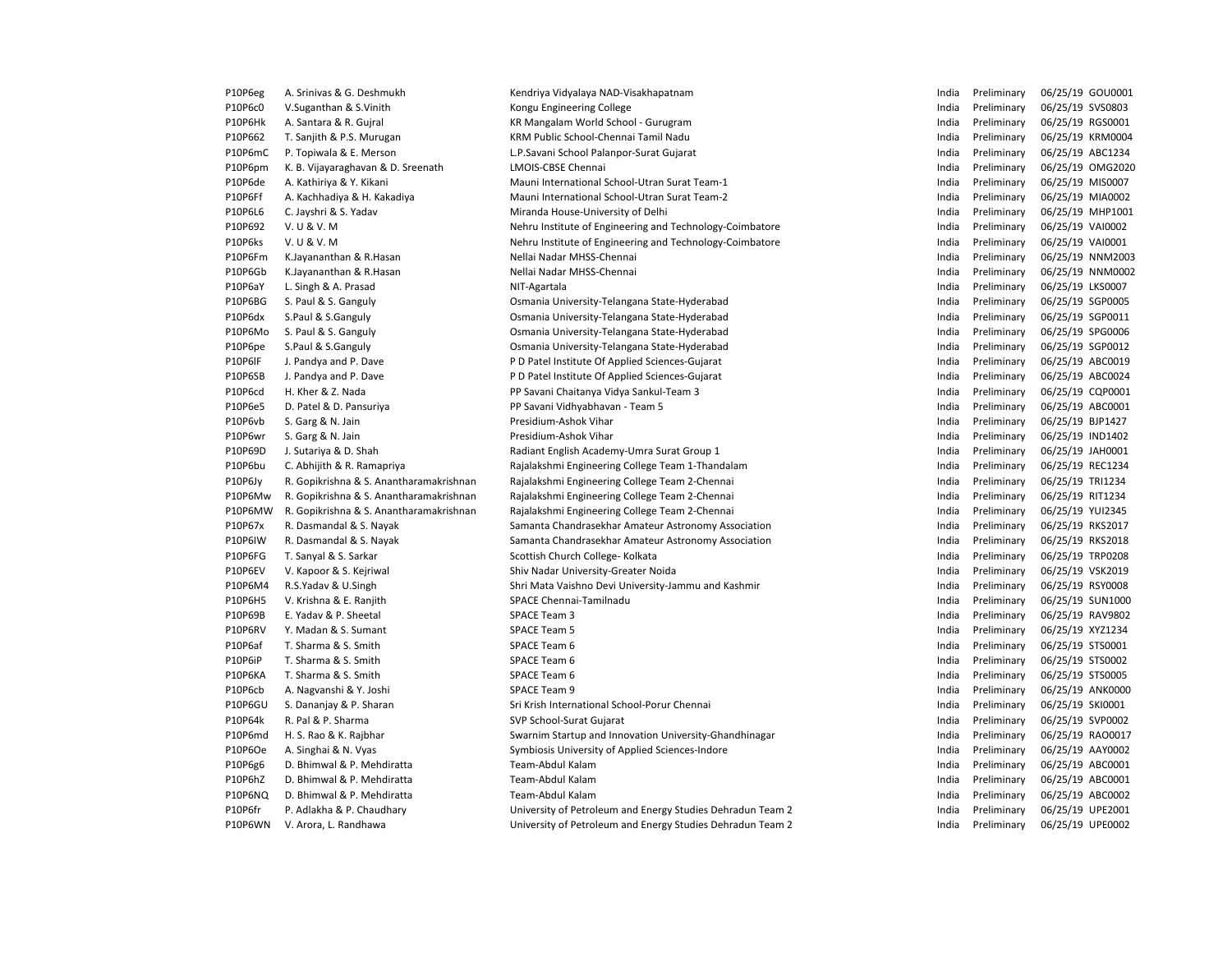| P10P8FS | H. Thukral & M. PM       | Alliance University- Bangalore                             | India | Preliminary                | 06/28/19 MED0006 |
|---------|--------------------------|------------------------------------------------------------|-------|----------------------------|------------------|
| P10P8Jm | H. Thukral & M. PM       | Alliance University- Bangalore                             | India | Preliminary                | 06/28/19 HRM5555 |
| P10P8Ke | H. Thukral & M. PM       | Alliance University- Bangalore                             | India | Preliminary                | 06/28/19 HRM3333 |
| P10P8Ln | H. Thukral & M. PM       | Alliance University-Bangalore                              | India | Preliminary                | 06/28/19 MED1111 |
| P10P8qH | H. Thukral & M. PM       | Alliance University- Bangalore                             | India | Preliminary                | 06/28/19 MED0007 |
| P10P8tc | H. Thukral & M. PM       | Alliance University-Bangalore                              | India | Preliminary                | 06/28/19 HRM4444 |
| P10P8Tk | H. Thukral & M. PM       | Alliance University- Bangalore                             | India | Preliminary                | 06/28/19 MED0002 |
| P10P9Bs | H. Thukral & M. PM       | Alliance University-Bangalore                              | India | Preliminary                | 06/28/19 HRM1111 |
| P10P8u9 | A. Gupta & P. Gupta      | Amity Institute Of Biotechnology-Noida                     | India | Preliminary                | 06/28/19 APS002  |
| P10P9DX | A. Gupta & P. Gupta      | Amity Institute Of Biotechnology-Noida                     | India | Preliminary                | 06/28/19 APS450  |
| P10P9EI | A. Gupta & P. Gupta      | Amity Institute Of Biotechnology-Noida                     | India | Preliminary                | 06/28/19 APS045  |
| P10P9If | A. Gupta & P. Gupta      | Amity Institute Of Biotechnology-Noida                     | India | Preliminary                | 06/28/19 APS195  |
| P10P8Ci | R. Chouhan & A. Jain     | Amity International School Sector-43 Gurgaon               | India | Preliminary                | 06/28/19 AIS007  |
| P10P8Te | R. Chouhan & A. Jain     | Amity International School Sector-43 Gurgaon               | India | Preliminary                | 06/28/19 AIS006  |
| P10P95a | R. Chouhan & A. Jain     | Amity International School Sector-43 Gurgaon               | India | Preliminary                | 06/28/19 AIS003  |
| P10P9BE | A. Gupta & P. Gupta      | Amity University-Noida                                     | India | Preliminary                | 06/28/19 APS159  |
| P10P8Mf | R. lakhani & H. chopra   | Aspire public school mota varachha surat                   | India | Preliminary                | 06/28/19 APS1313 |
| P10P8oX | R. lakhani & H. chopra   | Aspire public school mota varachha surat                   | India | Preliminary                | 06/28/19 APS4747 |
| P10P918 | R. lakhani & H. chopra   | Aspire public school mota varachha surat                   | India | Preliminary                | 06/28/19 APS8458 |
| P10P91v | R. lakhani & H. chopra   | Aspire public school mota varachha surat                   | India | Preliminary                | 06/28/19 APS9856 |
| P10P8Zg | T. Goyal & R. Dwivedi    | Astroport Team 10                                          | India | Preliminary                | 06/28/19 AST1027 |
| P10P9rl | S. Narayanan, T. Ibrahim | <b>Astroport Team 3</b>                                    | India | Preliminary                | 06/28/19 SAT0008 |
| P10P92F | A. Sharma & S. Upadhyay  | <b>Astroport Team 4</b>                                    | India | Preliminary                | 06/28/19 AIT0009 |
| P10P936 | A. Sharma & S. Upadhyay  | <b>Astroport Team 4</b>                                    | India | Preliminary                | 06/28/19 AIT0008 |
| P10P9DU | A. Sharma & S. Upadhyay  | <b>Astroport Team 4</b>                                    | India | Preliminary                | 06/28/19 AIT0010 |
| P10P9HY | A. Sharma & S. Upadhyay  | <b>Astroport Team 4</b>                                    | India | Preliminary                | 06/28/19 AIT0007 |
| P10P8Ij | A. Khunger & B. Singh    | <b>Astroport Team 5</b>                                    | India | Preliminary                | 06/28/19 APJ0021 |
| P10P8qU | A. Khunger & B. Singh    | <b>Astroport Team 5</b>                                    | India | Preliminary                | 06/28/19 APJ0025 |
| P10P92s | A. Khunger & B. Singh    | <b>Astroport Team 5</b>                                    | India | Preliminary                | 06/28/19 APJ0020 |
| P10P9gF | A. Khunger & B. Singh    | <b>Astroport Team 5</b>                                    | India | Preliminary                | 06/28/19 APJ0015 |
| P10P9KM | A. Khunger & B. Singh    | <b>Astroport Team 5</b>                                    | India | Preliminary                | 06/28/19 APJ0018 |
| P10P9oe | A. Khunger & B. Singh    | <b>Astroport Team 5</b>                                    | India | Preliminary                | 06/28/19 APJ0014 |
| P10P9yR | A. Khunger & B. Singh    | <b>Astroport Team 5</b>                                    | India | Preliminary                | 06/28/19 APJ0024 |
| P10P8A2 | R. Kumari & R. Sharma    | Astroport Team 6                                           | India | Preliminary                | 06/28/19 RIT3456 |
| P10P8Hm | R. Kumari & R. Sharma    | Astroport Team 6                                           | India | Preliminary                | 06/28/19 RIT7890 |
| P10P8IZ | R.Kumari & R. Sharma     | Astroport Team 6                                           | India | Preliminary                | 06/28/19 RIT4567 |
| P10P8Rc | R. Kumari & R. Sharma    |                                                            | India | Preliminary                | 06/28/19 RIT6789 |
| P10P8wQ | R. Kumari & R. Sharma    | Astroport Team 6<br>Astroport Team 6                       | India | Preliminary                | 06/28/19 RIT1234 |
| P10P8yU | R. Kumari & R. Sharma    | Astroport Team 6                                           | India | Preliminary                | 06/28/19 RIT9876 |
| P10P8z0 | R. Kumari & R. Sharma    |                                                            | India | Preliminary                | 06/28/19 RIT0987 |
| P10P9ky | R. Kumari & R. Sharma    | Astroport Team 6<br>Astroport Team 6                       | India | Preliminary                | 06/28/19 RIT8765 |
| P10P9y0 | R. Kumari & R. Sharma    | Astroport Team 6                                           | India | Preliminary                | 06/28/19 RIT5678 |
| P10P8PV |                          |                                                            | India |                            | 06/28/19 DSK1515 |
| P10P9sw | D. Makhija, S. Gupta     | Bal Bharati Public School Gangaram Hospital Marg New Delhi | India | Preliminary<br>Preliminary | 06/28/19 D1S2P15 |
|         | D. Makhija & S. Gupta    | Bal Bharati Public School Gangaram Hospital Marg New Delhi |       |                            |                  |
| P10P8Fa | S.Relan & A.Jain         | Bal Bharati Public School-Pitampura New Delhi              | India | Preliminary                | 06/28/19 BAT3000 |
| P10P8Im | A. Jain & S. Relan       | Bal Bharati Public School-Pitampura New Delhi              | India | Preliminary                | 06/28/19 ADS1210 |
| P10P8y6 | A. Jain & S. Relan       | Bal Bharati Public School-Pitampura New Delhi              | India | Preliminary                | 06/28/19 BBP1111 |
| P10P8pN | S. Aikat & P. Sachdev    | Bal Bharati Public School-Rohini Delhi                     | India | Preliminary                | 06/28/19 BBS0009 |
| P10P8XU | S. Aikat & P. Sachdev    | Bal Bharati Public School-Rohini Delhi                     | India | Preliminary                | 06/28/19 BBS0008 |
| P10P90g | S. Aikat & P. Sachdev    | Bal Bharati Public School-Rohini Delhi                     | India | Preliminary                | 06/28/19 BBS0012 |
| P10P9AF | S. Aikat & P. Sachdev    | Bal Bharati Public School-Rohini Delhi                     | India | Preliminary                | 06/28/19 BBP3004 |
| P10P9I8 | S. Aikat & P. Sachdev    | Bal Bharati Public School-Rohini Delhi                     | India | Preliminary                | 06/28/19 BBS0003 |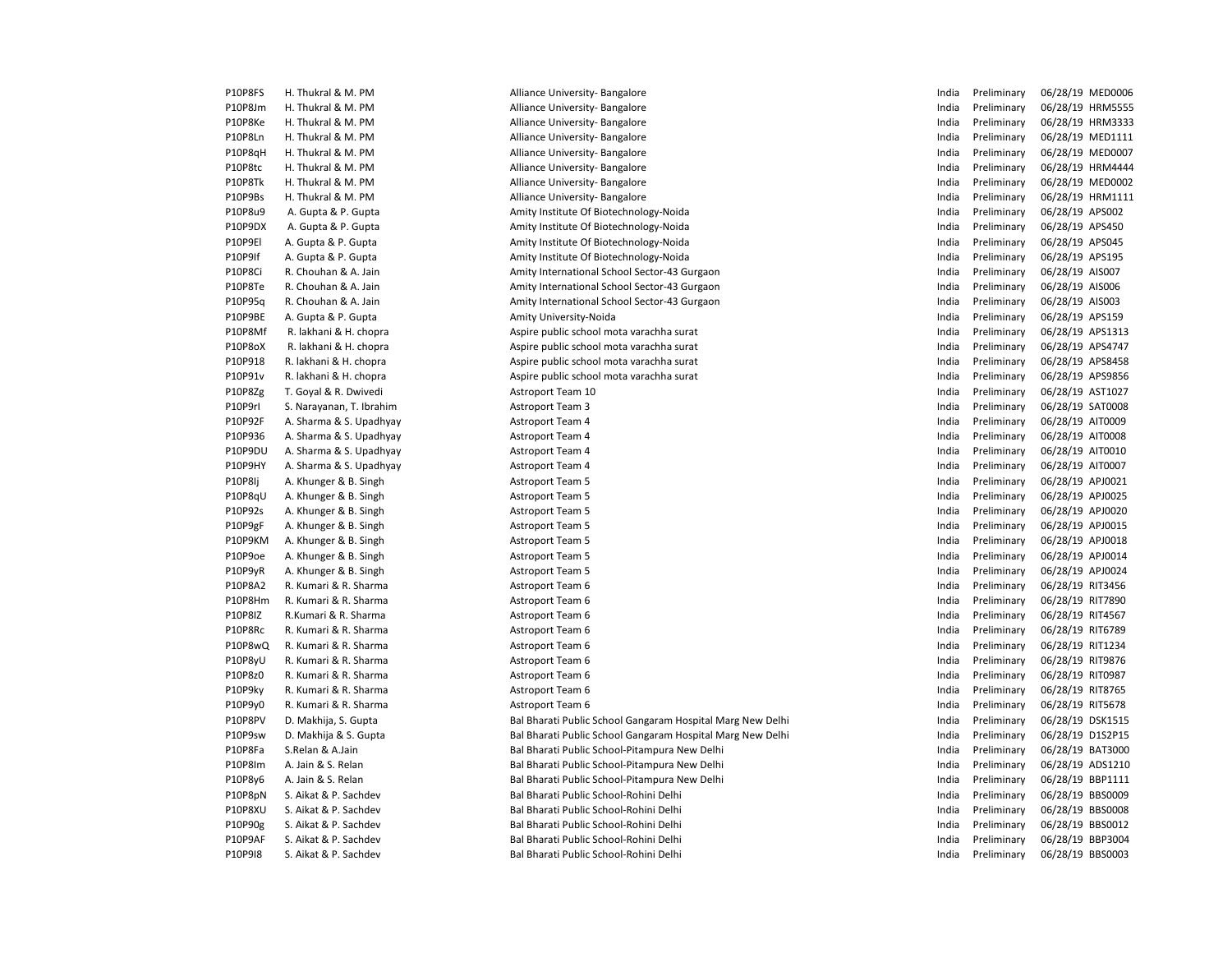| P10P9Je | S. Aikat & P. Sachdev            | Bal Bharati Public School-Rohini Delhi                     | India | Preliminary | 06/28/19 BBS0010 |
|---------|----------------------------------|------------------------------------------------------------|-------|-------------|------------------|
| P10P9K2 | S. Aikat & P. Sachdev            | Bal Bharati Public School-Rohini Delhi                     | India | Preliminary | 06/28/19 BBS0004 |
| P10P9zy | S. Aikat & P. Sachdev            | Bal Bharati Public School-Rohini Delhi                     | India | Preliminary | 06/28/19 BBS0000 |
| P10P8mn | S. Mohakud & R. Laxman           | Bal Bharati School Public School-Noida Uttar Pradesh       | India | Preliminary | 06/28/19 HLR0002 |
| P10P8nF | S. Mohakud & R. Laxman           | Bal Bharati School Public School-Noida Uttar Pradesh       | India | Preliminary | 06/28/19 LRD2004 |
| P10P8oG | S. Mohakud & R. Laxman           | Bal Bharati School Public School-Noida Uttar Pradesh       | India | Preliminary | 06/28/19 TSN0001 |
| P10P8ZQ | S. Mohakud & R. Laxman           | Bal Bharati School Public School-Noida Uttar Pradesh       | India | Preliminary | 06/28/19 HLR0001 |
| P10P9v3 | S. Mohakud & R. Laxman           | Bal Bharati School Public School-Noida Uttar Pradesh       | India | Preliminary | 06/28/19 MAR2004 |
| P10P9wB | M. Paul & A. Koley               | Bangabasi Morning College-Kolkata                          | India | Preliminary | 06/28/19 MOH0048 |
| P10P9tl | S. Debnath & G. Rajguru          | Bethune College-Kolkata                                    | India | Preliminary | 06/28/19 SBG0000 |
| P10P92e | S. Selvaraja & H.V. Rashmi       | Bhavans Rajaji Vidyashram-Kilpauk Garden                   | India | Preliminary | 06/28/19 BRV0001 |
| P10P9Af | S. Selvaraja & H.V. Rashmi       | Bhavans Rajaji Vidyashram-Kilpauk Garden                   | India | Preliminary | 06/28/19 BRV0001 |
| P10P9EU | S. Selvaraja & H.V. Rashmi       | Bhavans Rajaji Vidyashram-Kilpauk Garden                   | India | Preliminary | 06/28/19 BRV0002 |
| P10P9Iv | S. Selvaraja & H.V. Rashmi       | Bhavans Rajaji Vidyashram-Kilpauk Garden                   | India | Preliminary | 06/28/19 BRV0003 |
| P10P8vL | T. Ghosh & S. Sarkar             | Bidhannagar Government College-Kolkata                     | India | Preliminary | 06/28/19 STG0005 |
| P10P8Wl | T. Ghosh & S. Sarkar             | Bidhannagar Government College-Kolkata                     | India | Preliminary | 06/28/19 STG0004 |
| P10P9IE | B. Swadesh & A. Muthuannalakshmi | CEG-Anna University-Chennai                                | India | Preliminary | 06/28/19 CEG2918 |
| P10P9Js | B.Swadesh & A.Muthuannalakshmi   | CEG-Anna University-Chennai                                | India | Preliminary | 06/28/19 CEG3019 |
| P10P9CE | Y. Patel & D. Verma              | Chandigarh University-Punjab                               | India | Preliminary | 06/28/19 PSO2997 |
| P10P9Ir | Y. Patel & D. Verma              | Chandigarh University-Punjab                               | India | Preliminary | 06/28/19 YMK4995 |
| P10P9L1 | Y. Patel & D. Verma              | Chandigarh University-Punjab                               | India | Preliminary | 06/28/19 YPD4994 |
| P10P9v1 | Y. Patel & D. Verma              | Chandigarh University-Punjab                               | India | Preliminary | 06/28/19 YPA2997 |
| P10P9w2 | Y. Patel & D. Verma              | Chandigarh University-Punjab                               | India | Preliminary | 06/28/19 YAS2997 |
| P10P9wf | Y. Patel & D. Verma              | Chandigarh University-Punjab                               | India | Preliminary | 06/28/19 YMK2997 |
| P10P8rc | M. Madhuram & S. Sriram          | Chennai Public School                                      | India | Preliminary | 06/28/19 CPS1234 |
| P10P9xz | A. Singh & S. Gupta              | City Montessori School Gomti Nagar-Lucknow                 | India | Preliminary | 06/28/19 AAY0009 |
| P10P8B5 | P.K. Pandey & S.S. Gawali        | Convent of Jesus and Mary High School Kharghar-Navi Mumbai | India | Preliminary | 06/28/19 ABD1236 |
| P10P8sV | P.K. Pandey & S.S. Gawali        | Convent of Jesus and Mary High School Kharghar-Navi Mumbai | India | Preliminary | 06/28/19 AAA3333 |
| P10P8xm | P.K. Pandey & S.S. Gawali        | Convent of Jesus and Mary High School Kharghar-Navi Mumbai | India | Preliminary | 06/28/19 AAA0000 |
| P10P8yJ | P.K. Pandey & S.S. Gawali        | Convent of Jesus and Mary High School Kharghar-Navi Mumbai | India | Preliminary | 06/28/19 AAA0000 |
| P10P907 | P.K. Pandey & S.S. Gawali        | Convent of Jesus and Mary High School Kharghar-Navi Mumbai | India | Preliminary | 06/28/19 AAA0000 |
| P10P9Jk | P.K. Pandey & S.S. Gawali        | Convent of Jesus and Mary High School Kharghar-Navi Mumbai | India | Preliminary | 06/28/19 AAA3232 |
| P10P9Ka | P.K. Pandey & S.S. Gawali        | Convent of Jesus and Mary High School Kharghar-Navi Mumbai | India | Preliminary | 06/28/19 ZZZ0006 |
| P10P9sS | P.K. Pandey & S.S. Gawali        | Convent of Jesus and Mary High School Kharghar-Navi Mumbai | India | Preliminary | 06/28/19 AAA1111 |
| P10P9tq | P.K. Pandey & S.S. Gawali        | Convent of Jesus and Mary High School Kharghar-Navi Mumbai | India | Preliminary | 06/28/19 QQQ3333 |
| P10P9uO | P.K. Pandey & S.S. Gawali        | Convent of Jesus and Mary High School Kharghar-Navi Mumbai | India | Preliminary | 06/28/19 AAA2222 |
| P10P9xr | P.K. Pandey & S.S. Gawali        | Convent of Jesus and Mary High School Kharghar-Navi Mumbai | India | Preliminary | 06/28/19 AAA1111 |
| P10P8Q8 | A.Dhar & S.Goval                 | DAV Public School - Sector 49 - Gurugram                   | India | Preliminary | 06/28/19 DAV4853 |
| P10P8TQ | A.Dhar & S.Goyal                 | DAV Public School - Sector 49 - Gurugram                   | India | Preliminary | 06/28/19 DAV0012 |
| P10P8I2 | R. Singh & S. Bansal             | DAV Public School- Sarabha Nagar Extention Ludhiana        | India | Preliminary | 06/28/19 DAV4040 |
| P10P8IY | R. Singh & S. Bansal             | DAV Public School- Sarabha Nagar Extention Ludhiana        | India | Preliminary | 06/28/19 DAV1234 |
| P10P8mk | R. Singh & S. Bansal             | DAV Public School- Sarabha Nagar Extention Ludhiana        | India | Preliminary | 06/28/19 DAV3456 |
| P10P8qj | R. Singh & S. Bansal             | DAV Public School- Sarabha Nagar Extention Ludhiana        | India | Preliminary | 06/28/19 DAV9999 |
| P10P8qK | R. Singh & S. Bansal             | DAV Public School- Sarabha Nagar Extention Ludhiana        | India | Preliminary | 06/28/19 DAV3030 |
| P10P8ry | R. Singh & S. Bansal             | DAV Public School- Sarabha Nagar Extention Ludhiana        | India | Preliminary | 06/28/19 DAV1000 |
| P10P8Tz | R. Singh & S. Bansal             | DAV Public School- Sarabha Nagar Extention Ludhiana        | India | Preliminary | 06/28/19 DAV2000 |
| P10P8w6 | R. Singh & S. Bansal             | DAV Public School- Sarabha Nagar Extention Ludhiana        | India | Preliminary | 06/28/19 DAV3333 |
| P10P90Y | R. Singh & S. Bansal             | DAV Public School- Sarabha Nagar Extention Ludhiana        | India | Preliminary | 06/28/19 DAV6666 |
| P10P91w | R. Singh & S. Bansal             | DAV Public School- Sarabha Nagar Extention Ludhiana        | India | Preliminary | 06/28/19 DAV7777 |
| P10P92I | R. Singh & S. Bansal             | DAV Public School- Sarabha Nagar Extention Ludhiana        | India | Preliminary | 06/28/19 DAV4444 |
| P10P92U | R. Singh & S. Bansal             | DAV Public School- Sarabha Nagar Extention Ludhiana        | India | Preliminary | 06/28/19 DAV0303 |
| P10P9EV | R. Singh & S. Bansal             | DAV Public School- Sarabha Nagar Extention Ludhiana        | India | Preliminary | 06/28/19 DAV0202 |
|         |                                  |                                                            |       |             |                  |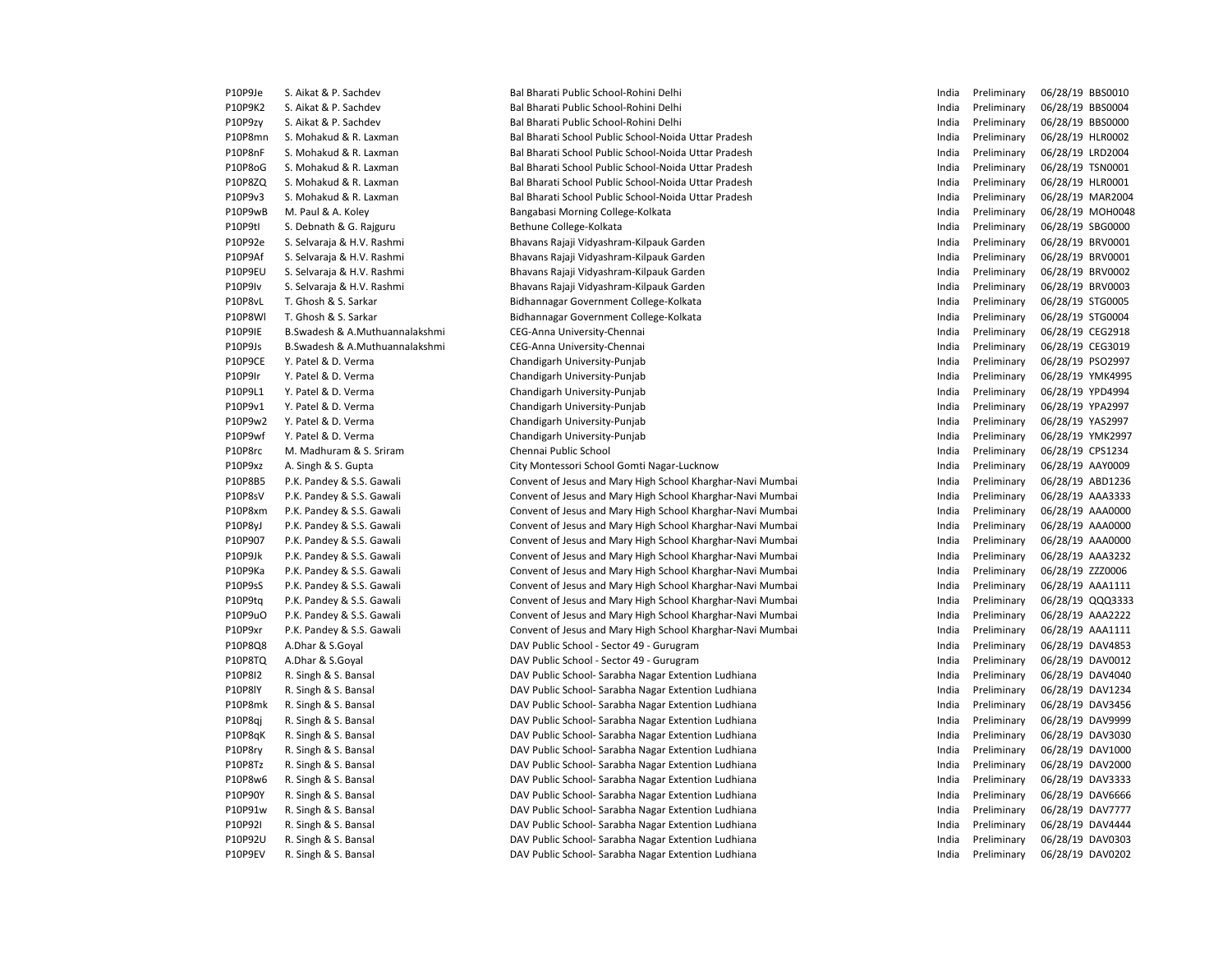| P10P9Hs        | R. Singh & S. Bansal         | DAV Public School- Sarabha Nagar Extention Ludhiana   |
|----------------|------------------------------|-------------------------------------------------------|
| P10P9LV        | R. Singh & S. Bansal         | DAV Public School- Sarabha Nagar Extention Ludhiana   |
| P10P9sy        | R. Singh & S. Bansal         | DAV Public School- Sarabha Nagar Extention Ludhiana   |
| P10P9tR        | R. Singh & S. Bansal         | DAV Public School- Sarabha Nagar Extention Ludhiana   |
| P10P9vZ        | R. Singh & S. Bansal         | DAV Public School- Sarabha Nagar Extention Ludhiana   |
| P10P9wG        | R. Singh & S. Bansal         | DAV Public School- Sarabha Nagar Extention Ludhiana   |
| P10P9Zy        | R. Singh & S. Bansal         | DAV Public School- Sarabha Nagar Extention Ludhiana   |
| P10P8CF        | N. Garuda & A. Srivastava    | DAV Public School-Velachery Chennai                   |
| P10P8KS        | N. Garuda & A. Srivastava    | DAV Public School-Velachery Chennai                   |
| P10P8oO        | N. Garuda & A. Srivatsava    | DAV Public School-Velachery Chennai                   |
| P10P8Q0        | N. Garuda & A. Srivastava    | DAV Public School-Velachery Chennai                   |
| P10P8Sk        | N. Garuda & A. Srivastava    | DAV Public School-Velachery Chennai                   |
| P10P8SV        | N. Garuda & A. Srivastava    | DAV Public School-Velachery Chennai                   |
| P10P8Z7        | N. Garuda & A. Srivastava    | DAV Public School-Velachery Chennai                   |
| P10P91g        | N. Garuda & A. Srivastava    | DAV Public School-Velachery Chennai                   |
| P10P91Z        | N. Garuda & A. Srivastava    | DAV Public School-Velachery Chennai                   |
| P10P93e        | N. Garuda & A. Srivastava    | DAV Public School-Velachery Chennai                   |
| P10P9GI        | N. Garuda & A. Srivastava    | DAV Public School-Velachery Chennai                   |
| P10P8E2        | P. Pahwa & A. Shrivastava    | Dayalbagh Educational Institute-Agra                  |
| P10P9wy        | P. Pahwa & A. Shrivastava    | Dayalbagh Educational Institute-Agra                  |
| P10P9sF        | S.K. Singh & R. Bhatt        | Deen Dayal Upadhyaya College Delhi Team 1             |
| P10P9vb        | S.K. Singh & R. Bhatt        | Deen Dayal Upadhyaya College Delhi Team 1             |
| P10P9yu        | S.K. Singh & R. Bhatt        | Deen Dayal Upadhyaya College Delhi Team 1             |
| P10P9Am        | D. Jyani & A. Tehri          | Deen Dayal Upadhyaya College Delhi Team 2             |
| P10P9K1        | A. Tehri & D. Jyani          | Deen Dayal Upadhyaya College Delhi Team 2             |
| P10P9tV        | D. Jyani & A. Tehri          | Deen Dayal Upadhyaya College Delhi Team 2             |
| P10P9w1        | D. Jyani & A. Tehri          | Deen Dayal Upadhyaya College Delhi Team 2             |
| P10P9ZR        | D. Jyani & A. Tehri          | Deen Dayal Upadhyaya College Delhi Team 2             |
| P10P8Ex        | R. Gotwal & A. Bansal        | Deen Dayal Upadhyaya College Delhi Team 3             |
| P10P9Db        | A. Chaturvedi & A. Sharma    | Deen Dayal Upadhyaya College Delhi Team 4             |
| P10P9vp        | A. Chaturvedi & A. Sharma    | Deen Dayal Upadhyaya College Delhi Team 4             |
| P10P9BB        | S.Sen & H.Chawla             | Deen Dayal Upadhyaya College Delhi Team 5             |
| P10P9vG        | S.Sen & H.Chawla             | Deen Dayal Upadhyaya College Delhi Team 5             |
| P10P9ws        | S.Sen & H.Chawla             | Deen Dayal Upadhyaya College Delhi Team 5             |
| P10P8PS        | D. Gupta & B. Kanodia        | Delhi Public International School-Pushp Vihar Delhi   |
| P10P9B9        | D. Gupta & B. Kanodia        | Delhi Public International School-Pushp Vihar Delhi   |
| P10P9rJ        | D. Gupta & B. Kanodia        | Delhi Public International School-Pushp Vihar Delhi   |
| P10P8FE        | M. Mahapatra & P.S. Harshini | Delhi Public School Bangalore East Survey             |
| <b>P10P8IR</b> | M. Mahapatra & P.S. Harshini | Delhi Public School Bangalore East Survey             |
| P10P8kO        | M. Mahapatra & P.S. Harshini | Delhi Public School Bangalore East Survey             |
| P10P8sC        | M. Mahapatra & P.S. Harshini | Delhi Public School Bangalore East Survey             |
| P10P8TB        | M. Mahapatra & P.S. Harshini | Delhi Public School Bangalore East Survey             |
| P10P8YE        | M. Mahapatra & P.S. Harshini | Delhi Public School Bangalore East Survey             |
| P10P8zx        | M. Mahapatra & P.S. Harshini | Delhi Public School Bangalore East Survey             |
| P10P90I        | M. Mahapatra & P.S. Harshini | Delhi Public School Bangalore East Survey             |
| P10P92z        | M. Mahapatra & P.S. Harshini | Delhi Public School Bangalore East Survey             |
| P10P9Gg        | M. Mahapatra & P.S. Harshini | Delhi Public School Bangalore East Survey             |
| P10P9IO        | M. Mahapatra & P.S. Harshini | Delhi Public School Bangalore East Survey             |
| P10P9MG        | M. Mahapatra & P.S. Harshini | Delhi Public School Bangalore East Survey             |
| P10P9vu        | M. Mahapatra & P.S. Harshini | Delhi Public School Bangalore East Survey             |
| P10P9zN        | M. Mahapatra & P.S. Harshini | Delhi Public School Bangalore East Survey             |
| P10P8I4        | A.Jain & S.Kajla             | Delhi Public School Greater Faridabad-Sector 81 Harya |
|                |                              |                                                       |

Public School- Sarabha Nagar Extention Ludhiana Public School- Sarabha Nagar Extention Ludhiana Public School- Sarabha Nagar Extention Ludhiana Public School- Sarabha Nagar Extention Ludhiana Public School- Sarabha Nagar Extention Ludhiana Public School- Sarabha Nagar Extention Ludhiana Public School-Velachery Chennai Public School-Velachery Chennai Public School-Velachery Chennai Public School-Velachery Chennai Public School-Velachery Chennai Public School-Velachery Chennai Public School-Velachery Chennai Public School-Velachery Chennai Public School-Velachery Chennai Public School-Velachery Chennai Public School-Velachery Chennai bagh Educational Institute-Agra **Phagh Educational Institute-Agra** Dayal Upadhyaya College Delhi Team 1 Dayal Upadhyaya College Delhi Team 1 Dayal Upadhyaya College Delhi Team 1 Dayal Upadhyaya College Delhi Team 2 Dayal Upadhyaya College Delhi Team 2 Dayal Upadhyaya College Delhi Team 2 Dayal Upadhyaya College Delhi Team 2 Dayal Upadhyaya College Delhi Team 2 Dayal Upadhyaya College Delhi Team 3 Dayal Upadhyaya College Delhi Team 4 Dayal Upadhyaya College Delhi Team 4 Dayal Upadhyaya College Delhi Team 5 Dayal Upadhyaya College Delhi Team 5 Dayal Upadhyaya College Delhi Team 5 Public International School–Pushp Vihar Delhi Public International School–Pushp Vihar Delhi Public International School–Pushp Vihar Delhi Public School Bangalore East Survey Public School Bangalore East Survey Public School Bangalore East Survey Public School Bangalore East Survey Public School Bangalore East Survey Public School Bangalore East Survey Public School Bangalore East Survey **India Preliminary 06/28/19 MMP0018** India Preliminary 06/28/19 MMP0018 Public School Bangalore East Survey **India Preliminary 06/28/19 MMP0019** India Preliminary 06/28/19 MMP0019 Public School Bangalore East Survey Public School Bangalore East Survey Public School Bangalore East Survey Public School Bangalore East Survey Public School Bangalore East Survey **India Preliminary 06/28/19 MMP0016** India Preliminary 06/28/19 MMP0016 Public School Bangalore East Survey **India Preliminary 06/28/19 MMP0020** Public School Greater Faridabad-Sector 81 Haryana

| India | Preliminary | 06/28/19 | DAV1221        |
|-------|-------------|----------|----------------|
| India | Preliminary | 06/28/19 | DAV2332        |
| India | Preliminary | 06/28/19 | DAV2020        |
| India | Preliminary | 06/28/19 | DAV1232        |
| India | Preliminary | 06/28/19 | DAV0101        |
| India | Preliminary | 06/28/19 | <b>DAV5555</b> |
| India | Preliminary | 06/28/19 | DAV1331        |
| India | Preliminary | 06/28/19 | DAV0001        |
| India | Preliminary | 06/28/19 | DAV0000        |
| India | Preliminary | 06/28/19 | DAV0000        |
| India | Preliminary | 06/28/19 | DAV0000        |
| India | Preliminary | 06/28/19 | DAV0001        |
| India | Preliminary | 06/28/19 | DAV0001        |
| India | Preliminary | 06/28/19 | DAV0001        |
| India | Preliminary | 06/28/19 | DAV0000        |
| India | Preliminary | 06/28/19 | DAV0000        |
| India | Preliminary | 06/28/19 | DAV0002        |
| India | Preliminary | 06/28/19 | DAV0003        |
| India | Preliminary | 06/28/19 | PRI0008        |
| India | Preliminary | 06/28/19 | PRI0009        |
| India | Preliminary | 06/28/19 | SKS0001        |
| India | Preliminary | 06/28/19 | SRB0001        |
| India | Preliminary | 06/28/19 | SMS0001        |
| India | Preliminary | 06/28/19 | <b>BBB2009</b> |
| India | Preliminary | 06/28/19 | ADJ6789        |
| India | Preliminary | 06/28/19 | SDJ2207        |
| India | Preliminary | 06/28/19 | SKJ1973        |
| India | Preliminary | 06/28/19 | LOL2407        |
| India | Preliminary | 06/28/19 | RAG1234        |
| India | Preliminary | 06/28/19 | AAS2530        |
| India | Preliminary | 06/28/19 | AAB2530        |
| India | Preliminary | 06/28/19 | DPR1929        |
| India | Preliminary | 06/28/19 | <b>TIK2007</b> |
| India | Preliminary | 06/28/19 | TAB1963        |
| India | Preliminary | 06/28/19 | SUP9494        |
| India | Preliminary | 06/28/19 | DEV9494        |
| India | Preliminary | 06/28/19 | <b>KEY0000</b> |
| India | Preliminary | 06/28/19 | MMP0015        |
| India | Preliminary | 06/28/19 | MMP0034        |
| India | Preliminary | 06/28/19 | MMP0023        |
| India | Preliminary | 06/28/19 | MMP0037        |
| India | Preliminary | 06/28/19 | MMP0035        |
| India | Preliminary | 06/28/19 | MMP0022        |
| India | Preliminary | 06/28/19 | MMP0018        |
| India | Preliminary | 06/28/19 | MMP0019        |
| India | Preliminary | 06/28/19 | MMP0025        |
| India | Preliminary | 06/28/19 | MMP0031        |
| India | Preliminary | 06/28/19 | MMP0030        |
| India | Preliminary | 06/28/19 | MMP0033        |
| India | Preliminary | 06/28/19 | MMP0016        |
| India | Preliminary | 06/28/19 | <b>MMP0020</b> |
| India | Preliminary | 06/28/19 | DPS0001        |
|       |             |          |                |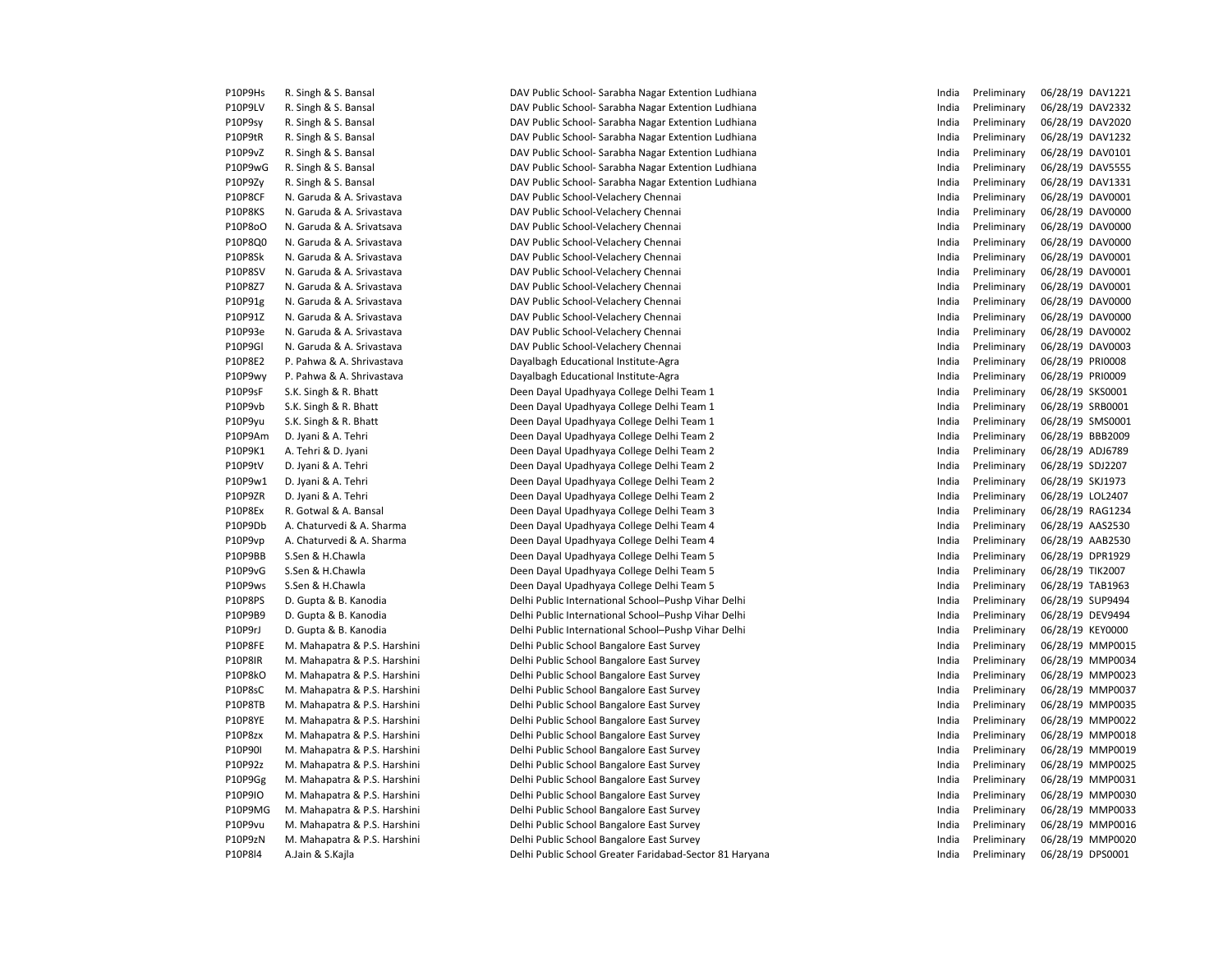| P10P8Uv                   | A. Jain & S. Kajla                                 | Delhi Public School Greater Faridabad-Sector 81 Haryana                                                                            | India | Preliminary                | 06/28/19 DPS9898                     |
|---------------------------|----------------------------------------------------|------------------------------------------------------------------------------------------------------------------------------------|-------|----------------------------|--------------------------------------|
| P10P8x4                   | A. Jain & S. Kajla                                 | Delhi Public School Greater Faridabad-Sector 81 Haryana                                                                            | India | Preliminary                | 06/28/19 DPS4747                     |
| P10P9A5                   | P.Jain and P.Sirohi                                | Delhi Public School International - Dasna Ghaziabad                                                                                | India | Preliminary                | 06/28/19 DPS1170                     |
| P10P8oh                   | R.D. Raut & S. Tripathi                            | Delhi Public School-Nashik                                                                                                         | India | Preliminary                | 06/28/19 RSK0073                     |
| P10P9u8                   | R.D. Raut & S. Tripathi                            | Delhi Public School-Nashik                                                                                                         | India | Preliminary                | 06/28/19 RSK0071                     |
| P10P9wk                   | R.D. Raut & S. Tripathi                            | Delhi Public School-Nashik                                                                                                         | India | Preliminary                | 06/28/19 RSK0075                     |
| P10P9EG                   | S. Rastogi & Y. Mudgal                             | Delhi Technological University-Delhi                                                                                               | India | Preliminary                | 06/28/19 SAY0002                     |
| P10P9Ko                   | S. Rastogi & Y. Mudgal                             | Delhi Technological University-Delhi                                                                                               | India | Preliminary                | 06/28/19 YTS0004                     |
| P10P9Lf                   | S. Rastogi & Y. Mudgal                             | Delhi Technological University-Delhi                                                                                               | India | Preliminary                | 06/28/19 YTS0002                     |
| P10P9x5                   | S. Rastogi & Y. Mudgal                             | Delhi Technological University-Delhi                                                                                               | India | Preliminary                | 06/28/19 YTS0001                     |
| P10P9Bw                   | S. Arora & S. Gupta                                | DL DAV Model School-Pitampura New Delhi                                                                                            | India | Preliminary                | 06/28/19 EFG1234                     |
| P10P8jg                   | A. Saha & J. Mahlawat                              | DPS Sushant Lok - Gurugram                                                                                                         | India | Preliminary                | 06/28/19 JAB0003                     |
| P10P8sa                   | A. Saha & J. Mahlawat                              | DPS Sushant Lok - Gurugram                                                                                                         | India | Preliminary                | 06/28/19 JAB0002                     |
| P10P8X6                   | A. Saha & J. Mahlawat                              | DPS Sushant Lok - Gurugram                                                                                                         | India | Preliminary                | 06/28/19 ASJ0003                     |
| P10P8xE                   | A. Saha & J. Mahlawat                              | DPS Sushant Lok - Gurugram                                                                                                         | India | Preliminary                | 06/28/19 JAB0004                     |
| P10P8yh                   | A. Saha & J. Mahlawat                              | DPS Sushant Lok - Gurugram                                                                                                         | India | Preliminary                | 06/28/19 JAB0001                     |
| P10P9Ee                   | A. Saha & J. Mahlawat                              | DPS Sushant Lok - Gurugram                                                                                                         | India | Preliminary                | 06/28/19 ASJ2019                     |
| P10P9xU                   | A. Saha & J. Mahlawat                              | DPS Sushant Lok - Gurugram                                                                                                         | India | Preliminary                | 06/28/19 LOL1234                     |
| P10P9zc                   | A. Saha & J. Mahlawat                              | DPS Sushant Lok - Gurugram                                                                                                         | India | Preliminary                | 06/28/19 ASJ0001                     |
| P10P8Dp                   | B. Rajpoot & S. Joharle                            | Fergusson College - Team 3                                                                                                         | India | Preliminary                | 06/28/19 SBJ0003                     |
| <b>P10P8IQ</b>            | B. Rajpoot & S.Joharle                             | Fergusson College - Team 3                                                                                                         | India | Preliminary                | 06/28/19 FBS0003                     |
| P10P8jB                   | B. Rajpoot & S. Joharle                            | Fergusson College - Team 3                                                                                                         | India | Preliminary                | 06/28/19 SBJ0005                     |
| P10P8NE                   | B. Rajpoot & S. Joharle                            | Fergusson College - Team 3                                                                                                         | India | Preliminary                | 06/28/19 SBJ0006                     |
| P10P8ty                   | B. Rajpoot & S. Joharle                            | Fergusson College - Team 3                                                                                                         | India | Preliminary                | 06/28/19 SBJ0007                     |
| <b>P10P8UL</b>            | B. Rajpoot & S. Joharle                            | Fergusson College - Team 3                                                                                                         | India | Preliminary                | 06/28/19 SBJ0009                     |
| P10P922                   | B. Rajpoot & S. Joharle                            | Fergusson College - Team 3                                                                                                         | India | Preliminary                | 06/28/19 SBJ0008                     |
| P10P9BQ                   | B. Rajpoot & S. Joharle                            | Fergusson College - Team 3                                                                                                         | India | Preliminary                | 06/28/19 SBJ0002                     |
| P10P9DA                   | B. Rajpoot & S.Joharle                             | Fergusson College - Team 3                                                                                                         | India | Preliminary                | 06/28/19 FBS0007                     |
| P10P9uB                   | B. Rajpoot, S. Joharle                             | Fergusson College - Team 3                                                                                                         | India | Preliminary                | 06/28/19 FBS0001                     |
| P10P9xf                   | B. Rajpoot & S.Joharle                             | Fergusson College - Team 3                                                                                                         | India | Preliminary                | 06/28/19 FBS0006                     |
| P10P93g                   | P. Kulkarni & O. Gandi                             | Fergusson College Pune Team-2                                                                                                      | India | Preliminary                | 06/28/19 PHK2006                     |
| P10P9JE                   | P. Kulkarni & O. Gandi                             | Fergusson College Pune Team-2                                                                                                      | India | Preliminary                | 06/28/19 PHK2002                     |
| P10Pa1t                   | P. Kulkarni & O. Gandi                             | Fergusson College Pune Team-2                                                                                                      | India | Preliminary                | 06/28/19 PHK3002                     |
| P10P9EJ                   | H. Mittal & N. Wadhwa                              | Ggdsd                                                                                                                              | India | Preliminary                | 06/28/19 HRN0112                     |
| P10P99X                   | A. Mundra & K. Chordia                             | GSS Jain Vidyalaya Vepery                                                                                                          | India | Preliminary                | 06/28/19 GSS2345                     |
| P10P9nV                   | A. Mundra & K. Chordia                             | GSS Jain Vidyalaya Vepery                                                                                                          | India | Preliminary                | 06/28/19 GSS0304                     |
| P10P9w7                   | A. Mundra & K. Chordia                             | GSS Jain Vidyalaya Vepery                                                                                                          | India | Preliminary                | 06/28/19 GSS0101                     |
| P10P8Dg                   | A. Wani & D. Bhatnagar                             | Hills' High School Group 1-Vesu Surat                                                                                              | India | Preliminary                | 06/28/19 HHS0002                     |
| P10P8jK                   | A. Wani & D. Bhatnagar                             | Hills' High School Group 1-Vesu Surat                                                                                              | India | Preliminary                | 06/28/19 HHS0001                     |
| P10P8uD                   | A. Wani & D. Bhatnagar                             | Hills' High School Group 1-Vesu Surat                                                                                              | India | Preliminary                | 06/28/19 HHS0001                     |
| P10P8v3                   | A. Wani & D. Bhatnagar                             | Hills' High School Group 1-Vesu Surat                                                                                              | India | Preliminary                | 06/28/19 HHS0001                     |
| P10P8w5                   | A. Wani & D. Bhatnagar                             | Hills' High School Group 1-Vesu Surat                                                                                              | India | Preliminary                | 06/28/19 HHS0001                     |
| P10P8KB                   | S. Manglam & S. Sureka                             | Hills' High School Group-2-Vesu Surat Gujarat                                                                                      | India | Preliminary                | 06/28/19 HHS0001                     |
| P10P8z7                   | S. Manglam & S. Sureka                             | Hills' High School Group-2-Vesu Surat Gujarat                                                                                      | India | Preliminary                | 06/28/19 HHS0002                     |
| P10P8z9                   | P.S. Kiran & K. Tejaswi                            | Institute of Aeronautical Engineering-Telangana State-Hyderabad                                                                    | India | Preliminary                | 06/28/19 SKT1824                     |
| P10P9JD                   | P.S. Kiran & K. Tejaswi                            | Institute of Aeronautical Engineering-Telangana State-Hyderabad                                                                    | India | Preliminary                | 06/28/19 SKT1412                     |
| P10P9Jm                   |                                                    |                                                                                                                                    | India | Preliminary                |                                      |
| P10P9Li                   | P.S. Kiran & K. Tejaswi                            | Institute of Aeronautical Engineering-Telangana State-Hyderabad                                                                    | India | Preliminary                | 06/28/19 SKT2601<br>06/28/19 SKT0312 |
| P10P9zo                   | P.S. Kiran & K. Tejaswi<br>P.S. Kiran & K. Tejaswi | Institute of Aeronautical Engineering-Telangana State-Hyderabad<br>Institute of Aeronautical Engineering-Telangana State-Hyderabad | India | Preliminary                | 06/28/19 MDV0212                     |
|                           |                                                    |                                                                                                                                    | India |                            |                                      |
| P10P8ng<br><b>P10P8NO</b> | G.S. Balaji P. Roy                                 | Jain Public School-Chennai<br>Jain Public School-Chennai                                                                           | India | Preliminary<br>Preliminary | 06/28/19 SRI2001                     |
| P10P8Yk                   | G.S.Balaji P. Roy                                  |                                                                                                                                    |       |                            | 06/28/19 SRI2001                     |
|                           | G.S. Balaji P. Roy                                 | Jain Public School-Chennai                                                                                                         | India | Preliminary                | 06/28/19 SRI2002                     |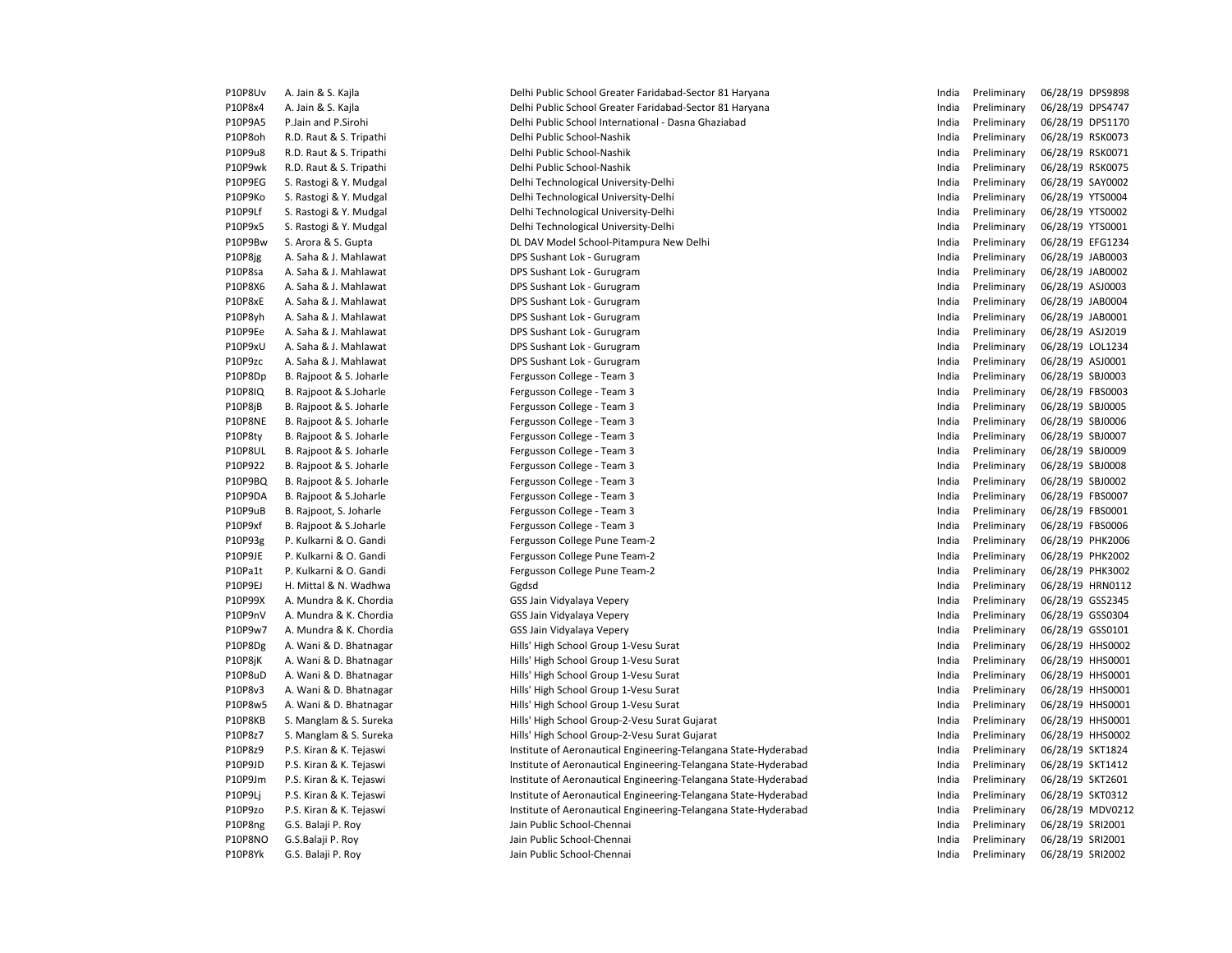| P10P9zR        | S. Mustafa & R. Sydeek    | Jamia Millia Islamia Delhi                             | India | Preliminary | 06/28/19 JRA0003 |
|----------------|---------------------------|--------------------------------------------------------|-------|-------------|------------------|
| P10P9y7        | S. Devata & L.P.K. Perni  | Kakatiya Junior College-Hyderabad                      | India | Preliminary | 06/28/19 RAL0401 |
| P10P9Z0        | S. Devata & L.P.K. Perni  | Kakatiya Junior College-Hyderabad                      | India | Preliminary | 06/28/19 RAL0170 |
| P10P8jh        | N. Pandey & A. Rastogi    | Kalindi College - Patel Nagar                          | India | Preliminary | 06/28/19 NID0024 |
| P10P8uc        | N. Pandey & A. Rastogi    | Kalindi College - Patel Nagar                          | India | Preliminary | 06/28/19 NID0026 |
| P10P9u7        | N. Pandey & A. Rastogi    | Kalindi College - Patel Nagar                          | India | Preliminary | 06/28/19 BHA0006 |
| P10P9wJ        | N. Pandey & A. Rastogi    | Kalindi College - Patel Nagar                          | India | Preliminary | 06/28/19 BHA0002 |
| P10P8A7        | S. Kaur & S. Barik        | Kalinga Institute of Industrial Technology-Bhubaneswar | India | Preliminary | 06/28/19 SWA0000 |
| P10P8Bw        | S. Kaur & S. Barik        | Kalinga Institute of Industrial Technology-Bhubaneswar | India | Preliminary | 06/28/19 SIM0005 |
| P10P8kh        | S. Kaur & S. Barik        | Kalinga Institute of Industrial Technology-Bhubaneswar | India | Preliminary | 06/28/19 SIM0002 |
| P10P8mv        | S. Kaur & S. Barik        | Kalinga Institute of Industrial Technology-Bhubaneswar | India | Preliminary | 06/28/19 WAG0004 |
| P10P8nj        | S. Kaur & S. Barik        | Kalinga Institute of Industrial Technology-Bhubaneswar | India | Preliminary | 06/28/19 RAN0008 |
| <b>P10P8OK</b> | S. Kaur & S. Barik        | Kalinga Institute of Industrial Technology-Bhubaneswar | India | Preliminary | 06/28/19 SIM0011 |
| P10P8PB        | S.Kaur & S. Barik         | Kalinga Institute of Industrial Technology-Bhubaneswar | India | Preliminary | 06/28/19 SWA0006 |
| P10P8v5        | S. Kaur & S. Barik        | Kalinga Institute of Industrial Technology-Bhubaneswar | India | Preliminary | 06/28/19 WAG0009 |
| P10P8xK        | S. Kaur & S. Barik        | Kalinga Institute of Industrial Technology-Bhubaneswar | India | Preliminary | 06/28/19 GAT0001 |
| P10P8xz        | S. Kaur & S. Barik        | Kalinga Institute of Industrial Technology-Bhubaneswar | India | Preliminary | 06/28/19 RAN0003 |
| P10P8RS        | A.K. Singh & S. Shubham   | Kanpur Institute Of Technology & Pharmacy-Kanpur       | India | Preliminary | 06/28/19 ASR0025 |
| P10P8C1        | A. Srinivas & G. Deshmukh | Kendriya Vidyalaya NAD-Visakhapatnam                   | India | Preliminary | 06/28/19 GOU5000 |
| P10P8FQ        | A. Srinivas & G. Deshmukh | Kendriya Vidyalaya NAD-Visakhapatnam                   | India | Preliminary | 06/28/19 GOU0007 |
| P10P8jP        | A. Srinivas & G. Deshmukh | Kendriya Vidyalaya NAD-Visakhapatnam                   | India | Preliminary | 06/28/19 GOU0008 |
| P10P8JT        | A. Srinivas & G. Deshmukh | Kendriya Vidyalaya NAD-Visakhapatnam                   | India | Preliminary | 06/28/19 GOU0006 |
| P10P8tx        | A. Srinivas & G. Deshmukh | Kendriya Vidyalaya NAD-Visakhapatnam                   | India | Preliminary | 06/28/19 GOU0005 |
| <b>P10P8UR</b> | A. Srinivas & G. Deshmukh | Kendriya Vidyalaya NAD-Visakhapatnam                   | India | Preliminary | 06/28/19 GOU0009 |
| P10P8VK        | A. Srinivas & G. Deshmukh | Kendriya Vidyalaya NAD-Visakhapatnam                   | India | Preliminary | 06/28/19 GOU0012 |
| P10P8WR        | A. Srinivas & G. Deshmukh | Kendriya Vidyalaya NAD-Visakhapatnam                   | India | Preliminary | 06/28/19 GOU0091 |
| P10P8wT        | A. Srinivas & G. Deshmukh | Kendriya Vidyalaya NAD-Visakhapatnam                   | India | Preliminary | 06/28/19 GOU0011 |
| P10P9EH        | A. Srinivas & G. Deshmukh | Kendriya Vidyalaya NAD-Visakhapatnam                   | India | Preliminary | 06/28/19 GOU0013 |
| P10P9ZI        | A. Srinivas & G. Deshmukh | Kendriya Vidyalaya NAD-Visakhapatnam                   | India | Preliminary | 06/28/19 GOU0081 |
| P10P9BK        | A.Nayak & N.Ali Mir       | Khallikote University Odisha                           | India | Preliminary | 06/28/19 SBT0544 |
| P10P8To        | V. Suganthan & S. Vinith  | Kongu Engineering College Team-2                       | India | Preliminary | 06/28/19 KEC2019 |
| P10P8IT        | V. Suganthan & S. Vinith  | Kongu Engineering College-Team 2                       | India | Preliminary | 06/28/19 SVJ2504 |
| P10P8Jz        | V. Suganthan & S. Vinith  | Kongu Engineering College-Team 2                       | India | Preliminary | 06/28/19 STM0144 |
| P10P9D1        | S. Vadivel & B. Charan    | <b>KRM Matric-Chennai</b>                              | India | Preliminary | 06/28/19 KRM7777 |
| P10Pa2S        | S. Vadivel & B. charan    | KRM Matric-Chennai                                     | India | Preliminary | 06/28/19 KRM7777 |
| P10Pa2v        | S. Vadivel & B. Charan    | <b>KRM Matric-Chennai</b>                              | India | Preliminary | 06/28/19 KRM7777 |
| P10P8Cq        | T. Sanjith & P.S. Murugan | KRM Public School-Chennai Tamil Nadu                   | India | Preliminary | 06/28/19 KRM0016 |
| P10P8FP        | T. Sanjith & P.S. Murugan | KRM Public School-Chennai Tamil Nadu                   | India | Preliminary | 06/28/19 KRM0032 |
| P10P8MG        | T. Sanjith & P.S. Murugan | KRM Public School-Chennai Tamil Nadu                   | India | Preliminary | 06/28/19 KRM0031 |
| P10P8pH        | T. Sanjith & P.S. Murugan | KRM Public School-Chennai Tamil Nadu                   | India | Preliminary | 06/28/19 KRM0013 |
| P10P8rK        | T. Sanjith & P.S. Murugan | KRM Public School-Chennai Tamil Nadu                   | India | Preliminary | 06/28/19 KRM0011 |
| P10P94y        | T. Sanjith & P.S. Murugan | KRM Public School-Chennai Tamil Nadu                   | India | Preliminary | 06/28/19 KRM0021 |
| P10P9ds        | T. Sanjith & P.S. Murugan | KRM Public School-Chennai Tamil Nadu                   | India | Preliminary | 06/28/19 KRM0042 |
| P10P9Ha        | T. Sanjith & P.S. Murugan | KRM Public School-Chennai Tamil Nadu                   | India | Preliminary | 06/28/19 KRM0012 |
| P10P9jO        | T. Sanjith & P.S. Murugan | KRM Public School-Chennai Tamil Nadu                   | India | Preliminary | 06/28/19 KRM3333 |
| P10P9kK        | T. Sanjith & P.S. Murugan | KRM Public School-Chennai Tamil Nadu                   | India | Preliminary | 06/28/19 KRM0045 |
| P10P9nS        | T. Sanjith & P.S. Murugan | KRM Public School-Chennai Tamil Nadu                   | India | Preliminary | 06/28/19 KRM0222 |
| P10P9oA        | T. Sanjith & P.S. Murugan | KRM Public School-Chennai Tamil Nadu                   | India | Preliminary | 06/28/19 KRM0044 |
| P10P9oi        | T. Sanjith & P.S. Murugan | KRM Public School-Chennai Tamil Nadu                   | India | Preliminary | 06/28/19 KRM0041 |
| P10P9sl        | T. Sanjith & P.S. Murugan | KRM Public School-Chennai Tamil Nadu                   | India | Preliminary | 06/28/19 KRM0033 |
| P10P9ts        | T. Sanjith & P.S. Murugan | KRM Public School-Chennai Tamil Nadu                   | India | Preliminary | 06/28/19 KRM0015 |
| P10P8DL        | K. Gandhi & B. Dudhat     | L. P. Savani International School Surat                | India | Preliminary | 06/28/19 NNP1711 |
|                |                           |                                                        |       |             |                  |

| India          | Preliminary | 06/28/19             | JRA0003            |
|----------------|-------------|----------------------|--------------------|
| India          | Preliminary | 06/28/19             | RAL0401            |
| India          | Preliminary | 06/28/19             | <b>RAL0170</b>     |
| India          | Preliminary | 06/28/19             | NID0024            |
| India          | Preliminary | 06/28/19             | NID0026            |
| India          | Preliminary | 06/28/19             | <b>BHA0006</b>     |
| India          | Preliminary | 06/28/19             | <b>BHA0002</b>     |
| India          | Preliminary | 06/28/19             | SWA0000            |
| India          | Preliminary | 06/28/19             | SIM0005            |
| India          | Preliminary | 06/28/19             | SIM0002            |
| India          | Preliminary | 06/28/19             | <b>WAG0004</b>     |
| India          | Preliminary | 06/28/19             | <b>RAN0008</b>     |
| India          | Preliminary | 06/28/19             | SIM0011            |
| India          | Preliminary | 06/28/19             | SWA0006            |
| India          | Preliminary | 06/28/19             | <b>WAG0009</b>     |
| India          | Preliminary | 06/28/19             | GAT0001            |
| India          | Preliminary | 06/28/19             | <b>RAN0003</b>     |
| India          | Preliminary | 06/28/19             | ASR0025            |
| India          | Preliminary | 06/28/19             | GOU5000            |
| India          | Preliminary | 06/28/19             | GOU0007            |
| India          | Preliminary | 06/28/19             | GOU0008            |
| India          | Preliminary | 06/28/19             | GOU0006            |
| India          | Preliminary | 06/28/19             | GOU0005            |
| India          | Preliminary | 06/28/19             | GOU0009            |
| India          | Preliminary | 06/28/19             | GOU0012            |
| India          | Preliminary | 06/28/19             | GOU0091            |
| India          | Preliminary | 06/28/19             | GOU0011            |
| India          | Preliminary | 06/28/19             | GOU0013            |
| India          | Preliminary | 06/28/19             | GOU0081            |
| India          | Preliminary | 06/28/19             | SBT0544            |
| India          | Preliminary | 06/28/19             | <b>KEC2019</b>     |
| India          | Preliminary | 06/28/19             | SVI2504            |
| India          | Preliminary | 06/28/19             | STM0144            |
| India          | Preliminary | 06/28/19             | <b>KRM7777</b>     |
| India          | Preliminary | 06/28/19             | <b>KRM7777</b>     |
| India          | Preliminary | 06/28/19             | <b>KRM7777</b>     |
| India          | Preliminary | 06/28/19             | KRM0016            |
| India          | Preliminary | 06/28/19             | KRM0032            |
| India          | Preliminary | 06/28/19             | KRM0031            |
| India          | Preliminary | 06/28/19             | KRM0013            |
| India          | Preliminary | 06/28/19             | KRM0011            |
| India          | Preliminary | 06/28/19             | KRM0021            |
| India          | Preliminary | 06/28/19             | <b>KRM0042</b>     |
| India          | Preliminary | 06/28/19             | KRM0012            |
| India          | Preliminary | 06/28/19             | <b>KRM3333</b>     |
| India          | Preliminary | 06/28/19             | <b>KRM0045</b>     |
| India          | Preliminary | 06/28/19             | <b>KRM0222</b>     |
| India          | Preliminary | 06/28/19             | <b>KRM0044</b>     |
| India          | Preliminary | 06/28/19             | KRM0041            |
| India          | Preliminary | 06/28/19             | KRM0033<br>KRM0015 |
| India<br>India | Preliminary | 06/28/19<br>06/28/19 | NNP1711            |
|                | Preliminary |                      |                    |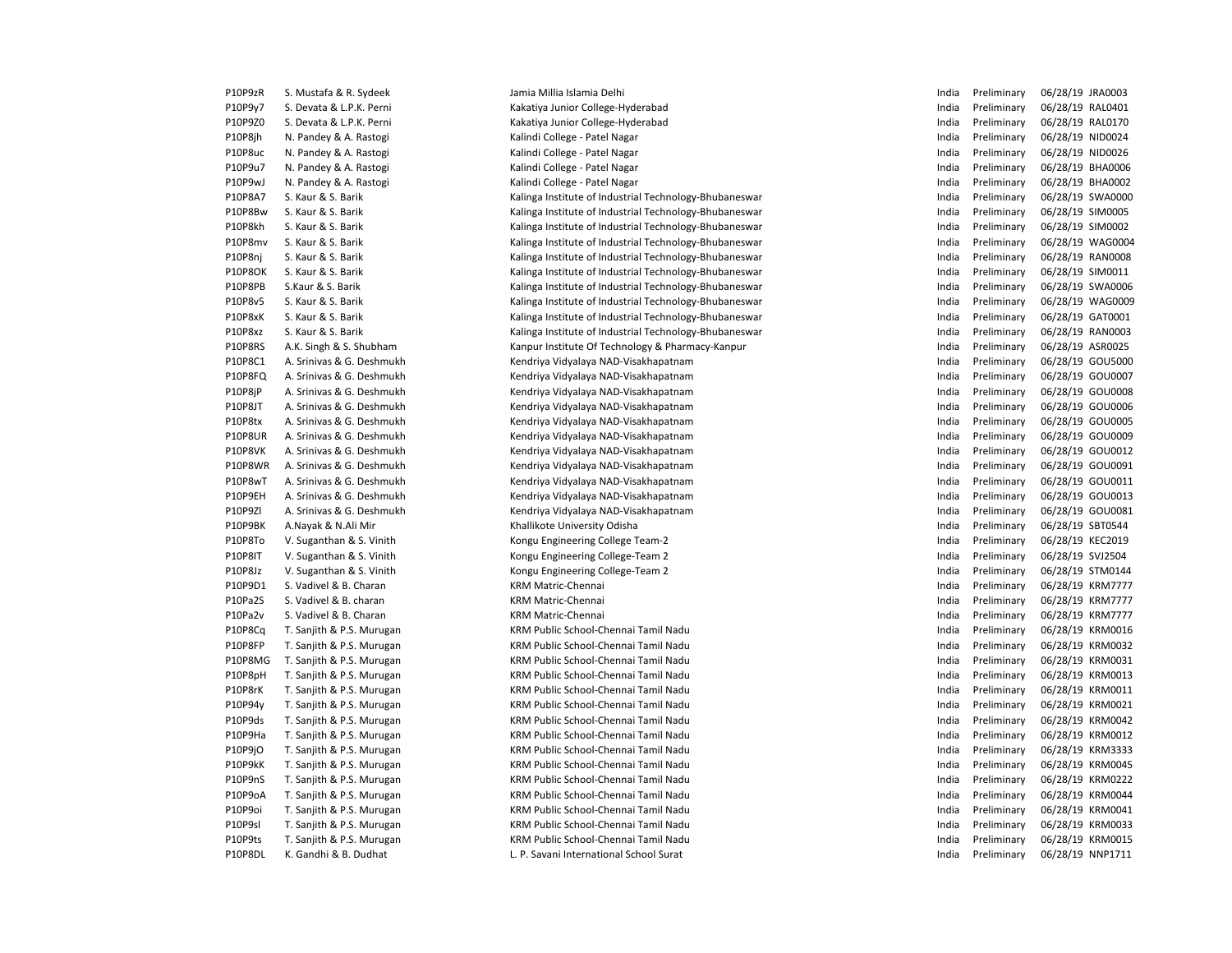P10P8DW K. Gandhi & B. Dudhat 
L. P. Savani International School Surat 
India Preliminary 06/28/19 IND1111

P10P8tU K. Gandhi & B. Dudhat L. P. Savani International School Surat Christian Communicational School Surat Christian Christian India Preliminary 06/28/19 JSK0000 P10P93v K. Gandhi & B. Dudhat L. P. Savani International School Surat India Preliminary 06/28/19 BDG2222 P10P8E6 C. Agarwal & M. Dindoliwala L.P Savani Academy team-2-Surat Gujarat Current Communication C. Agarwal & M. Dindoliwala P10P8lg C. Agarwal & M. Dindoliwala L.P Savani Academy team-2-Surat Gujarat Current Communications and the lindia Preliminary 06/28/19 CHI1914 P10P8M8 C. Agarwal & M. Dindoliwala L.P Savani Academy team-2-Surat Gujarat Cuman Content Content Content Content Content Content Content Content Content Content Of the Preliminary 06/28/19 VID2000 P10P8N7 C. Agarwal & M. Dindoliwala L.P Savani Academy team-2-Surat Gujarat Channel Preliminary 06/28/19 BAB1000 P10P8Ov C. Agarwal & M. Dindoliwala L.P Savani Academy team-2-Surat Gujarat India Preliminary 06/28/19 IHC1000 P10P9wA C. Agarwal & M. Dindoliwala L.P Savani Academy team-2-Surat Gujarat Currelium Preliminary 06/28/19 BIK0001 P10P8EN V. Rajput & H. Patel et al. P. Savani Vidhya Bhavan Team-1 Surat Chronic Communisty Communisty Communisty O6/28/19 FFF1922 P10P9rV V. Rajput & H. Patel Catel Communication Care L.P. Savani Vidhya Bhavan Team-1 Surat Catel Communication Communication Communication Preliminary 06/28/19 HHH1922 P10P8Kk V. Kakadia & R. Kothari New York Chemical Academy Team-1 Surat New York India Preliminary 06/28/19 SAT3310 P10P8mR E. Merson & P. Topiwala **L.P.Savani School Palanpor-Surat Gujarat** Pressurat Currat Andre Preliminary 06/28/19 KKK7777 P10P8SM P. Topiwala & E. Merson **Proport Community Community** L.P.Savani School Palanpor-Surat Gujarat Proport Community Community O6/28/19 APE1234 P10P8sp P. Topiwala & E. Merson National L.P.Savani School Palanpor-Surat Gujarat India Preliminary 06/28/19 PRO1234 P10P90V E. Merson & P. Topiwala **L.P.Savani School Palanpor-Surat Gujarat** Music and Music Preliminary 06/28/19 LPS1111 P10P916 E. Merson & P. Topiwala 
L.P.Savani School Palanpor-Surat Gujarat 
L.P.Savani School Palanpor-Surat Gujarat 
L.P.Savani School Palanpor-Surat Gujarat 
L.P.Savani School Palanpor-Surat Gujarat 
L.P.Savani School Pal P10P9F8 E. Merson & P. Topiwala **L.P.Savani School Palanpor-Surat Gujarat** Pressurat Andre Preliminary 06/28/19 AAA1111 P10P8AP A. Jeyasankar & S. Saraf Saraf Lalaji Memorial Omega International School IB - Chennai Saraf Lalaji Memorial Omega International School IB - Chennai Saraf Lalaji Memorial Omega International School IB - Chennai Sch P10P8BI A. Jeyasankar & S. Saraf Saraf Lalaji Memorial Omega International School IB - Chennai Saraf Lalaji Memorial Omega International School IB - Chennai Saraf Lalaji Memorial Omega International School IB - Chennai Sch P10P8CM A. Jeyasankar & S. Saraf Saraf Lalaji Memorial Omega International School IB - Chennai Saraf Lalaji Memorial Omega International School IB - Chennai Saraf Lalaji Memorial Omega International School IB - Chennai Sar P10P8S3 A. Jeyasankar & S. Saraf Saraf Lalaji Memorial Omega International School IB - Chennai Preliminary 06/28/19 LAS1016 P10P8ux A. Jeyasankar & S. Saraf Saraf Lalaji Memorial Omega International School IB - Chennai Saraf Lalaji Memorial Omega International School IB - Chennai Saraf Lalaji Memorial Omega International School IB - Chennai Sch P10P8wG A. Jeyasankar & S. Saraf Saraf Lalaji Memorial Omega International School IB - Chennai Saraf Lalaji Memorial Omega International School IB - Chennai Saraf Lalaji Memorial Omega International School IB - Chennai Sch P10P9aJ A. Jeyasankar & S. Saraf Saraf Lalaji Memorial Omega International School IB - Chennai Saraf Lalaji Memorial Omega International School IB - Chennai Saraf India Preliminary 06/28/19 LSA1020 P10P9ED A. Jeyasankar & S. Saraf Saraf Lalaji Memorial Omega International School IB - Chennai Sarah Andre Preliminary 06/28/19 LAS1017 P10P9rl A. Jeyasankar & S. Saraf Saraf Lalaji Memorial Omega International School IB - Chennai Saraf Lalaji Memorial Omega International School IB - Chennai Saraf Lalaji Memorial Omega International School IB - Chennai Sch P10P9yQ A. Jeyasankar & S. Saraf Saraf Lalaji Memorial Omega International School IB - Chennai Saraf Lassen and Lassen and Preliminary 06/28/19 LAS1015 P10Pa2z A. Jeyasankar & S. Saraf Saraf Lalaji Memorial Omega International School IB - Chennai Saraf Lalaji Memorial Omega International School IB - Chennai Saraf India Preliminary 06/28/19 LSA1019 P10P8Hu K. B. Vijayaraghavan & D. Sreenath Lalaji Memorial Omega International School-CBSE-Chennai India Preliminary 06/28/19 OMG003 P10P8Re K. B. Vijayaraghavan & D. Sreenath Lalaji Memorial Omega International School-CBSE-Chennai India Preliminary 06/28/19 OMG002 P10P8RE K. B. Vijayaraghavan & D. Sreenath Lalaji Memorial Omega International School-CBSE-Chennai India Preliminary 06/28/19 OMG001 P10P8t7 K. B. Vijayaraghavan & D. Sreenath Lalaji Memorial Omega International School-CBSE-Chennai India Preliminary 06/28/19 OMG2021 P10P8tL K. B. Vijayaraghavan & D. Sreenath Lalaji Memorial Omega International School-CBSE-Chennai India Preliminary 06/28/19 OMG2021 P10P8vq K. B. Vijayaraghavan & D. Sreenath Lalaji Memorial Omega International School-CBSE-Chennai India Preliminary 06/28/19 OMG2020 P10P8Yh K. B. Vijayaraghavan & D. Sreenath Lalaji Memorial Omega International School-CBSE-Chennai India Preliminary 06/28/19 OMG2020 P10P98S K. B. Vijayaraghavan & D. Sreenath Lalaji Memorial Omega International School-CBSE-Chennai Preliminary Manus Preliminary 06/28/19 OMG279 P10P9eI K. B. Vijayaraghavan & D. Sreenath Lalaji Memorial Omega International School-CBSE-Chennai India Preliminary 06/28/19 OMG174 P10P9ot K. B. Vijayaraghavan & D. Sreenath Lalaji Memorial Omega International School-CBSE-Chennai India Preliminary 06/28/19 OMG2021 P10P9ri K. B. Vijayaraghavan & D. Sreenath Lalaji Memorial Omega International School-CBSE-Chennai India Preliminary 06/28/19 OMG2020 P10P9to K. B. Vijayaraghavan & D. Sreenath Lalaji Memorial Omega International School-CBSE-Chennai India Preliminary 06/28/19 OMG2020 P10P8It K.Assudani & R.Solanki LP Savani International School - CBSE India Preliminary 06/28/19 AAA1234 P10P93W K.Assudani & R.Solanki Camera LP Savani International School - CBSE India Preliminary 06/28/19 ABC8888 P10P9BS V. Padmanabhan & R. Konanur Mallya Aditi International School- Bangalore **India Preliminary 06/28/19 MAI0003** P10P9x1 V. Padmanabhan & R. Konanur Mallya Aditi International School- Bangalore **India Preliminary 06/28/19 MAI0006** P10P9Z4 V. Padmanabhan & R. Konanur Mallya Aditi International School- Bangalore **India Preliminary 06/28/19 MAI0005** P10P9xV V. Padmanabhan & R. Konanur Mallya Aditi International School-Bangalore **India Preliminary 06/28/19 MAI0002** P10P8GN A. Kathiriya & Y. Kikani Nauni International School-Utran Surat Team-1 1 Feam-1 P10P8GN A. Kathiriya & Y. Kikani Nauni 06/28/19 MIS0018 P10P8If A. Kathiriya & Y. Kikani Nauni International School-Utran Surat Team-1 **India Preliminary 06/28/19 MIS0015** P10P8Jx A. Kathiriya & Y. Kikani Nauni International School-Utran Surat Team-1 1 Preliminary 06/28/19 MIS0011 P10P8kR A. Kathiriya & Y. Kikani Mauni International School-Utran Surat Team-1 India Preliminary 06/28/19 MIS0024 P10P8Lb A. Kathiriya & Y. Kikani Mauni International School-Utran Surat Team-1 Mauni 1ndia Preliminary 06/28/19 MIS0020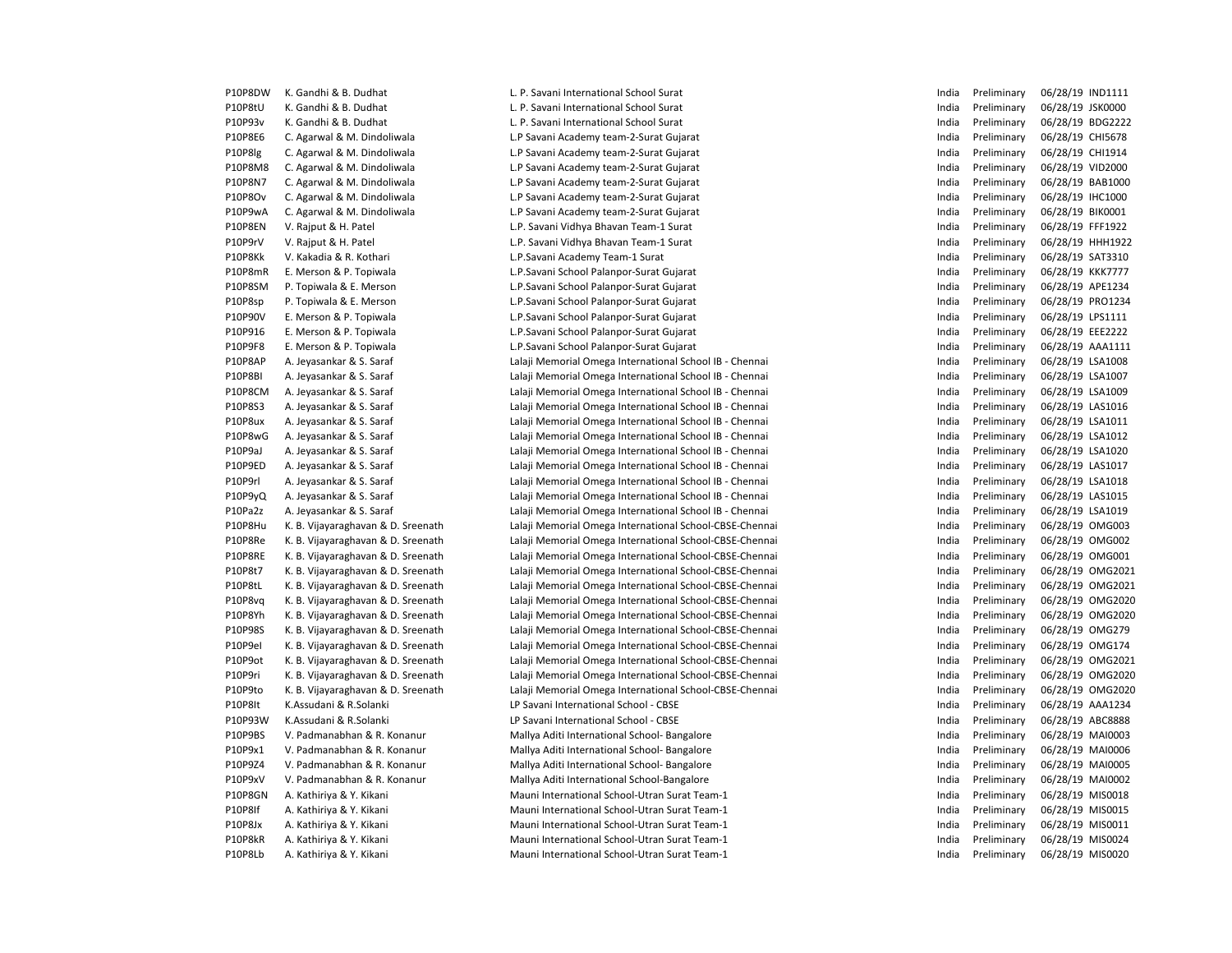| P10P8my | A. Kathiriya & Y. Kikani        | Mauni International School-Utran Surat Team-1            | India | Preliminary | 06/28/19 MIS0010 |
|---------|---------------------------------|----------------------------------------------------------|-------|-------------|------------------|
| P10P8Nc | A. Kathiriya & Y. Kikani        | Mauni International School-Utran Surat Team-1            | India | Preliminary | 06/28/19 MIS0019 |
| P10P8r5 | A. Kathiriya & Y. Kikani        | Mauni International School-Utran Surat Team-1            | India | Preliminary | 06/28/19 MIS0023 |
| P10P8Z0 | A. Kathiriya & Y. Kikani        | Mauni International School-Utran Surat Team-1            | India | Preliminary | 06/28/19 MIS0022 |
| P10P92Q | A. Kathiriya & Y. Kikani        | Mauni International School-Utran Surat Team-1            | India | Preliminary | 06/28/19 MIS0008 |
| P10P9EE | A. Kathiriya & Y. Kikani        | Mauni International School-Utran Surat Team-1            | India | Preliminary | 06/28/19 MIS0012 |
| P10P9FY | A. Kathiriya & Y. Kikani        | Mauni International School-Utran Surat Team-1            | India | Preliminary | 06/28/19 MIS0021 |
| P10P9vz | A. Kathiriya & Y. Kikani        | Mauni International School-Utran Surat Team-1            | India | Preliminary | 06/28/19 MIS0017 |
| P10P9ym | A. Kathiriya & Y. Kikani        | Mauni International School-Utran Surat Team-1            | India | Preliminary | 06/28/19 MIS0009 |
| P10P8jZ | H. Kakadiya and A. Kachhadiya   | Mauni International School-Utran Surat Team-2            | India | Preliminary | 06/28/19 MIH0004 |
| P10P8nl | H. Kakadiya and A. Kachhadiya   | Mauni International School-Utran Surat Team-2            | India | Preliminary | 06/28/19 MIH0001 |
| P10P8Ns | A. Kachhadiya & H. Kakadiya     | Mauni International School-Utran Surat Team-2            | India | Preliminary | 06/28/19 MIA0011 |
| P10P8Pc | H. Kakadiya and A. Kachhadiya   | Mauni International School-Utran Surat Team-2            | India | Preliminary | 06/28/19 MIH0002 |
| P10P92r | A. Kachhadiya & H. Kakadiya     | Mauni International School-Utran Surat Team-2            | India | Preliminary | 06/28/19 MIA0012 |
| P10P9Ea | H. Kakadiya and A. Kachhadiya   | Mauni International School-Utran Surat Team-2            | India | Preliminary | 06/28/19 MIH0003 |
| P10P9vW | H. Kakadiya and A. Kachhadiya   | Mauni International School-Utran Surat Team-2            | India | Preliminary | 06/28/19 MIH0005 |
| P10P9yn | A. Kachhadiya & H. Kakadiya     | Mauni International School-Utran Surat Team-2            | India | Preliminary | 06/28/19 MIA0010 |
| P10P8DF | K. Suhagiya & K. Mistry         | <b>Metas Adventist School</b>                            | India | Preliminary | 06/28/19 END0001 |
| P10P9C4 | C. Jayshri & S. Yadav           | Miranda House-University of Delhi                        | India | Preliminary | 06/28/19 MHP3001 |
| P10P9E3 | C. Jayshri & S. Yadav           | Miranda House-University of Delhi                        | India | Preliminary | 06/28/19 MHP4001 |
| P10P9Eo | C. Jayshri & S. Yadav           | Miranda House-University of Delhi                        | India | Preliminary | 06/28/19 MHP5432 |
| P10P9Jr | C. Jayshri & S. Yadav           | Miranda House-University of Delhi                        | India | Preliminary | 06/28/19 MHP2001 |
| P10P9sD | C. Jayshri & S. Yadav           | Miranda House-University of Delhi                        | India | Preliminary | 06/28/19 MHP2011 |
| P10P9vq | C. Jayshri & S. Yadav           | Miranda House-University of Delhi                        | India | Preliminary | 06/28/19 MHP2010 |
| P10P9Ca | R.K. Mandal & A.K. Dash         | National Institute Of Science And Technology-Odisha      | India | Preliminary | 06/28/19 ARK0001 |
| P10P9IP | R.K. Mandal & A.K. Dash         | National Institute Of Science And Technology-Odisha      | India | Preliminary | 06/28/19 ARK0005 |
| P10P9sT | R.K. Mandal & A.K. Dash         | National Institute Of Science And Technology-Odisha      | India | Preliminary | 06/28/19 ARK0009 |
| P10P8DI | V. U & V. M                     | Nehru Institute of Engineering and Technology-Coimbatore | India | Preliminary | 06/28/19 VAI0003 |
| P10P8E7 | V. U & V. M                     | Nehru Institute of Engineering and Technology-Coimbatore | India | Preliminary | 06/28/19 VAI0004 |
| P10P8mA | V. U & V. M                     | Nehru Institute of Engineering and Technology-Coimbatore | India | Preliminary | 06/28/19 VAS0022 |
| P10P8Mr | V. U & V. M                     | Nehru Institute of Engineering and Technology-Coimbatore | India | Preliminary | 06/28/19 VAI0002 |
| P10P8uM | V. U & V. M                     | Nehru Institute of Engineering and Technology-Coimbatore | India | Preliminary | 06/28/19 VAI0006 |
| P10P8w8 | V. U & V. M                     | Nehru Institute of Engineering and Technology-Coimbatore | India | Preliminary | 06/28/19 VAS0021 |
| P10P8zw | V. U & V. M                     | Nehru Institute of Engineering and Technology-Coimbatore | India | Preliminary | 06/28/19 VAI0005 |
| P10P9v5 | V. U & V. M                     | Nehru Institute of Engineering and Technology-Coimbatore | India | Preliminary | 06/28/19 VAS0020 |
| P10P8Lm | R. Hasan & K. Jayananthan       | Nellai Nadar MHSS- Chennai                               | India | Preliminary | 06/28/19 NNM0007 |
| P10P8mG | R. Hasan & K. Jayananthan       | Nellai Nadar MHSS- Chennai                               | India | Preliminary | 06/28/19 NNM0004 |
| P10P8ml | R. Hasan & K. Jayananthan       | Nellai Nadar MHSS- Chennai                               | India | Preliminary | 06/28/19 NNM0005 |
| P10P8XL | K. Jayananthan & R. Hasan       | Nellai Nadar MHSS- Chennai                               | India | Preliminary | 06/28/19 NNM1972 |
| P10P8zG | R. Hasan & K. Jayananthan       | Nellai Nadar MHSS- Chennai                               | India | Preliminary | 06/28/19 NNM0003 |
| P10P99I | R. Hasan & K. Jayananthan       | Nellai Nadar MHSS- Chennai                               | India | Preliminary | 06/28/19 NNM0015 |
| P10P9eM | K. Jayananthan & R. Hasan       | Nellai Nadar MHSS- Chennai                               | India | Preliminary | 06/28/19 NNM9080 |
| P10P9lm | K. Jayananthan & R. Hasan       | Nellai Nadar MHSS- Chennai                               | India | Preliminary | 06/28/19 NNM2007 |
| P10P9wt | S. Choudhury, V. Raj & P. Panda | NIST Astronomy Club                                      | India | Preliminary | 06/28/19 NAC0005 |
| P10P9x4 | S. Choudhury, V. Raj & P. Panda | NIST Astronomy Club                                      | India | Preliminary | 06/28/19 NAC0006 |
| P10P8BG | A. Prasad & L. Singh            | NIT-Agartala                                             | India | Preliminary | 06/28/19 ANI0001 |
| P10P9Hr | A. Prasad & L. Singh            | NIT-Agartala                                             | India | Preliminary | 06/28/19 ANI0002 |
| P10P9J1 | L. Singh & A. Prasad            | NIT-Agartala                                             | India | Preliminary | 06/28/19 LIT0007 |
| P10P9Ln | A. Prasad & L. Singh            | NIT-Agartala                                             | India | Preliminary | 06/28/19 ANI0008 |
| P10P9vF | L. Singh & A. Prasad            | NIT-Agartala                                             | India | Preliminary | 06/28/19 LIT0007 |
| P10P8kH | R. Tanuj & M. Sharat            | NPS - Chennai                                            | India | Preliminary | 06/28/19 NPS1114 |
|         |                                 |                                                          | India |             |                  |
| P10P8Tv | R. Tanuj & M. Sharat            | NPS - Chennai                                            |       | Preliminary | 06/28/19 NPS1111 |

| ni International School-Utran Surat Team-1           |
|------------------------------------------------------|
| ni International School-Utran Surat Team-1           |
| ni International School-Utran Surat Team-1           |
| ni International School-Utran Surat Team-1           |
| ni International School-Utran Surat Team-1           |
| ii International School-Utran Surat Team-1           |
| i International School-Utran Surat Team-1            |
| ii International School-Utran Surat Team-1           |
| ni International School-Utran Surat Team-1           |
| ni International School-Utran Surat Team-2           |
| ni International School-Utran Surat Team-2           |
| ni International School-Utran Surat Team-2           |
| ni International School-Utran Surat Team-2           |
| ni International School-Utran Surat Team-2           |
| ni International School-Utran Surat Team-2           |
| ni International School-Utran Surat Team-2           |
| ni International School-Utran Surat Team-2           |
| s Adventist School                                   |
| nda House-University of Delhi                        |
| nda House-University of Delhi                        |
| nda House-University of Delhi                        |
| nda House-University of Delhi                        |
| nda House-University of Delhi                        |
| nda House-University of Delhi                        |
| nal Institute Of Science And Technology-Odisha       |
| nal Institute Of Science And Technology-Odisha       |
| nal Institute Of Science And Technology-Odisha       |
| u Institute of Engineering and Technology-Coimbatore |
| u Institute of Engineering and Technology-Coimbatore |
| u Institute of Engineering and Technology-Coimbatore |
| u Institute of Engineering and Technology-Coimbatore |
| u Institute of Engineering and Technology-Coimbatore |
| u Institute of Engineering and Technology-Coimbatore |
| u Institute of Engineering and Technology-Coimbatore |
| u Institute of Engineering and Technology-Coimbatore |
| i Nadar MHSS- Chennai                                |
| i Nadar MHSS- Chennai                                |
| i Nadar MHSS- Chennai                                |
| i Nadar MHSS- Chennai                                |
| i Nadar MHSS- Chennai                                |
| i Nadar MHSS- Chennai                                |
| i Nadar MHSS- Chennai                                |
| i Nadar MHSS- Chennai                                |
| Astronomy Club                                       |
| Astronomy Club                                       |
| ∖gartala                                             |
| ∖gartala                                             |
| ∖gartala                                             |
| gartala                                              |
| ∖gartala                                             |
| Chennai                                              |
| Chennai                                              |
|                                                      |

| India | Preliminary | 06/28/19 | MIS0010        |
|-------|-------------|----------|----------------|
| India | Preliminary | 06/28/19 | MIS0019        |
| India | Preliminary | 06/28/19 | MIS0023        |
| India | Preliminary | 06/28/19 | MIS0022        |
| India | Preliminary | 06/28/19 | MIS0008        |
| India | Preliminary | 06/28/19 | MIS0012        |
| India | Preliminary | 06/28/19 | MIS0021        |
| India | Preliminary | 06/28/19 | MIS0017        |
| India | Preliminary | 06/28/19 | MIS0009        |
| India | Preliminary | 06/28/19 | MIH0004        |
| India | Preliminary | 06/28/19 | MIH0001        |
| India | Preliminary | 06/28/19 | MIA0011        |
| India | Preliminary | 06/28/19 | MIH0002        |
| India | Preliminary | 06/28/19 | MIA0012        |
| India | Preliminary | 06/28/19 | MIH0003        |
| India | Preliminary | 06/28/19 | MIH0005        |
| India | Preliminary | 06/28/19 | MIA0010        |
| India | Preliminary | 06/28/19 | END0001        |
| India | Preliminary | 06/28/19 | MHP3001        |
| India | Preliminary | 06/28/19 | MHP4001        |
| India | Preliminary | 06/28/19 | MHP5432        |
| India | Preliminary | 06/28/19 | MHP2001        |
| India | Preliminary | 06/28/19 | MHP2011        |
| India | Preliminary | 06/28/19 | MHP2010        |
| India | Preliminary | 06/28/19 | ARK0001        |
| India | Preliminary | 06/28/19 | ARK0005        |
| India | Preliminary | 06/28/19 | ARK0009        |
| India | Preliminary | 06/28/19 | VAI0003        |
| India | Preliminary | 06/28/19 | <b>VAI0004</b> |
| India | Preliminary | 06/28/19 | VAS0022        |
| India | Preliminary | 06/28/19 | <b>VAI0002</b> |
| India | Preliminary | 06/28/19 | <b>VAI0006</b> |
| India | Preliminary | 06/28/19 | VAS0021        |
| India | Preliminary | 06/28/19 | <b>VAI0005</b> |
| India | Preliminary | 06/28/19 | VAS0020        |
| India | Preliminary | 06/28/19 | NNM0007        |
| India | Preliminary | 06/28/19 | NNM0004        |
| India | Preliminary | 06/28/19 | NNM0005        |
| India | Preliminary | 06/28/19 | NNM1972        |
| India | Preliminary | 06/28/19 | NNM0003        |
| India | Preliminary | 06/28/19 | NNM0015        |
| India | Preliminary | 06/28/19 | NNM9080        |
| India | Preliminary | 06/28/19 | NNM2007        |
| India | Preliminary | 06/28/19 | <b>NAC0005</b> |
| India | Preliminary | 06/28/19 | <b>NAC0006</b> |
| India | Preliminary | 06/28/19 | ANI0001        |
| India | Preliminary | 06/28/19 | ANI0002        |
| India | Preliminary | 06/28/19 | LIT0007        |
| India | Preliminary | 06/28/19 | ANI0008        |
| India | Preliminary | 06/28/19 | <b>LIT0007</b> |
| India | Preliminary | 06/28/19 | NPS1114        |
| India | Preliminary | 06/28/19 | NPS1111        |
|       |             |          |                |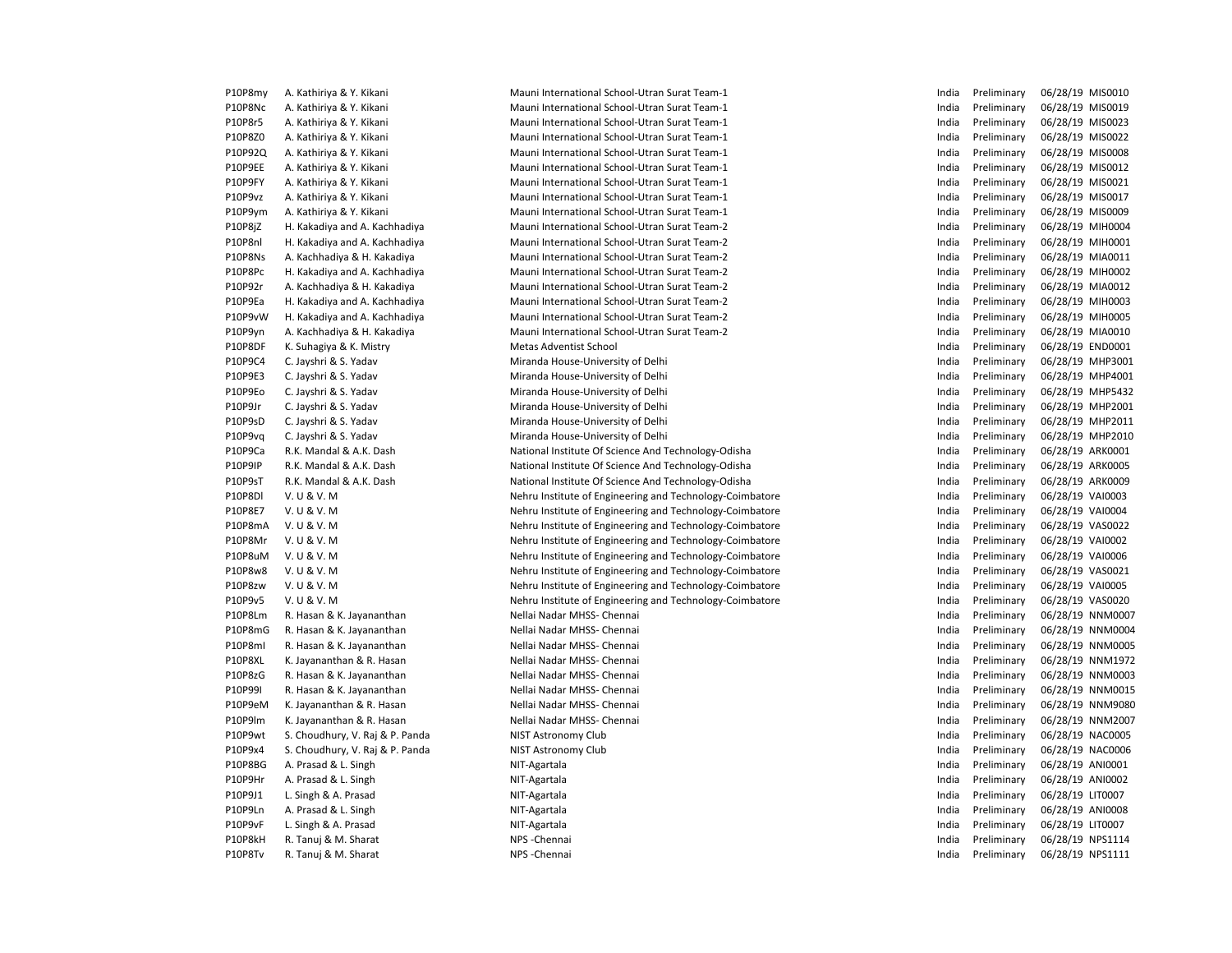| P10P9A1        | R. Tanuj & M. Sharat       | NPS - Chennai                                    | India | Preliminary | 06/28/19 NPS1116 |
|----------------|----------------------------|--------------------------------------------------|-------|-------------|------------------|
| P10P9Bt        | R. Tanuj & M. Sharat       | NPS - Chennai                                    | India | Preliminary | 06/28/19 NPS1112 |
| P10P9E7        | R. Tanuj & M. Sharat       | NPS - Chennai                                    | India | Preliminary | 06/28/19 NPS1115 |
| P10P9Jy        | R. Tanuj & M. Sharat       | NPS - Chennai                                    | India | Preliminary | 06/28/19 NPS1117 |
| P10P9Kd        | R. Tanuj & M. Sharat       | NPS - Chennai                                    | India | Preliminary | 06/28/19 NPS1119 |
| P10P9KX        | R. Tanuj & M. Sharat       | NPS - Chennai                                    | India | Preliminary | 06/28/19 NPS1113 |
| P10P8k9        | R. Tanuj & M. Sharat       | NPS- Chennai                                     | India | Preliminary | 06/28/19 NPS2221 |
| P10P8sU        | R. Tanuj & M. Sharat       | NPS- Chennai                                     | India | Preliminary | 06/28/19 NPS2220 |
| P10P8xU        | R. Tanuj & M. Sharat       | NPS- Chennai                                     | India | Preliminary | 06/28/19 NPS2222 |
| P10P9Gu        | R. Tanuj & M. Sharat       | NPS- Chennai                                     | India | Preliminary | 06/28/19 NPS2223 |
| P10P9Ix        | R. Tanuj & M. Sharat       | NPS- Chennai                                     | India | Preliminary | 06/28/19 NPS2225 |
| P10P9xF        | R. Tanuj & M. Sharat       | NPS- Chennai                                     | India | Preliminary | 06/28/19 NPS2223 |
| P10P8Ik        | A. Tyagi and J. Garg       | OP Jindal Modern School-Hisar-Haryana            | India | Preliminary | 06/28/19 ABC0010 |
| <b>P10P8IN</b> | A. Tyagi and J. Garg       | OP Jindal Modern School-Hisar-Haryana            | India | Preliminary | 06/28/19 ABC0008 |
| P10P8ru        | A. Tyagi and J. Garg       | OP Jindal Modern School-Hisar-Haryana            | India | Preliminary | 06/28/19 ABC0005 |
| P10P8t9        | A. Tyagi and J. Garg       | OP Jindal Modern School-Hisar-Haryana            | India | Preliminary | 06/28/19 ABC0003 |
| P10P8Vh        | A. Tyagi and J. Garg       | OP Jindal Modern School-Hisar-Haryana            | India | Preliminary | 06/28/19 ABC0004 |
| P10P8Dy        | S. Paul & S. Ganguly       | Osmania University-Telangana State-Hyderabad     | India | Preliminary | 06/28/19 SGP0031 |
| P10P8vm        | S. Paul & S. Ganguly       | Osmania University-Telangana State-Hyderabad     | India | Preliminary | 06/28/19 SGP0034 |
| P10P8wE        | S. Paul & S. Ganguly       | Osmania University-Telangana State-Hyderabad     | India | Preliminary | 06/28/19 SGP0036 |
| P10P9BP        | S. Paul & S. Ganguly       | Osmania University-Telangana State-Hyderabad     | India | Preliminary | 06/28/19 SGP0021 |
| P10P9I6        | S. Paul & S. Ganguly       | Osmania University-Telangana State-Hyderabad     | India | Preliminary | 06/28/19 SGP0025 |
| P10P9sL        | S. Paul & S. Ganguly       | Osmania University-Telangana State-Hyderabad     | India | Preliminary | 06/28/19 SGP0030 |
| P10P9yP        | S. Paul & S. Ganguly       | Osmania University-Telangana State-Hyderabad     | India | Preliminary | 06/28/19 SGP0023 |
| P10P8An        | J. Pandya and P. Dave      | P D Patel Institute Of Appiled Sciences-Gujarat  | India | Preliminary | 06/28/19 ABC0073 |
| P10P8r7        | J. Pandya and P. Dave      | P D Patel Institute Of Appiled Sciences-Gujarat  | India | Preliminary | 06/28/19 ABC0074 |
| P10P9EL        | J. Pandya and P. Dave      | P D Patel Institute Of Appiled Sciences-Gujarat  | India | Preliminary | 06/28/19 ABC0075 |
| P10P8Ak        | J. Pandya and P. Dave      | P D Patel Institute Of Applied Sciences-Gujarat  | India | Preliminary | 06/28/19 ABC0050 |
| P10P8F3        | J. Pandya and P. Dave      | P D Patel Institute Of Applied Sciences-Gujarat  | India | Preliminary | 06/28/19 ABC0071 |
| P10P8Gv        | J. Pandya and P. Dave      | P D Patel Institute Of Applied Sciences-Gujarat  | India | Preliminary | 06/28/19 ABC0069 |
| P10P8HE        | J. Pandya and P. Dave      | P D Patel Institute Of Applied Sciences-Gujarat  | India | Preliminary | 06/28/19 ABC0047 |
| P10P8NC        | J. Pandya and P. Dave      | P D Patel Institute Of Applied Sciences-Gujarat  | India | Preliminary | 06/28/19 ABC0070 |
| P10P8O5        | J. Pandya and P. Dave      | P D Patel Institute Of Applied Sciences-Gujarat  | India | Preliminary | 06/28/19 ABC0065 |
| P10P8rJ        | J. Pandya and P. Dave      | P D Patel Institute Of Applied Sciences-Gujarat  | India | Preliminary | 06/28/19 ABC0042 |
| P10P8zI        | J. Pandya and P. Dave      | P D Patel Institute Of Applied Sciences-Gujarat  | India | Preliminary | 06/28/19 ABC0067 |
| P10P917        | J. Pandya and P. Dave      | P D Patel Institute Of Applied Sciences-Gujarat  | India | Preliminary | 06/28/19 ABC0054 |
| P10P8Da        | H. Kher & Z. Nada          | PP Savani Chaitanya Vidya Sankul-GSEB Surat      | India | Preliminary | 06/28/19 CSR0001 |
| P10P8CW        | D. Pansuriya & D. Patel    | PP Savani Vidhyabhavan                           | India | Preliminary | 06/28/19 XYZ0001 |
| P10P8Lx        | D. Pansuriya & D. Patel    | PP Savani Vidhyabhavan                           | India | Preliminary | 06/28/19 XYZ0001 |
| P10P8p9        | D. Pansuriya & D. Patel    | PP Savani Vidhyabhavan                           | India | Preliminary | 06/28/19 ABC0001 |
| P10P8Vz        | D. Patel & D. Pansuriya    | PP Savani Vidhyabhavan                           | India | Preliminary | 06/28/19 DEF0001 |
| P10P8ta        | S. Garg & N. Jain          | Presidium-Ashok Vihar                            | India | Preliminary | 06/28/19 PRE7890 |
| P10P8DP        | J. Sutariya & D. Shah      | Radiant English Academy-Umra Surat Group 1       | India | Preliminary | 06/28/19 JAH0003 |
| P10P8EV        | J. Sutariya & D. Shah      | Radiant English Academy-Umra Surat Group 1       | India | Preliminary | 06/28/19 JAH0007 |
| P10P8RN        | J. Sutariya & D. Shah      | Radiant English Academy-Umra Surat Group 1       | India | Preliminary | 06/28/19 JAH0014 |
| P10P8Sj        | J. Sutariya & D. Shah      | Radiant English Academy-Umra Surat Group 1       | India | Preliminary | 06/28/19 DIY0002 |
| P10P8Tp        | J. Sutariya & D. Shah      | Radiant English Academy-Umra Surat Group 1       | India | Preliminary | 06/28/19 JAH0004 |
| P10P8v0        | J. Sutariya & D. Shah      | Radiant English Academy-Umra Surat Group 1       | India | Preliminary | 06/28/19 JAH0008 |
| P10P9zY        | J. Sutariya & D. Shah      | Radiant English Academy-Umra Surat Group 1       | India | Preliminary | 06/28/19 JAH0010 |
| P10P8lb        | C. Abhijith & R. Ramapriya | Rajalakshmi Engineering College Team 1-Thandalam | India | Preliminary | 06/28/19 REC1234 |
| P10P8mr        | C. Abhijith & R. Ramapriya | Rajalakshmi Engineering College Team 1-Thandalam | India | Preliminary | 06/28/19 REC1234 |
| P10P8qE        | C. Abhijith & R. Ramapriya | Rajalakshmi Engineering College Team 1-Thandalam | India | Preliminary | 06/28/19 REC1234 |
|                |                            |                                                  |       |             |                  |

|                             | India | Preliminary | 06/28/19 NPS1116 |  |
|-----------------------------|-------|-------------|------------------|--|
|                             | India | Preliminary | 06/28/19 NPS1112 |  |
|                             | India | Preliminary | 06/28/19 NPS1115 |  |
|                             | India | Preliminary | 06/28/19 NPS1117 |  |
|                             | India | Preliminary | 06/28/19 NPS1119 |  |
|                             | India | Preliminary | 06/28/19 NPS1113 |  |
|                             | India | Preliminary | 06/28/19 NPS2221 |  |
|                             | India | Preliminary | 06/28/19 NPS2220 |  |
|                             | India | Preliminary | 06/28/19 NPS2222 |  |
|                             | India | Preliminary | 06/28/19 NPS2223 |  |
|                             | India | Preliminary | 06/28/19 NPS2225 |  |
|                             | India | Preliminary | 06/28/19 NPS2223 |  |
| ool-Hisar-Haryana           | India | Preliminary | 06/28/19 ABC0010 |  |
| ool-Hisar-Haryana           | India | Preliminary | 06/28/19 ABC0008 |  |
| ool-Hisar-Haryana           | India | Preliminary | 06/28/19 ABC0005 |  |
| ool-Hisar-Haryana           | India | Preliminary | 06/28/19 ABC0003 |  |
| ool-Hisar-Haryana           | India | Preliminary | 06/28/19 ABC0004 |  |
| elangana State-Hyderabad    | India | Preliminary | 06/28/19 SGP0031 |  |
| elangana State-Hyderabad    | India | Preliminary | 06/28/19 SGP0034 |  |
| elangana State-Hyderabad    | India | Preliminary | 06/28/19 SGP0036 |  |
| elangana State-Hyderabad    | India | Preliminary | 06/28/19 SGP0021 |  |
| elangana State-Hyderabad    | India | Preliminary | 06/28/19 SGP0025 |  |
| elangana State-Hyderabad    | India | Preliminary | 06/28/19 SGP0030 |  |
| elangana State-Hyderabad    | India | Preliminary | 06/28/19 SGP0023 |  |
| Appiled Sciences-Gujarat    | India | Preliminary | 06/28/19 ABC0073 |  |
| Appiled Sciences-Gujarat    | India | Preliminary | 06/28/19 ABC0074 |  |
| Appiled Sciences-Gujarat    | India | Preliminary | 06/28/19 ABC0075 |  |
| Applied Sciences-Gujarat    | India | Preliminary | 06/28/19 ABC0050 |  |
| Applied Sciences-Gujarat    | India | Preliminary | 06/28/19 ABC0071 |  |
| Applied Sciences-Gujarat    | India | Preliminary | 06/28/19 ABC0069 |  |
| Applied Sciences-Gujarat    | India | Preliminary | 06/28/19 ABC0047 |  |
| Applied Sciences-Gujarat    | India | Preliminary | 06/28/19 ABC0070 |  |
| Applied Sciences-Gujarat    | India | Preliminary | 06/28/19 ABC0065 |  |
| Applied Sciences-Gujarat    | India | Preliminary | 06/28/19 ABC0042 |  |
| Applied Sciences-Gujarat    | India | Preliminary | 06/28/19 ABC0067 |  |
| Applied Sciences-Gujarat    | India | Preliminary | 06/28/19 ABC0054 |  |
| idya Sankul-GSEB Surat      | India | Preliminary | 06/28/19 CSR0001 |  |
| an                          | India | Preliminary | 06/28/19 XYZ0001 |  |
| an                          | India | Preliminary | 06/28/19 XYZ0001 |  |
| an                          | India | Preliminary | 06/28/19 ABC0001 |  |
| an                          | India | Preliminary | 06/28/19 DEF0001 |  |
|                             | India | Preliminary | 06/28/19 PRE7890 |  |
| my-Umra Surat Group 1       | India | Preliminary | 06/28/19 JAH0003 |  |
| my-Umra Surat Group 1       | India | Preliminary | 06/28/19 JAH0007 |  |
| my-Umra Surat Group 1       | India | Preliminary | 06/28/19 JAH0014 |  |
| my-Umra Surat Group 1       | India | Preliminary | 06/28/19 DIY0002 |  |
| my-Umra Surat Group 1       | India | Preliminary | 06/28/19 JAH0004 |  |
| my-Umra Surat Group 1       | India | Preliminary | 06/28/19 JAH0008 |  |
| my-Umra Surat Group 1       | India | Preliminary | 06/28/19 JAH0010 |  |
| ng College Team 1-Thandalam | India | Preliminary | 06/28/19 REC1234 |  |
| ng College Team 1-Thandalam | India | Preliminary | 06/28/19 REC1234 |  |
| ng College Team 1-Thandalam | India | Preliminary | 06/28/19 REC1234 |  |
|                             |       |             |                  |  |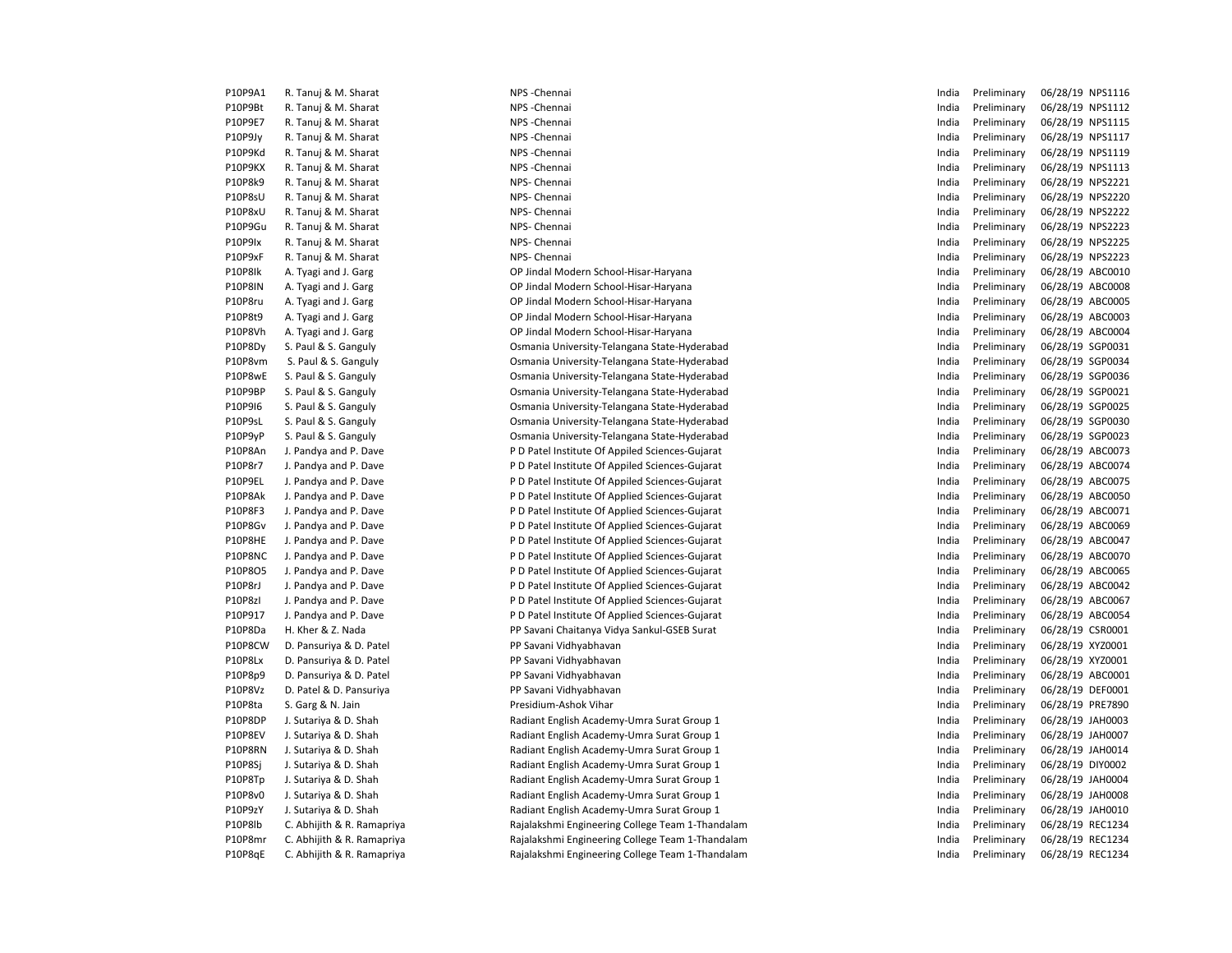| P10P8SO        | C. Abhijith & R. Ramapriya  | Rajalakshmi Engineering College Team 1-Thandalam    | India | Preliminary | 06/28/19 REC3456 |
|----------------|-----------------------------|-----------------------------------------------------|-------|-------------|------------------|
| P10P8tf        | C. Abhijith & R. Ramapriya  | Rajalakshmi Engineering College Team 1-Thandalam    | India | Preliminary | 06/28/19 REC2345 |
| P10P92q        | C. Abhijith & R. Ramapriya  | Rajalakshmi Engineering College Team 1-Thandalam    | India | Preliminary | 06/28/19 REC1234 |
| P10P9yE        | C. Abhijith & R. Ramapriya  | Rajalakshmi Engineering College Team 1-Thandalam    | India | Preliminary | 06/28/19 REC4567 |
| P10P8D0        | R. Pilgar & P. Parab        | Ramnarain Ruia College-Mumbai                       | India | Preliminary | 06/28/19 RVP0003 |
| P10P8Ep        | R. Pilgar & P. Parab        | Ramnarain Ruia College-Mumbai                       | India | Preliminary | 06/28/19 RVP0005 |
| P10P8mB        | R. Pilgar & P. Parab        | Ramnarain Ruia College-Mumbai                       | India | Preliminary | 06/28/19 RVP0004 |
| P10P9Fx        | R. Pilgar & P. Parab        | Ramnarain Ruia College-Mumbai                       | India | Preliminary | 06/28/19 RVP0000 |
| P10P9Iz        | R. Pilgar & P. Parab        | Ramnarain Ruia College-Mumbai                       | India | Preliminary | 06/28/19 RVP0000 |
| <b>P10P8IM</b> | T. Patel & J. Baraiya       | RP Bhavani Vidyamandir Surat                        | India | Preliminary | 06/28/19 KKP1391 |
| P10P8oN        | T. Patel & J. Baraiya       | RP Bhavani Vidyamandir Surat                        | India | Preliminary | 06/28/19 EEE7878 |
| P10P8Pf        | T. Patel & J. Baraiya       | RP Bhavani Vidyamandir Surat                        | India | Preliminary | 06/28/19 KKK6767 |
| P10P8sT        | T. Patel & J. Baraiya       | RP Bhavani Vidyamandir Surat                        | India | Preliminary | 06/28/19 FGH8989 |
| P10P9A0        | T. Patel & J. Baraiya       | RP Bhavani Vidyamandir Surat                        | India | Preliminary | 06/28/19 YYY1234 |
| P10P9Ff        | T. Patel & J. Baraiya       | RP Bhavani Vidyamandir Surat                        | India | Preliminary | 06/28/19 LOP1199 |
| P10P9tl        | T. Patel & J. Baraiya       | RP Bhavani Vidyamandir Surat                        | India | Preliminary | 06/28/19 TKP0009 |
| P10P8F2        | H. Rustagi & D.S. Taggar    | Ryan International School Sohna Road                | India | Preliminary | 06/28/19 HDR0002 |
| P10P8Hh        | D.S. Taggar & H. Rustagi    | Ryan International School Sohna Road                | India | Preliminary | 06/28/19 DRH0016 |
| P10P8xw        | H. Rustagi & D.S. Taggar    | Ryan International School Sohna Road                | India | Preliminary | 06/28/19 RDH0002 |
| P10P919        | H. Rustagi & D.S. Taggar    | Ryan International School Sohna Road                | India | Preliminary | 06/28/19 HDR0001 |
| P10P8oE        | T. Sharma & P. Velpula      | Sachdeva Global School-Sector 18 Dwarka New Delhi   | India | Preliminary | 06/28/19 TAN0605 |
| P10P9EX        | T. Sharma & P. Velpula      | Sachdeva Global School-Sector 18 Dwarka New Delhi   | India | Preliminary | 06/28/19 TAN0403 |
| P10P9Mr        | E. Kaur & G. Dua            | Sacred Heart Convent School- Sarabha Nagar Ludhiana | India | Preliminary | 06/28/19 ABC0018 |
| P10P9G8        | R. Dasmandal & S. Nayak     | Samanta Chandrasekhar Amateur Astronomy Association | India | Preliminary | 06/28/19 REX1862 |
| P10P9DS        | B. Panda & A. Dikshit       | Samudbhawa                                          | India | Preliminary | 06/28/19 APU0014 |
| P10P9sE        | B. Panda & A. Dikshit       | Samudbhawa                                          | India | Preliminary | 06/28/19 APU0013 |
| P10P9xs        | B. Panda & A. Dikshit       | Samudbhawa                                          | India | Preliminary | 06/28/19 APU0011 |
| P10P8FL        | S. Harini & G. Yatin        | San Academy - Chennai                               | India | Preliminary | 06/28/19 SAN0030 |
| P10P8He        | S. Harini & G. Yatin        | San Academy - Chennai                               | India | Preliminary | 06/28/19 SAN0038 |
| P10P8KE        | S. Harini & G. Yatin        | San Academy - Chennai                               | India | Preliminary | 06/28/19 SAN0035 |
| P10P8Kn        | S. Harini & G. Yatin        | San Academy - Chennai                               | India | Preliminary | 06/28/19 SAN0036 |
| P10P8LX        | S. Harini & G. Yatin        | San Academy - Chennai                               | India | Preliminary | 06/28/19 SAN0033 |
| P10P8nM        | S. Harini & G. Yatin        | San Academy - Chennai                               | India | Preliminary | 06/28/19 SAN0027 |
| P10P8ui        | S. Harini & G. Yatin        | San Academy - Chennai                               | India | Preliminary | 06/28/19 SAN0029 |
| P10P8vD        | S. Harini & G. Yatin        | San Academy - Chennai                               | India | Preliminary | 06/28/19 SAN0034 |
| P10P8wO        | S. Harini & G. Yatin        | San Academy - Chennai                               | India | Preliminary | 06/28/19 SAN0037 |
| P10P951        | S. Harini & G. Yatin        | San Academy - Chennai                               | India | Preliminary | 06/28/19 SAN0031 |
| P10P9vt        | S. Harini & G. Yatin        | San Academy - Chennai                               | India | Preliminary | 06/28/19 SAN0032 |
| P10P8Xe        | S. Koushik & M.N. Yugendran | SBOA JC-Anna Nagar                                  | India | Preliminary | 06/28/19 SBO8888 |
| P10P96i        | S. Koushik & M.N. Yugendran | SBOA JC-Anna Nagar                                  | India | Preliminary | 06/28/19 SBO0000 |
| P10P941        | T. Sanyal & S. Sarkar       | Scottish Church College - Kolkata                   | India | Preliminary | 06/28/19 TRP0308 |
| P10P9FR        | T. Sanyal & S. Sarkar       | Scottish Church College - Kolkata                   | India | Preliminary | 06/28/19 SAN1997 |
| P10P9GB        | T. Sanyal & S. Sarkar       | Scottish Church College - Kolkata                   | India | Preliminary | 06/28/19 SAN2012 |
| P10P9vi        | T. Sanyal & S. Sarkar       | Scottish Church College - Kolkata                   | India | Preliminary | 06/28/19 TRP1998 |
| P10P9wE        | T. Sanyal & S. Sarkar       | Scottish Church College - Kolkata                   | India | Preliminary | 06/28/19 SAR2008 |
| P10P9xH        | S. Sarkar & T. Sanyal       | Scottish Church College - Kolkata                   | India | Preliminary | 06/28/19 SNT1297 |
| P10P9wS        | V. Kapoor & S. Kejriwal     | Shiv Nadar University-Greater Noida                 | India | Preliminary | 06/28/19 VKS2019 |
| P10P9wX        | V. Kapoor & S. Kejriwal     | Shiv Nadar University-Greater Noida                 | India | Preliminary | 06/28/19 SVK2019 |
| P10P9FW        | D. Pal & B. Saha            | Shivaji College-Delhi                               | India | Preliminary | 06/28/19 PAL2000 |
| P10P9tW        | D. Pal & B. Saha            | Shivaji College-Delhi                               | India | Preliminary | 06/28/19 DEB1610 |
| P10P8Ds        | G. Murari & R. Babel        | Shree Vasishtha Vidhyalaya-Kamrej Surat             | India | Preliminary | 06/28/19 SAK0010 |
| P10P8KM        | G. Murari & R. Babel        | Shree Vasishtha Vidhyalaya-Kamrej Surat             | India | Preliminary | 06/28/19 ABC0002 |
|                |                             |                                                     |       |             |                  |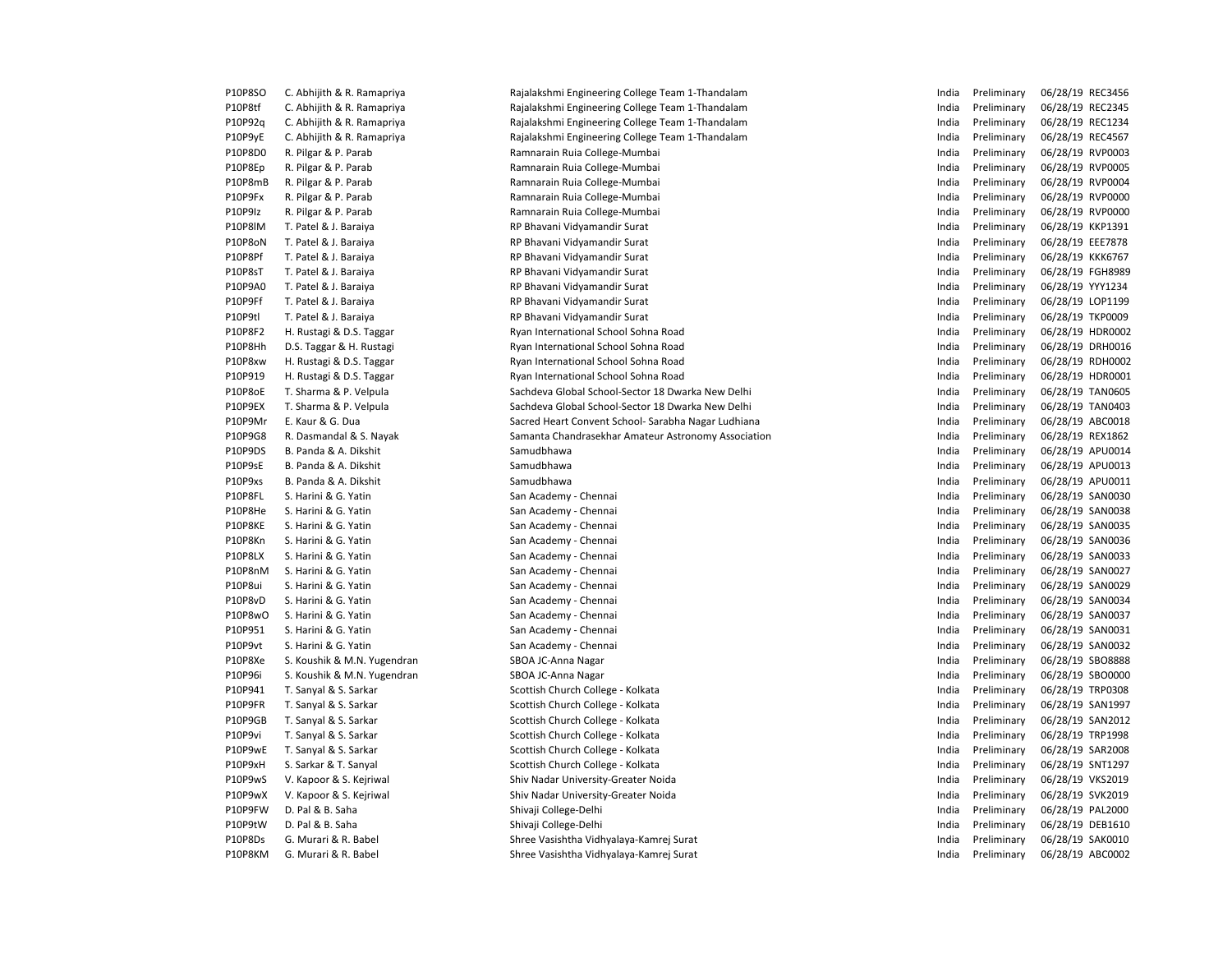| P10P8uL | G. Murari & R. Babel           | Shree Vasishtha Vidhyalaya-Kamrej Surat    | India | Preliminary | 06/28/19 SAK0011 |
|---------|--------------------------------|--------------------------------------------|-------|-------------|------------------|
| P10P8zn | G. Murari & R. Babel           | Shree Vasishtha Vidhyalaya-Kamrej Surat    | India | Preliminary | 06/28/19 SAK0012 |
| P10P9Lt | G. Murari & R. Babel           | Shree Vasishtha Vidhyalaya-Kamrej Surat    | India | Preliminary | 06/28/19 SAK0002 |
| P10P8jF | A.S. Tharini & P.C. Prathiksha | Shri Natesan Vidyasala MHSS- Mannivakkam   | India | Preliminary | 06/28/19 SNV1904 |
| P10P8qA | A.S. Tharini & P.C. Prathiksha | Shri Natesan Vidyasala MHSS- Mannivakkam   | India | Preliminary | 06/28/19 SNV1304 |
| P10P8Iu | M. Vekariya & P. Bhalani       | Shri Ramkrishna Harikrishna Academy        | India | Preliminary | 06/28/19 ASD4367 |
| P10P8wx | M. Vekariya & P. Bhalani       | Shri Ramkrishna Harikrishna Academy        | India | Preliminary | 06/28/19 UZI4444 |
| P10P8yG | M. Vekariya & P. Bhalani       | Shri Ramkrishna Harikrishna Academy        | India | Preliminary | 06/28/19 RTO6391 |
| P10P8yM | M. Vekariya & P. Bhalani       | Shri Ramkrishna Harikrishna Academy        | India | Preliminary | 06/28/19 QWE1234 |
| P10P8Mo | V. Rajput & H. Patel           | Smt L.P. Savani Vidhya Bhavan Team-1 Surat | India | Preliminary | 06/28/19 VDR1922 |
| P10P8Zf | V. Rajput & H. Patel           | Smt L.P. Savani Vidhya Bhavan Team-1 Surat | India | Preliminary | 06/28/19 VVV1922 |
| P10P8jn | R. Umaria & J. Patel           | Smt L.P. Savani Vidhya Bhavan Team-2 Surat | India | Preliminary | 06/28/19 JIY4444 |
| P10P9wK | R. Umaria & J. Patel           | Smt L.P. Savani Vidhya Bhavan Team-2 Surat | India | Preliminary | 06/28/19 SUN7719 |
| P10P9A2 | V. Krishna & E. Ranjith        | SPACE Chennai-Tamilnadu                    | India | Preliminary | 06/28/19 HST2019 |
| P10P9B6 | V. Krishna & E. Ranjith        | SPACE Chennai-Tamilnadu                    | India | Preliminary | 06/28/19 MOM2019 |
| P10P9Eu | V. Krishna & E. Ranjith        | SPACE Chennai-Tamilnadu                    | India | Preliminary | 06/28/19 SOL2019 |
| P10P9Iu | V. Krishna & E. Ranjith        | SPACE Chennai-Tamilnadu                    | India | Preliminary | 06/28/19 NIK2019 |
| P10P9wn | V. Krishna & E. Ranjith        | SPACE Chennai-Tamilnadu                    | India | Preliminary | 06/28/19 IND2019 |
| P10P9y9 | V. Krishna & E. Ranjith        | SPACE Chennai-Tamilnadu                    | India | Preliminary | 06/28/19 ESA2019 |
| P10P9sd | S. Memon & A. Jaiswal          | <b>SPACE Surat</b>                         | India | Preliminary | 06/28/19 SAS0003 |
| P10P9yq | S. Memon & A. Jaiswal          | <b>SPACE Surat</b>                         | India | Preliminary | 06/28/19 SAS0001 |
| P10P9IU | S. Saleem & U. Negi            | SPACE Team 2                               | India | Preliminary | 06/28/19 AST4444 |
| P10P9KT | S. Saleem & U. Negi            | <b>SPACE Team 2</b>                        | India | Preliminary | 06/28/19 AST0000 |
| P10P9yB | S. Saleem & U. Negi            | SPACE Team 2                               | India | Preliminary | 06/28/19 AST0007 |
| P10P9BC | E. Yadav & P. Sheetal          | <b>SPACE Team 3</b>                        | India | Preliminary | 06/28/19 PRA4444 |
| P10P8EM | R. Kapoor & D. Singh           | SPACE Team 4 - New Delhi                   | India | Preliminary | 06/28/19 TER4545 |
| P10P8KN | R. Kapoor & D. Singh           | SPACE Team 4 - New Delhi                   | India | Preliminary | 06/28/19 RAT6789 |
| P10P8NT | R. Kapoor & D. Singh           | SPACE Team 4 - New Delhi                   | India | Preliminary | 06/28/19 ISH1122 |
| P10P8qb | R. Kapoor & D. Singh           | SPACE Team 4 - New Delhi                   | India | Preliminary | 06/28/19 CHI4567 |
| P10P8RM | R. Kapoor & D. Singh           | SPACE Team 4 - New Delhi                   | India | Preliminary | 06/28/19 RAD2002 |
| P10P8WW | R. Kapoor & D. Singh           | SPACE Team 4 - New Delhi                   | India | Preliminary | 06/28/19 ANK5678 |
| P10P8Xf | R. Kapoor & D. Singh           | SPACE Team 4 - New Delhi                   | India | Preliminary | 06/28/19 SAM1234 |
| P10P8xu | R. Kapoor & D. Singh           | SPACE Team 4 - New Delhi                   | India | Preliminary | 06/28/19 KIR2212 |
| P10P91p | R. Kapoor & D. Singh           | SPACE Team 4 - New Delhi                   | India | Preliminary | 06/28/19 NAH3456 |
| P10P8kD | S. Smith & T. Sharma           | SPACE Team 6                               | India | Preliminary | 06/28/19 STS0020 |
| P10P8Kp | S. Smith & T. Sharma           | SPACE Team 6                               | India | Preliminary | 06/28/19 STS0009 |
| P10P8Nq | T. Sharma & S. Smith           | SPACE Team 6                               | India | Preliminary | 06/28/19 STS0012 |
| P10P8Qq | S. Smith & T. Sharma           | SPACE Team 6                               | India | Preliminary | 06/28/19 STS0008 |
| P10P8Xh | S. Smith & T. Sharma           | SPACE Team 6                               | India | Preliminary | 06/28/19 STS0010 |
| P10P91c | T. Sharma & S. Smith           | SPACE Team 6                               | India | Preliminary | 06/28/19 STS0006 |
| P10P92O | T. Sharma & S. Smith           | SPACE Team 6                               | India | Preliminary | 06/28/19 STS0007 |
| P10P9un | S. Smith & T. Sharma           | SPACE Team 6                               | India | Preliminary | 06/28/19 STS0018 |
| P10P8BM | N. Rohilla & V. Rohilla        | SPACE Team 7                               | India | Preliminary | 06/28/19 NVR0017 |
| P10P8JM | N. Rohilla & V. Rohilla        | SPACE Team 7                               | India | Preliminary | 06/28/19 NVR0008 |
| P10P8Jw | N. Rohilla & V. Rohilla        | SPACE Team 7                               | India | Preliminary | 06/28/19 NVR0013 |
| P10P8ke | N. Rohilla & V. Rohilla        | SPACE Team 7                               | India | Preliminary | 06/28/19 NVR0019 |
| P10P9Id | N. Rohilla & V. Rohilla        | <b>SPACE Team 7</b>                        | India | Preliminary | 06/28/19 NVR0005 |
| P10P9ve | N. Rohilla & V. Rohilla        | SPACE Team 7                               | India | Preliminary | 06/28/19 NVR0016 |
| P10P8L7 | S. Imadabathina & P. Tiwari    | SPACE Team 8                               | India | Preliminary | 06/28/19 TYR3465 |
| P10P8IS | S. Imadabathina & P. Tiwari    | SPACE Team 8                               | India | Preliminary | 06/28/19 OIP4356 |
| P10P8tT | S. Imadabathina & P. Tiwari    | <b>SPACE Team 8</b>                        | India | Preliminary | 06/28/19 REW2345 |
| P10P9Fc | S. Imadabathina & P. Tiwari    | <b>SPACE Team 8</b>                        | India | Preliminary | 06/28/19 YUI9384 |
|         |                                |                                            |       |             |                  |

| India | Preliminary | 06/28/19 | SAK0011        |
|-------|-------------|----------|----------------|
| India | Preliminary | 06/28/19 | SAK0012        |
| India | Preliminary | 06/28/19 | <b>SAK0002</b> |
| India | Preliminary | 06/28/19 | SNV1904        |
| India | Preliminary | 06/28/19 | SNV1304        |
| India | Preliminary | 06/28/19 | ASD4367        |
| India | Preliminary | 06/28/19 | UZI4444        |
| India | Preliminary | 06/28/19 | RTO6391        |
| India | Preliminary | 06/28/19 | QWE1234        |
| India | Preliminary | 06/28/19 | <b>VDR1922</b> |
| India | Preliminary | 06/28/19 | <b>VVV1922</b> |
| India | Preliminary | 06/28/19 | JIY4444        |
| India | Preliminary | 06/28/19 | <b>SUN7719</b> |
| India | Preliminary | 06/28/19 | <b>HST2019</b> |
| India | Preliminary | 06/28/19 | MOM201         |
| India | Preliminary | 06/28/19 | SOL2019        |
| India | Preliminary | 06/28/19 | NIK2019        |
| India | Preliminary | 06/28/19 | IND2019        |
| India | Preliminary | 06/28/19 | ESA2019        |
| India | Preliminary | 06/28/19 | SAS0003        |
| India | Preliminary | 06/28/19 | SAS0001        |
| India | Preliminary | 06/28/19 | AST4444        |
| India | Preliminary | 06/28/19 | AST0000        |
| India | Preliminary | 06/28/19 | AST0007        |
| India | Preliminary | 06/28/19 | PRA4444        |
| India | Preliminary | 06/28/19 | <b>TER4545</b> |
| India | Preliminary | 06/28/19 | RAT6789        |
| India | Preliminary | 06/28/19 | <b>ISH1122</b> |
| India | Preliminary | 06/28/19 | CHI4567        |
| India | Preliminary | 06/28/19 | RAD2002        |
| India | Preliminary | 06/28/19 | <b>ANK5678</b> |
| India | Preliminary | 06/28/19 | SAM1234        |
| India | Preliminary | 06/28/19 | <b>KIR2212</b> |
| India | Preliminary | 06/28/19 | <b>NAH3456</b> |
| India | Preliminary | 06/28/19 | STS0020        |
| India | Preliminary | 06/28/19 | STS0009        |
| India | Preliminary | 06/28/19 | STS0012        |
| India | Preliminary | 06/28/19 | STS0008        |
| India | Preliminary | 06/28/19 | STS0010        |
| India | Preliminary | 06/28/19 | STS0006        |
| India | Preliminary | 06/28/19 | STS0007        |
| India | Preliminary | 06/28/19 | STS0018        |
| India | Preliminary | 06/28/19 | NVR0017        |
| India | Preliminary | 06/28/19 | <b>NVR0008</b> |
| India | Preliminary | 06/28/19 | NVR0013        |
| India | Preliminary | 06/28/19 | NVR0019        |
| India | Preliminary | 06/28/19 | <b>NVR0005</b> |
| India | Preliminary | 06/28/19 | <b>NVR0016</b> |
| India | Preliminary | 06/28/19 | TYR3465        |
| India | Preliminary | 06/28/19 | OIP4356        |
| India | Preliminary | 06/28/19 | <b>REW2345</b> |
| India | Preliminary | 06/28/19 | <b>YUI9384</b> |
|       |             |          |                |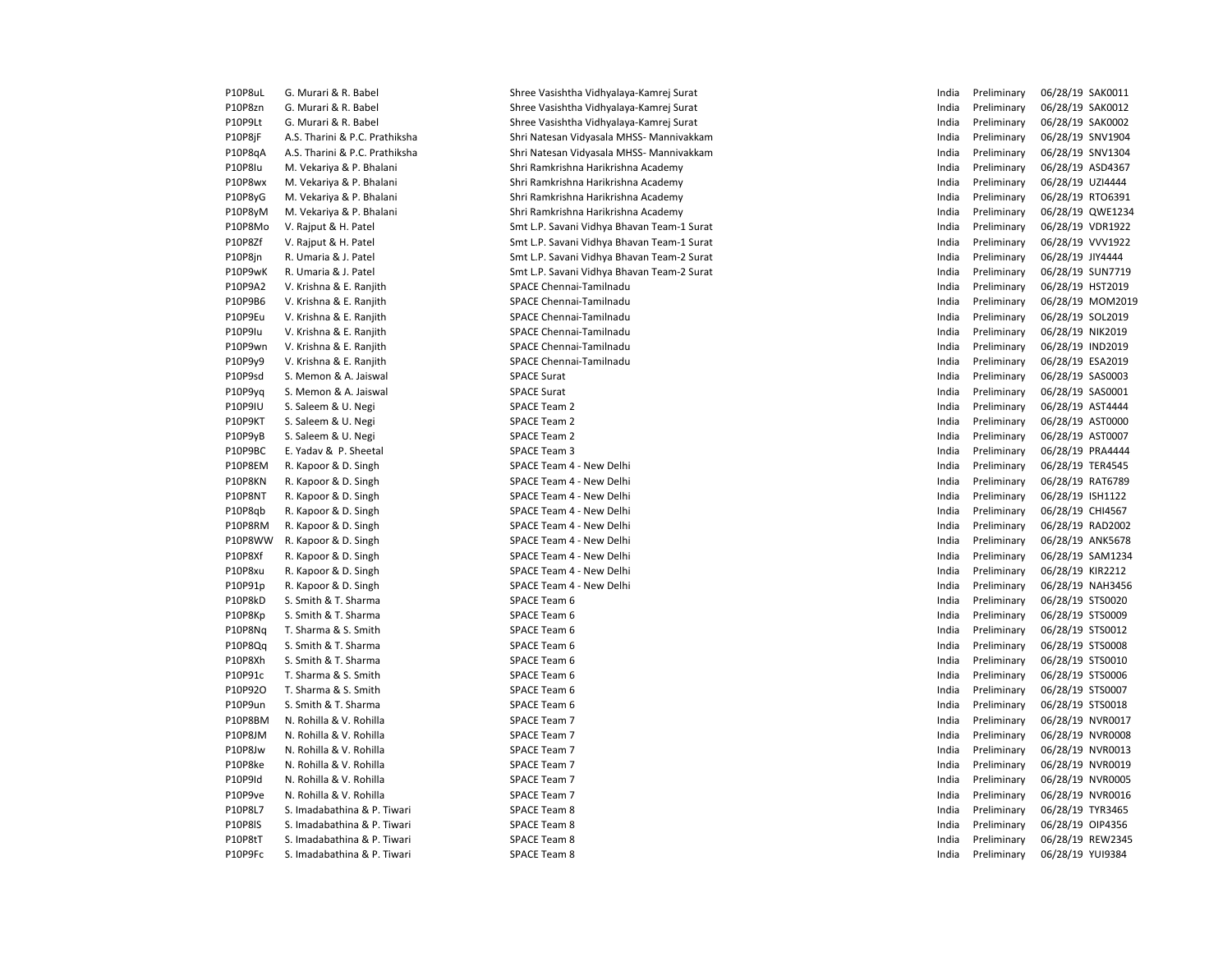| <b>P10P9IY</b> | S. Imadabathina & P. Tiwari | SPACE Team 8                                                | India | Preliminary | 06/28/19 GDF7890 |
|----------------|-----------------------------|-------------------------------------------------------------|-------|-------------|------------------|
| P10P8B1        | A. Nagvanshi & Y. Joshi     | SPACE Team 9                                                | India | Preliminary | 06/28/19 ANK0005 |
| P10P8EF        | A. Nagvanshi & Y. Joshi     | SPACE Team 9                                                | India | Preliminary | 06/28/19 ANK0001 |
| P10P8FU        | A. Nagvanshi & Y. Joshi     | SPACE Team 9                                                | India | Preliminary | 06/28/19 ANK0007 |
| P10P8NA        | A. Nagvanshi & Y. Joshi     | SPACE Team 9                                                | India | Preliminary | 06/28/19 ANK0006 |
| P10P8zL        | A. Nagvanshi & Y. Joshi     | SPACE Team 9                                                | India | Preliminary | 06/28/19 ANK0008 |
| P10P9Az        | A. Nagvanshi & Y. Joshi     | SPACE Team 9                                                | India | Preliminary | 06/28/19 ANK0002 |
| P10P9Cx        | A. Nagvanshi & Y. Joshi     | SPACE Team 9                                                | India | Preliminary | 06/28/19 ANK0004 |
| P10P8Vf        | V. Khandelwal & D. Garg     | Sri Venkateshwar International School-Dwarka New Delhi      | India | Preliminary | 06/28/19 SON3301 |
| P10P9H3        | V. Khandelwal & D. Garg     | Sri Venkateshwar International School-Dwarka New Delhi      | India | Preliminary | 06/28/19 OBJ0001 |
| P10P9Is        | V. Khandelwal & D. Garg     | Sri Venkateshwar International School-Dwarka New Delhi      | India | Preliminary | 06/28/19 TRY0002 |
| P10P8HG        | K.Rajbhar & H.S. Rao        | SRM University-Chennai                                      | India | Preliminary | 06/28/19 DOG6767 |
| P10P8J7        | K.Rajbhar & H.S. Rao        | SRM University-Chennai                                      | India | Preliminary | 06/28/19 ASD5656 |
| P10P9sP        | K.Rajbhar & H.S. Rao        | SRM University-Chennai                                      | India | Preliminary | 06/28/19 CAT7000 |
| P10P9tL        | K.Rajbhar & H.S. Rao        | SRM University-Chennai                                      | India | Preliminary | 06/28/19 EWQ1000 |
| P10P9x8        | N. Mukunth & M. Nikhil      | St. John's Public School - Chennai                          | India | Preliminary | 06/28/19 SJP0001 |
| P10Pa1S        | N. Mukunth & M. Nikhil      | St. John's Public School - Chennai                          | India | Preliminary | 06/28/19 SJP0002 |
| P10P8th        | T. Ahuja & C. Chawla        | St. Margaret Senior Secondary School - Prashant Vihar Delhi | India | Preliminary | 06/28/19 GTA3018 |
| P10P94s        | T. Ahuja & C. Chawla        | St. Margaret Senior Secondary School - Prashant Vihar Delhi | India | Preliminary | 06/28/19 ALT3018 |
| P10P8GX        | B. Chaturvedi & S. Singh    | St. Mary's School Dwarka-New Delhi                          | India | Preliminary | 06/28/19 ASD1357 |
| P10P8Hv        | B. Chaturvedi & S. Singh    | St. Mary's School Dwarka-New Delhi                          | India | Preliminary | 06/28/19 RMA1950 |
| P10P8LW        | B. Chaturvedi & S. Singh    | St. Mary's School Dwarka-New Delhi                          | India | Preliminary | 06/28/19 BHA2003 |
| P10P8nb        | B. Chaturvedi & S. Singh    | St. Mary's School Dwarka-New Delhi                          | India | Preliminary | 06/28/19 VAR2006 |
| P10P8Wh        | B. Chaturvedi & S. Singh    | St. Mary's School Dwarka-New Delhi                          | India | Preliminary | 06/28/19 ZXC0987 |
| P10P9A7        | B. Chaturvedi & S. Singh    | St. Mary's School Dwarka-New Delhi                          | India | Preliminary | 06/28/19 RAD0932 |
| P10P8Av        | R. Pal & P. Sharma          | SVP School-Surat Gujarat Team 2                             | India | Preliminary | 06/28/19 SVP0009 |
| P10P8E3        | R. Pal & P. Sharma          | SVP School-Surat Gujarat Team 2                             | India | Preliminary | 06/28/19 SVP0014 |
| P10P8Gz        | R. Pal & P. Sharma          | SVP School-Surat Gujarat Team 2                             | India | Preliminary | 06/28/19 SVP0003 |
| <b>P10P8IH</b> | R. Pal & P. Sharma          | SVP School-Surat Gujarat Team 2                             | India | Preliminary | 06/28/19 SVP0011 |
| P10P8lt        | R. Pal & P. Sharma          | SVP School-Surat Gujarat Team 2                             | India | Preliminary | 06/28/19 SVP0004 |
| P10P8mz        | R. Pal & P. Sharma          | SVP School-Surat Gujarat Team 2                             | India | Preliminary | 06/28/19 SVP0013 |
| P10P8n1        | R. Pal & P. Sharma          | SVP School-Surat Gujarat Team 2                             | India | Preliminary | 06/28/19 SVP0005 |
| P10P8sg        | R. Pal & P. Sharma          | SVP School-Surat Gujarat Team 2                             | India | Preliminary | 06/28/19 SVP0016 |
| P10P8sj        | R. Pal & P. Sharma          | SVP School-Surat Gujarat Team 2                             | India | Preliminary | 06/28/19 SVP0007 |
| P10P8sx        | R. Pal & P. Sharma          | SVP School-Surat Gujarat Team 2                             | India | Preliminary | 06/28/19 SVP0015 |
| P10P8tE        | R. Pal & P. Sharma          | SVP School-Surat Gujarat Team 2                             | India | Preliminary | 06/28/19 SVP0012 |
| P10P8Ar        | P. Kinari & K. Pandey       | SVP School-Surat Team 1                                     | India | Preliminary | 06/28/19 SVP0025 |
| P10P8HB        | P. Kinari & K. Pandey       | SVP School-Surat Team 1                                     | India | Preliminary | 06/28/19 SVP0029 |
| P10P8Cy        | H.S. Rao & K. Rajbhar       | Swarnim Stratup and Innovation University-Ghandhinagar      | India | Preliminary | 06/28/19 RAO0031 |
| P10P8H2        | H.S. Rao & K. Rajbhar       | Swarnim Stratup and Innovation University-Ghandhinagar      | India | Preliminary | 06/28/19 RAO0026 |
| P10P8Ic        | H.S. Rao & K. Rajbhar       | Swarnim Stratup and Innovation University-Ghandhinagar      | India | Preliminary | 06/28/19 RAO0029 |
| P10P8IS        | H.S. Rao & K. Rajbhar       | Swarnim Stratup and Innovation University-Ghandhinagar      | India | Preliminary | 06/28/19 RAO0024 |
| P10P9I7        | H.S. Rao & K. Rajbhar       | Swarnim Stratup and Innovation University-Ghandhinagar      | India | Preliminary | 06/28/19 RAO0025 |
| P10P9JH        | H.S. Rao & K. Rajbhar       | Swarnim Stratup and Innovation University-Ghandhinagar      | India | Preliminary | 06/28/19 RAO0028 |
| P10P9Jo        | H.S. Rao & K. Rajbhar       | Swarnim Stratup and Innovation University-Ghandhinagar      | India | Preliminary | 06/28/19 RAO0027 |
| P10P9xj        | H.S. Rao & K. Rajbhar       | Swarnim Stratup and Innovation University-Ghandhinagar      | India | Preliminary | 06/28/19 RAO0030 |
| P10P8T4        | A. Singhai & N. Vyas        | Symbiosis University of Applied Sciences Indore             | India | Preliminary | 06/28/19 AAY0008 |
| P10P93T        | A. Singhai & N. Vyas        | Symbiosis University of Applied Sciences Indore             | India | Preliminary | 06/28/19 NIH1000 |
| P10P9uH        | A. Singhai & N. Vyas        | Symbiosis University of Applied Sciences Indore             | India | Preliminary | 06/28/19 AAY0007 |
| P10P9vo        | A. Singhai & N. Vyas        | Symbiosis University of Applied Sciences Indore             | India | Preliminary | 06/28/19 AAY0004 |
| P10P9xl        | A. Singhai & N. Vyas        | Symbiosis University of Applied Sciences Indore             | India | Preliminary | 06/28/19 AAY0001 |
| P10P8D7        | A. Pharswan & M. Gajjar     | The Radiant International School-Jahangirabad Surat-Team 2  | India | Preliminary | 06/28/19 PRE1979 |
|                |                             |                                                             |       |             |                  |

| India | Preliminary | 06/28/19 | GDF7890        |
|-------|-------------|----------|----------------|
| India | Preliminary | 06/28/19 | ANK0005        |
| India | Preliminary | 06/28/19 | ANK0001        |
| India | Preliminary | 06/28/19 | ANK0007        |
| India | Preliminary | 06/28/19 | ANK0006        |
| India | Preliminary | 06/28/19 | <b>ANK0008</b> |
| India | Preliminary | 06/28/19 | ANK0002        |
| India | Preliminary | 06/28/19 | ANK0004        |
| India | Preliminary | 06/28/19 | SON3301        |
| India | Preliminary | 06/28/19 | OBJ0001        |
| India | Preliminary | 06/28/19 | TRY0002        |
| India | Preliminary | 06/28/19 | DOG6767        |
| India | Preliminary | 06/28/19 | ASD5656        |
| India | Preliminary | 06/28/19 | CAT7000        |
| India | Preliminary | 06/28/19 | EWQ1000        |
| India | Preliminary | 06/28/19 | SJP0001        |
| India | Preliminary | 06/28/19 | SJP0002        |
| India | Preliminary | 06/28/19 | GTA3018        |
| India | Preliminary | 06/28/19 | ALT3018        |
| India | Preliminary | 06/28/19 | ASD1357        |
| India | Preliminary | 06/28/19 | <b>RMA1950</b> |
| India | Preliminary | 06/28/19 | BHA2003        |
| India | Preliminary | 06/28/19 | <b>VAR2006</b> |
| India | Preliminary | 06/28/19 | ZXC0987        |
| India | Preliminary | 06/28/19 | RAD0932        |
| India | Preliminary | 06/28/19 | SVP0009        |
| India | Preliminary | 06/28/19 | SVP0014        |
| India | Preliminary | 06/28/19 | SVP0003        |
| India | Preliminary | 06/28/19 | SVP0011        |
| India | Preliminary | 06/28/19 | SVP0004        |
| India | Preliminary | 06/28/19 | SVP0013        |
| India | Preliminary | 06/28/19 | SVP0005        |
| India | Preliminary | 06/28/19 | SVP0016        |
| India | Preliminary | 06/28/19 | SVP0007        |
| India | Preliminary | 06/28/19 | SVP0015        |
| India | Preliminary | 06/28/19 | SVP0012        |
| India | Preliminary | 06/28/19 | SVP0025        |
| India | Preliminary | 06/28/19 | SVP0029        |
| India | Preliminary | 06/28/19 | RAO0031        |
| India | Preliminary | 06/28/19 | RAO0026        |
| India | Preliminary | 06/28/19 | RAO0029        |
| India | Preliminary | 06/28/19 | RAO0024        |
| India | Preliminary | 06/28/19 | RAO0025        |
| India | Preliminary | 06/28/19 | RAO0028        |
| India | Preliminary | 06/28/19 | RAO0027        |
| India | Preliminary | 06/28/19 | RAO0030        |
| India | Preliminary | 06/28/19 | AAY0008        |
| India | Preliminary | 06/28/19 | NIH1000        |
| India | Preliminary | 06/28/19 | AAY0007        |
| India | Preliminary | 06/28/19 | AAY0004        |
| India | Preliminary | 06/28/19 | AAY0001        |
| India | Preliminary | 06/28/19 | PRE1979        |
|       |             |          |                |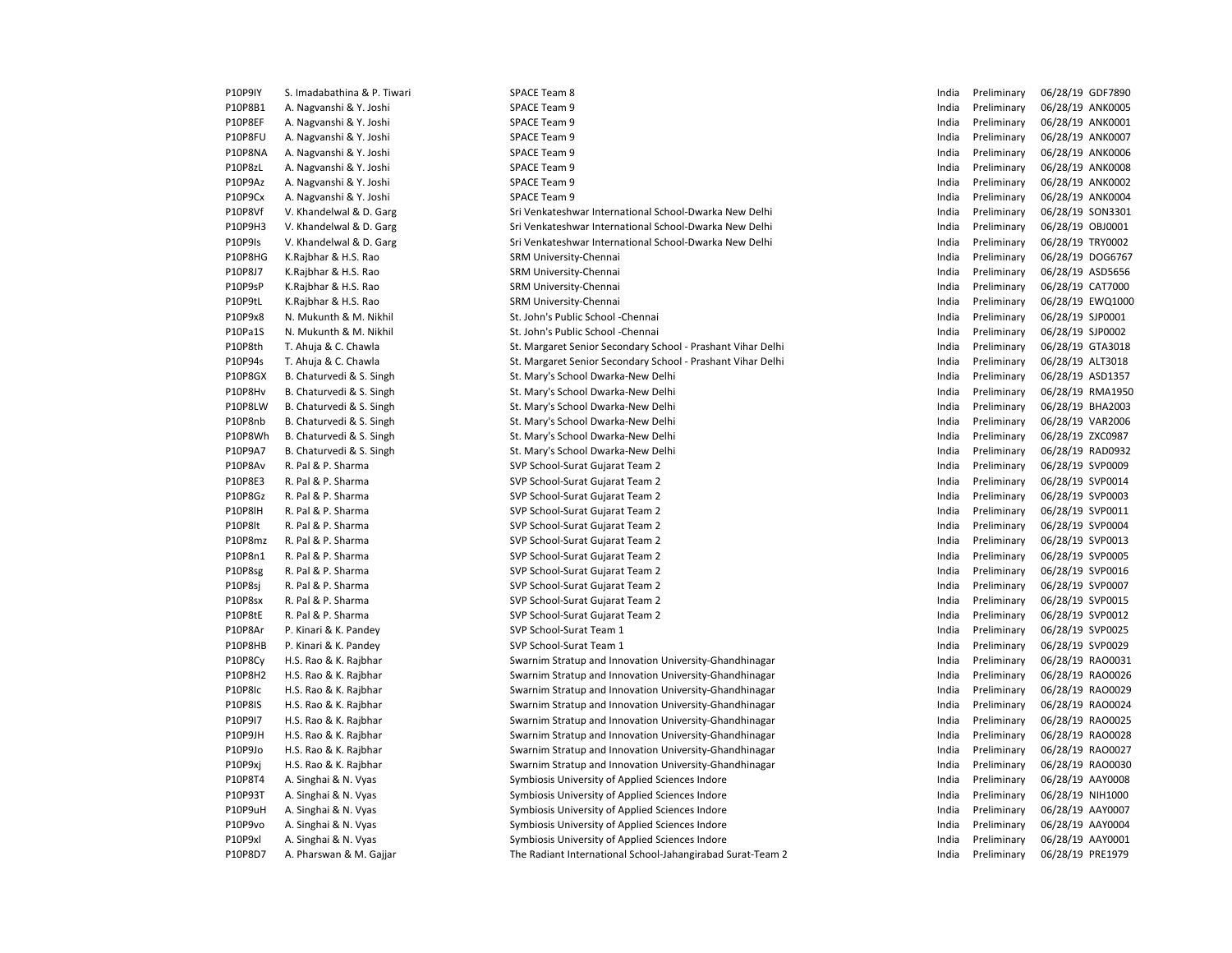| P10P8tO | A. Sharma & H. Walia      | Universal Public School-Delhi                                               | India | Preliminary | 06/28/19 ASD1005 |
|---------|---------------------------|-----------------------------------------------------------------------------|-------|-------------|------------------|
| P10P94N | A. Sharma & H. Walia      | Universal Public School-Delhi                                               | India | Preliminary | 06/28/19 ASD1008 |
| P10P8Ey | Himali, S. Jain           | University of Petroleum and Energy Studies Team 1                           | India | Preliminary | 06/28/19 UPE0056 |
| P10P8IY | Himali, S. Jain           | University of Petroleum and Energy Studies Team 1                           | India | Preliminary | 06/28/19 UPE0037 |
| P10P8Mz | Himali, S. Jain           | University of Petroleum and Energy Studies Team 1                           | India | Preliminary | 06/28/19 UPE0062 |
| P10P9xI | Himali, S. Jain           | University of Petroleum and Energy Studies Team 1                           | India | Preliminary | 06/28/19 UPE0048 |
| P10P9xK | Himali, S. Jain           | University of Petroleum and Energy Studies Team 1                           | India | Preliminary | 06/28/19 UPE0040 |
| P10P8kC | P. Adlakha & P. Chaudhary | University of Petroleum and Energy Studies Team 2                           | India | Preliminary | 06/28/19 UPE2085 |
| P10P8kM | P. Adlakha & P. Chaudhary | University of Petroleum and Energy Studies Team 2                           | India | Preliminary | 06/28/19 UPE2075 |
| P10P8nd | P. Adlakha & P. Chaudhary | University of Petroleum and Energy Studies Team 2                           | India | Preliminary | 06/28/19 UPE2060 |
| P10P8PW | P. Adlakha & P. Chaudhary | University of Petroleum and Energy Studies Team 2                           | India | Preliminary | 06/28/19 UPE2044 |
| P10P956 | P. Adlakha & P. Chaudhary | University of Petroleum and Energy Studies Team 2                           | India | Preliminary | 06/28/19 UPE2063 |
| P10P9Ge | S.M. Bhoiya & P.M. Bhoiya | Veerayatan Intitute of Engineering - Mandvi & Government Polytechnic - Bhuj | India | Preliminary | 06/28/19 SP1057  |
| P10P9Hd | S.M. Bhoiya & P.M. Bhoiya | Veerayatan Intitute of Engineering - Mandvi & Government Polytechnic - Bhuj | India | Preliminary | 06/28/19 SP1047  |
| P10Pk4s | H. Thukral & M. PM        | Alliance University- Bangalore                                              | India | Preliminary | 07/01/19 QWE2222 |
| P10Pkcl | H. Thukral & M. PM        | Alliance University- Bangalore                                              | India | Preliminary | 07/01/19 QWE5555 |
| P10PkOp | H. Thukral & M. PM        | Alliance University-Bangalore                                               | India | Preliminary | 07/01/19 QWE9999 |
| P10PkQ7 | H. Thukral & M. PM        | Alliance University-Bangalore                                               | India | Preliminary | 07/01/19 QWE6666 |
| P10PkT8 | H. Thukral & M. PM        | Alliance University-Bangalore                                               | India | Preliminary | 07/01/19 QWE8888 |
| P10PkUM | H. Thukral & M. PM        | Alliance University- Bangalore                                              | India | Preliminary | 07/01/19 QWE7777 |
| P10PmCx | H. Thukral & M. PM        | Alliance University-Bangalore                                               | India | Preliminary | 07/01/19 QWE3333 |
| P10Pmue | H. Thukral & M. PM        | Alliance University- Bangalore                                              | India | Preliminary | 07/01/19 QWE4444 |
| P10PkpK | A. Gupta & P. Gupta       | Amity Institute Of Biotechnology-Noida                                      | India | Preliminary | 07/01/19 APS049  |
| P10PmCr | A. Gupta & P. Gupta       | Amity Institute Of Biotechnology-Noida                                      | India | Preliminary | 07/01/19 APS045  |
| P10Pmud | A. Gupta & P. Gupta       | Amity Institute Of Biotechnology-Noida                                      | India | Preliminary | 07/01/19 APS047  |
| P10Pmz4 | A. Gupta & P. Gupta       | Amity Institute Of Biotechnology-Noida                                      | India | Preliminary | 07/01/19 APS048  |
| P10Pk7A | R. Chouhan & A. Jain      | Amity International School Sector-43 Gurugram                               | India | Preliminary | 07/01/19 AIS017  |
| P10Pkgd | R. Chouhan & A. Jain      | Amity International School Sector-43 Gurugram                               | India | Preliminary | 07/01/19 AIS012  |
| P10PkO3 | R. Chouhan & A. Jain      | Amity International School Sector-43 Gurugram                               | India | Preliminary | 07/01/19 AIS013  |
| P10PkZv | R. Chouhan & A. Jain      | Amity International School sector-43 Gurugram                               | India | Preliminary | 07/01/19 AIS010  |
| P10PmAK | A. Gupta & P. Gupta       | Amity University-Noida                                                      | India | Preliminary | 07/01/19 ASP222  |
| P10Pmxx | A. Gupta & P. Gupta       | Amity University-Noida                                                      | India | Preliminary | 07/01/19 APS161  |
| P10Pknc | A. Dubey & Y. Dubey       | Ashoka Institute of Technology and Management-Team 2                        | India | Preliminary | 07/01/19 ASH1234 |
| P10PkoV | R. Lakhani & H. Chopra    | Aspire Public School-Motavarachha Surat                                     | India | Preliminary | 07/01/19 APS1345 |
| P10Pn4z | R. Lakhani & H. Chopra    | Aspire Public School-Motavarachha Surat                                     | India | Preliminary | 07/01/19 APS1235 |
| P10Pk3g | T. Goyal & R. Dwivedi     | Astroport Team 10                                                           | India | Preliminary | 07/01/19 AST1018 |
| P10PkF8 | T. Goyal & R. Dwivedi     | Astroport Team 10                                                           | India | Preliminary | 07/01/19 AST1016 |
| P10Pkhc | T. Goyal & R. Dwivedi     | Astroport Team 10                                                           | India | Preliminary | 07/01/19 AST1017 |
| P10PkUz | T. Goyal & R. Dwivedi     | Astroport Team 10                                                           | India | Preliminary | 07/01/19 AST1024 |
| P10PmEb | T. Goyal & R. Dwivedi     | Astroport Team 10                                                           | India | Preliminary | 07/01/19 AST1010 |
| P10PmFd | T. Goyal & R. Dwivedi     | Astroport Team 10                                                           | India | Preliminary | 07/01/19 AST1009 |
| P10Pmn2 | T. Goyal & R. Dwivedi     | Astroport Team 10                                                           | India | Preliminary | 07/01/19 AST1019 |
| P10PmuV | S. Narayanan, T. Ibrahim  | Astroport Team 3-New Delhi                                                  | India | Preliminary | 07/01/19 SAT0001 |
| P10PmXY | S. Narayanan, T. Ibrahim  | Astroport Team 3-New Delhi                                                  | India | Preliminary | 07/01/19 SAT0002 |
| P10PmZs | S. Narayanan, T. Ibrahim  | Astroport Team 3-New Delhi                                                  | India | Preliminary | 07/01/19 SAT0006 |
| P10Pk88 | S.Upadhyay & A. Sharma    | Astroport Team 4                                                            | India | Preliminary | 07/01/19 AIT0028 |
| P10Pkan | S. Upadhyay & A. Sharma   | <b>Astroport Team 4</b>                                                     | India | Preliminary | 07/01/19 AIT0032 |
| P10PmEG | S. Upadhyay & A. Sharma   | <b>Astroport Team 4</b>                                                     | India | Preliminary | 07/01/19 AIT0031 |
| P10PmpT | S.Upadhyay & A. Sharma    | <b>Astroport Team 4</b>                                                     | India | Preliminary | 07/01/19 AIT0025 |
| P10Pmqw | S.Upadhyay & A. Sharma    | <b>Astroport Team 4</b>                                                     | India | Preliminary | 07/01/19 AIT0026 |
|         |                           |                                                                             |       |             |                  |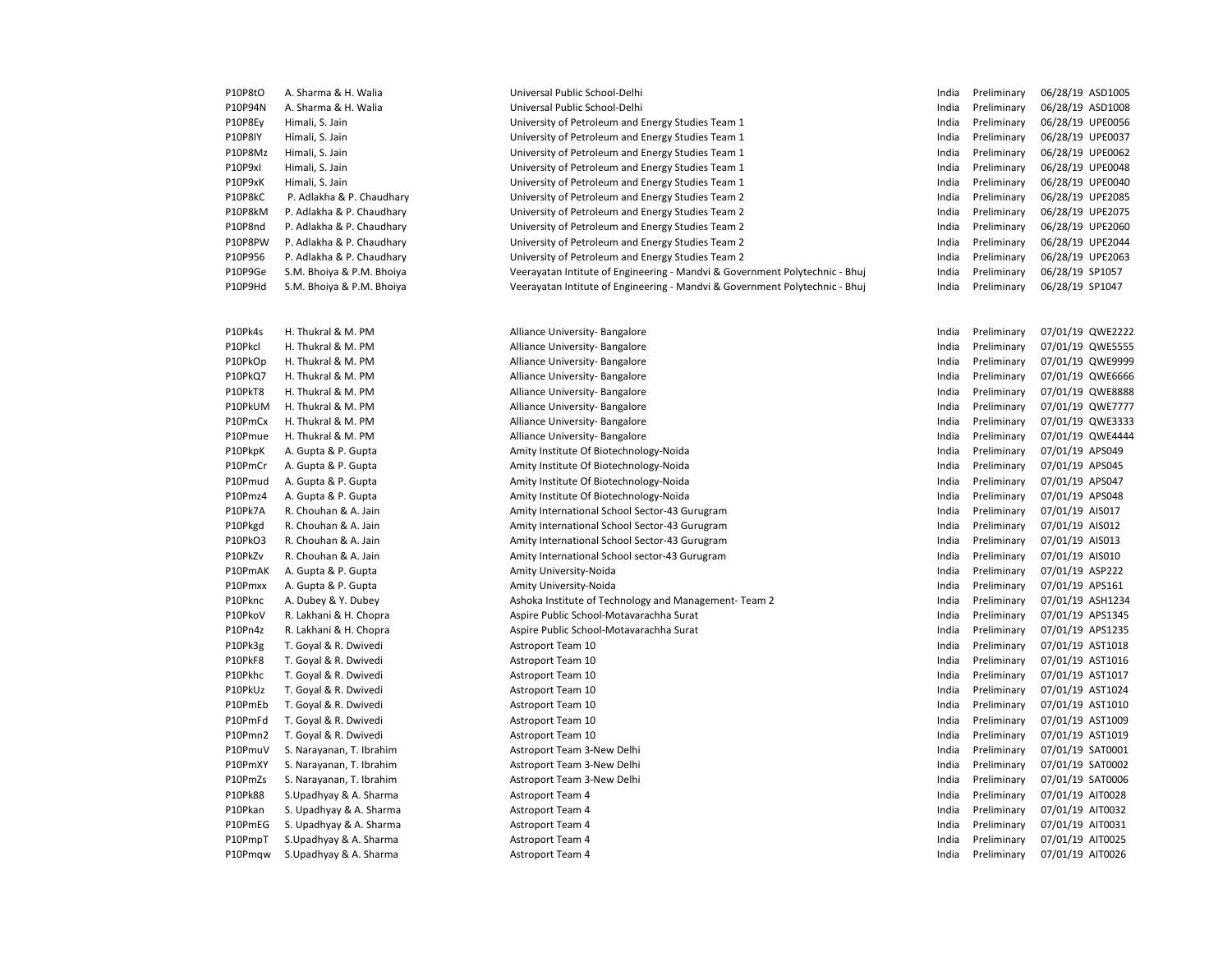| P10Pmve | S. Upadhyay & A. Sharma          | <b>Astroport Team 4</b>                                    | India | Preliminary | 07/01/19 AIT0030 |
|---------|----------------------------------|------------------------------------------------------------|-------|-------------|------------------|
| P10PmwX | S. Upadhyay & A. Sharma          | <b>Astroport Team 4</b>                                    | India | Preliminary | 07/01/19 AIT0029 |
| P10Pku8 | A. Khunger & B. Singh            | <b>Astroport Team 5</b>                                    | India | Preliminary | 07/01/19 APJ0029 |
| P10Pmop | A. Khunger & B. Singh            | <b>Astroport Team 5</b>                                    | India | Preliminary | 07/01/19 APJ0027 |
| P10Pmxc | A. Khunger & B. Singh            | <b>Astroport Team 5</b>                                    | India | Preliminary | 07/01/19 APJ0033 |
| P10Pn6h | A. Khunger & B. Singh            | <b>Astroport Team 5</b>                                    | India | Preliminary | 07/01/19 APJ0031 |
| P10Pk65 | R. Kumari & R. Sharma            | Astroport Team 6                                           | India | Preliminary | 07/01/19 RIT0001 |
| P10PkFo | R. Kumari & R. Sharma            | Astroport Team 6                                           | India | Preliminary | 07/01/19 RIT0005 |
| P10PkJ9 | R. Kumari & R. Sharma            | Astroport Team 6                                           | India | Preliminary | 07/01/19 RIT0002 |
| P10Pkm1 | R. Kumari & R. Sharma            | Astroport Team 6                                           | India | Preliminary | 07/01/19 RIT0007 |
| P10Pkmm | R. Kumari & R. Sharma            | Astroport Team 6                                           | India | Preliminary | 07/01/19 RIT0003 |
| P10Pmuc | R. Kumari & R. Sharma            | Astroport Team 6                                           | India | Preliminary | 07/01/19 RIT0008 |
| P10PmxO | R. Kumari & R. Sharma            | Astroport Team 6                                           | India | Preliminary | 07/01/19 RIT0006 |
| P10Pn0x | R. Kumari & R. Sharma            | Astroport Team 6                                           | India | Preliminary | 07/01/19 RIT0004 |
| P10Pmxg | D. Makhija & S. Gupta            | Bal Bharati Public School Gangaram Hospital Marg New Delhi | India | Preliminary | 07/01/19 DAS1000 |
| P10PkoF | A Jain & S. Relan                | Bal Bharati Public School-Pitampura New Delhi              | India | Preliminary | 07/01/19 QAZ7418 |
| P10Pkj1 | S. Aikat & P. Sachdev            | Bal Bharati Public School-Rohini Delhi                     | India | Preliminary | 07/01/19 BBP0711 |
| P10PkXl | S. Aikat & P. Sachdev            | Bal Bharati Public School-Rohini Delhi                     | India | Preliminary | 07/01/19 BBS0030 |
| P10PmBz | S. Aikat & P. Sachdev            | Bal Bharati Public School-Rohini Delhi                     | India | Preliminary | 07/01/19 BBS0028 |
| P10PmE5 | S. Aikat & P. Sachdev            | Bal Bharati Public School-Rohini Delhi                     | India | Preliminary | 07/01/19 BBS0027 |
| P10PmL7 | S. Aikat & P. Sachdev            | Bal Bharati Public School-Rohini Delhi                     | India | Preliminary | 07/01/19 BBS0023 |
| P10PkLc | S. Mohakud & R. Laxman           | Bal Bharati School Public School-Noida Uttar Pradesh       | India | Preliminary | 07/01/19 HAN2004 |
| P10PmBa | S. Mohakud & R. Laxman           | Bal Bharati School Public School-Noida Uttar Pradesh       | India | Preliminary | 07/01/19 CAP2004 |
| P10PmEE | S. Mohakud & R. Laxman           | Bal Bharati School Public School-Noida Uttar Pradesh       | India | Preliminary | 07/01/19 TSN0001 |
| P10PmvR | S. Mohakud & R. Laxman           | Bal Bharati School Public School-Noida Uttar Pradesh       | India | Preliminary | 07/01/19 RAY0001 |
| P10PmFo | S. Sarkar & T. Ghosh             | Bidhannagar Govt. College-Kolkata                          | India | Preliminary | 07/01/19 STG0002 |
| P10PmGw | S. Sarkar & T. Ghosh             | Bidhannagar Govt. College-Kolkata                          | India | Preliminary | 07/01/19 PPT0001 |
| P10Pmwe | S. Sarkar & T. Ghosh             | Bidhannagar Govt. College-Kolkata                          | India | Preliminary | 07/01/19 SKS0000 |
| P10PmwQ | S. Sarkar & T. Ghosh             | Bidhannagar Govt. College-Kolkata                          | India | Preliminary | 07/01/19 STG0001 |
| P10PmwT | S. Sarkar & T. Ghosh             | Bidhannagar Govt. College-Kolkata                          | India | Preliminary | 07/01/19 PPT0000 |
| P10Pmym | S. Sarkar & T. Ghosh             | Bidhannagar Govt. College-Kolkata                          | India | Preliminary | 07/01/19 SSD0000 |
| P10PnmB | S. Sarkar & T. Ghosh             | Bidhannagar Govt. College-Kolkata                          | India | Preliminary | 07/01/19 STG0000 |
| P10PmTP | B. Swadesh & A. Muthuannalakshmi | CEG-Anna University-Chennai                                | India | Preliminary | 07/01/19 CEG2918 |
| P10PnrZ | B. Swadesh & A. Muthuannalakshmi | CEG-Anna University-Chennai                                | India | Preliminary | 07/01/19 CEG2918 |
| P10PmGK | Y. Patel & D. Verma              | Chandigarh University-Punjab                               | India | Preliminary | 07/01/19 NGC2997 |
| P10PmKh | Y. Patel & D. Verma              | Chandigarh University-Punjab                               | India | Preliminary | 07/01/19 YAS2999 |
| P10PmUi | Y. Patel & D. Verma              | Chandigarh University-Punjab                               | India | Preliminary | 07/01/19 QFT3003 |
| P10Pmxt | Y. Patel & D. Verma              | Chandigarh University-Punjab                               | India | Preliminary | 07/01/19 QFT2997 |
| P10PmzZ | Y. Patel & D. Verma              | Chandigarh University-Punjab                               | India | Preliminary | 07/01/19 QFT3001 |
| P10PmAD | A. Singh & S. Gupta              | City Montessori School Gomti Nagar-Lucknow                 | India | Preliminary | 07/01/19 AAY0025 |
| P10PmCD | A. Singh & S. Gupta              | City Montessori School Gomti Nagar-Lucknow                 | India | Preliminary | 07/01/19 AAY0023 |
| P10PmCh | A. Singh & S. Gupta              | City Montessori School Gomti Nagar-Lucknow                 | India | Preliminary | 07/01/19 AAY0026 |
| P10PmDg | A. Singh & S. Gupta              | City Montessori School Gomti Nagar-Lucknow                 | India | Preliminary | 07/01/19 AAY0027 |
| P10PmQx | A. Singh & S. Gupta              | City Montessori School Gomti Nagar-Lucknow                 | India | Preliminary | 07/01/19 AAY0024 |
| P10PkAd | P.K. Pandey & S.S. Gawali        | Convent of Jesus and Mary High School Kharghar-Navi Mumbai | India | Preliminary | 07/01/19 DDD9999 |
| P10PkKw | P.K. Pandey & S.S. Gawali        | Convent of Jesus and Mary High School Kharghar-Navi Mumbai | India | Preliminary | 07/01/19 WWW323  |
| P10Pkgx | P.K. Pandey & S.S. Gawali        | Convent of Jesus and Mary High School Kharghar-Navi Mumbai | India | Preliminary | 07/01/19 XXX1122 |
| P10Pkvw | P.K. Pandey & S.S. Gawali        | Convent of Jesus and Mary High School Kharghar-Navi Mumbai | India | Preliminary | 07/01/19 AAA4444 |
| P10PkWa | P.K. Pandey & S.S. Gawali        | Convent of Jesus and Mary High School Kharghar-Navi Mumbai | India | Preliminary | 07/01/19 FFF0000 |
| P10PI0R | P.K. Pandey & S.S. Gawali        | Convent of Jesus and Mary High School Kharghar-Navi Mumbai | India | Preliminary | 07/01/19 SSS3333 |
| P10Pl7A | P.K. Pandey & S.S. Gawali        | Convent of Jesus and Mary High School Kharghar-Navi Mumbai | India | Preliminary | 07/01/19 QQQ0000 |
| P10PmFW | P.K. Pandey & S.S. Gawali        | Convent of Jesus and Mary High School Kharghar-Navi Mumbai | India | Preliminary | 07/01/19 AAA0000 |
|         |                                  |                                                            |       |             |                  |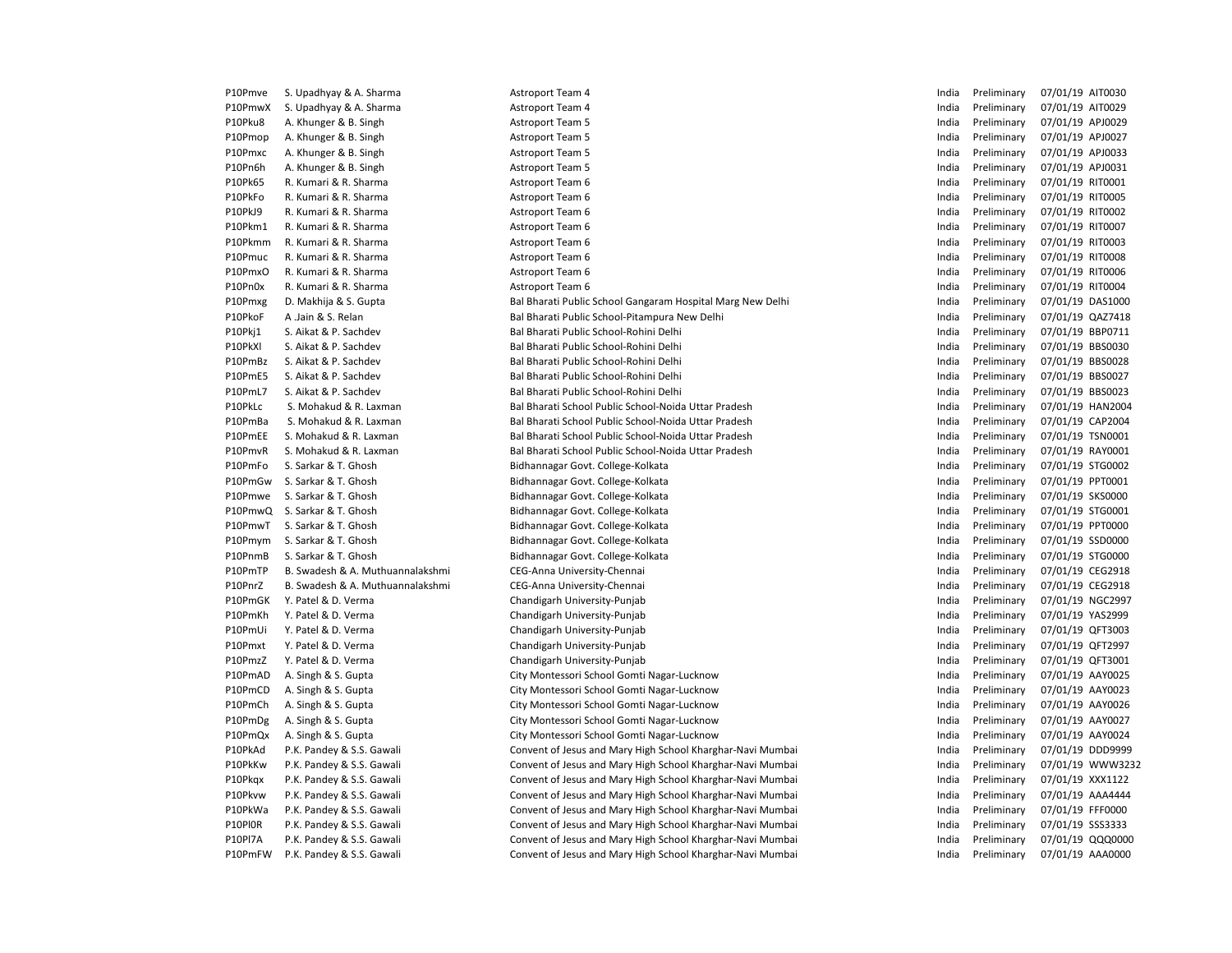| P10Pmlq | P.K. Pandey & S.S. Gawali    |
|---------|------------------------------|
| P10Pmwi | P.K. Pandey & S.S. Gawali    |
| P10Pl0s | A.Dhar & S.Goyal             |
| P10Pl3q | A.Dhar & S.Goyal             |
| P10Pkmb | R. Singh & S. Bansal         |
| P10PkMq | R. Singh & S. Bansal         |
| P10PkvR | R. Singh & S. Bansal         |
| P10Pl6m | R. Singh & S. Bansal         |
| P10PmCk | R. Singh & S. Bansal         |
| P10PmDt | R. Singh & S. Bansal         |
| P10Pmlc | R. Singh & S. Bansal         |
| P10Pmlw | R. Singh & S. Bansal         |
| P10PmLJ | R. Singh & S. Bansal         |
| P10PnzG | R. Singh & S. Bansal         |
| P10Pkgl | N. Garuda & A. Srivastava    |
| P10PkP5 | N. Garuda & A. Srivastava    |
| P10Pktu | N. Garuda & A. Srivastava    |
| P10PkV9 | N. Garuda & A. Srivastava    |
| P10PkYE | N. Garuda & A. Srivastava    |
| P10PmnY | N. Garuda & A. Srivastava    |
| P10Pn6G | N. Garuda & A. Srivastava    |
| P10PmCW | P. Pahwa & A. Shrivastava    |
| P10PmuP | P. Pahwa & A. Shrivastava    |
| P10Pk39 | S.K. Singh & R. Bhatt        |
| P10PmBG | S.K. Singh & R. Bhatt        |
| P10PmMf | S.K. Singh & R. Bhatt        |
| P10PnBE | S.K. Singh & R. Bhatt        |
| P10Pnw4 | S.K. Singh & R. Bhatt        |
| P10PmEv | A. Tehri & D. Jyani          |
| P10Pn2i | A. Tehri & D. Jyani          |
| P10PmLD | R. Gotwal & A. Bansal        |
| P10PmQV | R. Gotwal & A. Bansal        |
| P10PI59 | A. Chaturvedi & A. Sharma    |
| P10PmD0 | A. Chaturvedi & A. Sharma    |
| P10PmK4 | A. Chaturvedi & A. Sharma    |
| P10PmNX | A. Chaturvedi & A. Sharma    |
| P10PmOW | A. Chaturvedi & A. Sharma    |
| P10PnyD | A. Chaturvedi & A. Sharma    |
| P10PmBd | S.Sen & H.Chawla             |
| P10Pmoo | S.Sen & H.Chawla             |
| P10PmEP | D. Gupta & B. Kanodia        |
| P10PmFn | D. Gupta & B. Kanodia        |
| P10PmPp | D. Gupta & B. Kanodia        |
| P10PmqT | D. Gupta & B. Kanodia        |
| P10Pmur | D. Gupta & B. Kanodia        |
| P10PkCZ | M. Mahapatra & P.S. Harshini |
| P10PkeH | M. Mahapatra & P.S. Harshini |
| P10Pkk4 | M. Mahapatra & P.S. Harshini |
| P10Pl14 | M. Mahapatra & P.S. Harshini |
| P10PmEN | M. Mahapatra & P.S. Harshini |
| P10PmFg | M. Mahapatra & P.S. Harshini |
| P10Pmsa | M. Mahapatra & P.S. Harshini |

mlq P.K. Pandey & S.S. Gawali **Convent of Jesus and Mary High School Kharghar**-Navi Mumbai **India** Convent of Jesus and Mary High School Kharghar-Navi Mumbai DAV Public School - Sector 49 - Gurugram DAV Public School - Sector 49 - Gurugram DAV Public School- Sarabha Nagar Extention Ludhiana DAV Public School- Sarabha Nagar Extention Ludhiana DAV Public School- Sarabha Nagar Extention Ludhiana DAV Public School- Sarabha Nagar Extention Ludhiana DAV Public School- Sarabha Nagar Extention Ludhiana DAV Public School- Sarabha Nagar Extention Ludhiana DAV Public School- Sarabha Nagar Extention Ludhiana DAV Public School- Sarabha Nagar Extention Ludhiana DAV Public School- Sarabha Nagar Extention Ludhiana DAV Public School- Sarabha Nagar Extention Ludhiana DAV Public School-Velachery Chennai DAV Public School-Velachery Chennai DAV Public School-Velachery Chennai DAV Public School-Velachery Chennai DAV Public School-Velachery Chennai DAV Public School-Velachery Chennai DAV Public School-Velachery Chennai Dayalbagh Educational Institute-Agra Dayalbagh Educational Institute-Agra Deen Dayal Upadhyaya College Delhi Team 1 Deen Dayal Upadhyaya College Delhi Team 1 Deen Dayal Upadhyaya College Delhi Team 1 Deen Dayal Upadhyaya College Delhi Team 1 Deen Dayal Upadhyaya College Delhi Team 1 Deen Dayal Upadhyaya College Delhi Team 2 Deen Dayal Upadhyaya College Delhi Team 2 Deen Dayal Upadhyaya College Delhi Team 3 Deen Dayal Upadhyaya College Delhi Team 3 Deen Dayal Upadhyaya College Delhi Team 4 Deen Dayal Upadhyaya College Delhi Team 4 Deen Dayal Upadhyaya College Delhi Team 4 Deen Dayal Upadhyaya College Delhi Team 4 Deen Dayal Upadhyaya College Delhi Team 4 Deen Dayal Upadhyaya College Delhi Team 4 Deen Dayal Upadhyaya College Delhi Team 5 Deen Dayal Upadhyaya College Delhi Team 5 Delhi Public International School–Pushp Vihar Delhi Delhi Public International School–Pushp Vihar Delhi Delhi Public International School–Pushp Vihar Delhi Delhi Public International School–Pushp Vihar Delhi Delhi Public International School–Pushp Vihar Delhi Pelhi Public School Bangalore East Survey **India Preliminary 07/01/19 MMP0047** Pelhi Public School Bangalore East Survey **India Preliminary 07/01/19 MMP0059** Pelhi Public School Bangalore East Survey **India Preliminary 07/01/19 MMP0044** Pelhi Public School Bangalore East Survey **India Preliminary 07/01/19 MMP0048** Pelhi Public School Bangalore East Survey **India Preliminary 07/01/19 MMP0043** Pelhi Public School Bangalore East Survey **India Preliminary 07/01/19 MMP0061** Delhi Public School Bangalore East Survey

| India          | Preliminary                | 07/01/19             | AAA6668            |
|----------------|----------------------------|----------------------|--------------------|
| India          | Preliminary                | 07/01/19             | AAA6666            |
| India          | Preliminary                | 07/01/19             | DAV0004            |
| India          | Preliminary                | 07/01/19             | DAV0001            |
| India          | Preliminary                | 07/01/19             | DAV2332            |
| India          | Preliminary                | 07/01/19             | <b>RAN6666</b>     |
| India          | Preliminary                | 07/01/19             | <b>RAN1441</b>     |
| India          | Preliminary                | 07/01/19             | RAN1551            |
| India          | Preliminary                | 07/01/19             | <b>RAN1211</b>     |
| India          | Preliminary                | 07/01/19             | <b>RAN1311</b>     |
| India          | Preliminary                | 07/01/19             | DAV4655            |
| India          | Preliminary                | 07/01/19             | <b>RAN1221</b>     |
| India          | Preliminary                | 07/01/19             | RAN1411            |
| India          | Preliminary                | 07/01/19             | <b>RAN5555</b>     |
| India          | Preliminary                | 07/01/19             | DAV0000            |
| India          | Preliminary                | 07/01/19             | DAV0001            |
| India          | Preliminary                | 07/01/19             | DAV0001            |
| India          | Preliminary                | 07/01/19             | DAV0003            |
| India          | Preliminary                | 07/01/19             | DAV0002            |
| India          | Preliminary                | 07/01/19             | DAV0000            |
| India          | Preliminary                | 07/01/19             | DAV0001            |
| India          | Preliminary                | 07/01/19             | DE10001            |
| India          | Preliminary                | 07/01/19             | PRI0005            |
| India          | Preliminary                | 07/01/19             | NAS0001            |
| India          | Preliminary                | 07/01/19             | <b>SKB0088</b>     |
| India          | Preliminary                | 07/01/19             | DEF0001            |
| India          | Preliminary                | 07/01/19             | AST0001            |
| India          | Preliminary                | 07/01/19             | KTK0001            |
| India          | Preliminary                | 07/01/19             | ADJ3069            |
| India          | Preliminary                | 07/01/19             | ADJ6969            |
| India          | Preliminary                | 07/01/19             | RRT0010            |
| India          | Preliminary                | 07/01/19             | RRT0009            |
| India          | Preliminary                | 07/01/19             | ANI2530            |
| India          | Preliminary                | 07/01/19             | AAI2530            |
| India          | Preliminary                | 07/01/19             | AAH2530            |
| India          | Preliminary                | 07/01/19             | AAK2530            |
| India          | Preliminary                | 07/01/19             | AST2530            |
| India          | Preliminary                | 07/01/19             | AAM2530            |
| India          | Preliminary                | 07/01/19             | FOX1986            |
| India          | Preliminary                | 07/01/19             | <b>DUS2018</b>     |
| India          | Preliminary                | 07/01/19             | <b>RAM9494</b>     |
| India          | Preliminary                |                      | ASH0107            |
|                |                            | 07/01/19<br>07/01/19 | MIT2021            |
| India<br>India | Preliminary                |                      | <b>TAN1181</b>     |
|                | Preliminary                | 07/01/19             |                    |
| India          | Preliminary<br>Preliminary | 07/01/19             | MOH1116<br>MMP0047 |
| India          |                            | 07/01/19             |                    |
| India          | Preliminary                | 07/01/19             | MMP0059            |
| India          | Preliminary                | 07/01/19             | MMP0044<br>MMP0048 |
| India          | Preliminary                | 07/01/19             |                    |
| India          | Preliminary                | 07/01/19             | MMP0043            |
| India          | Preliminary                | 07/01/19             | MMP006:            |
| India          | Preliminary                | 07/01/19             | MMP004:            |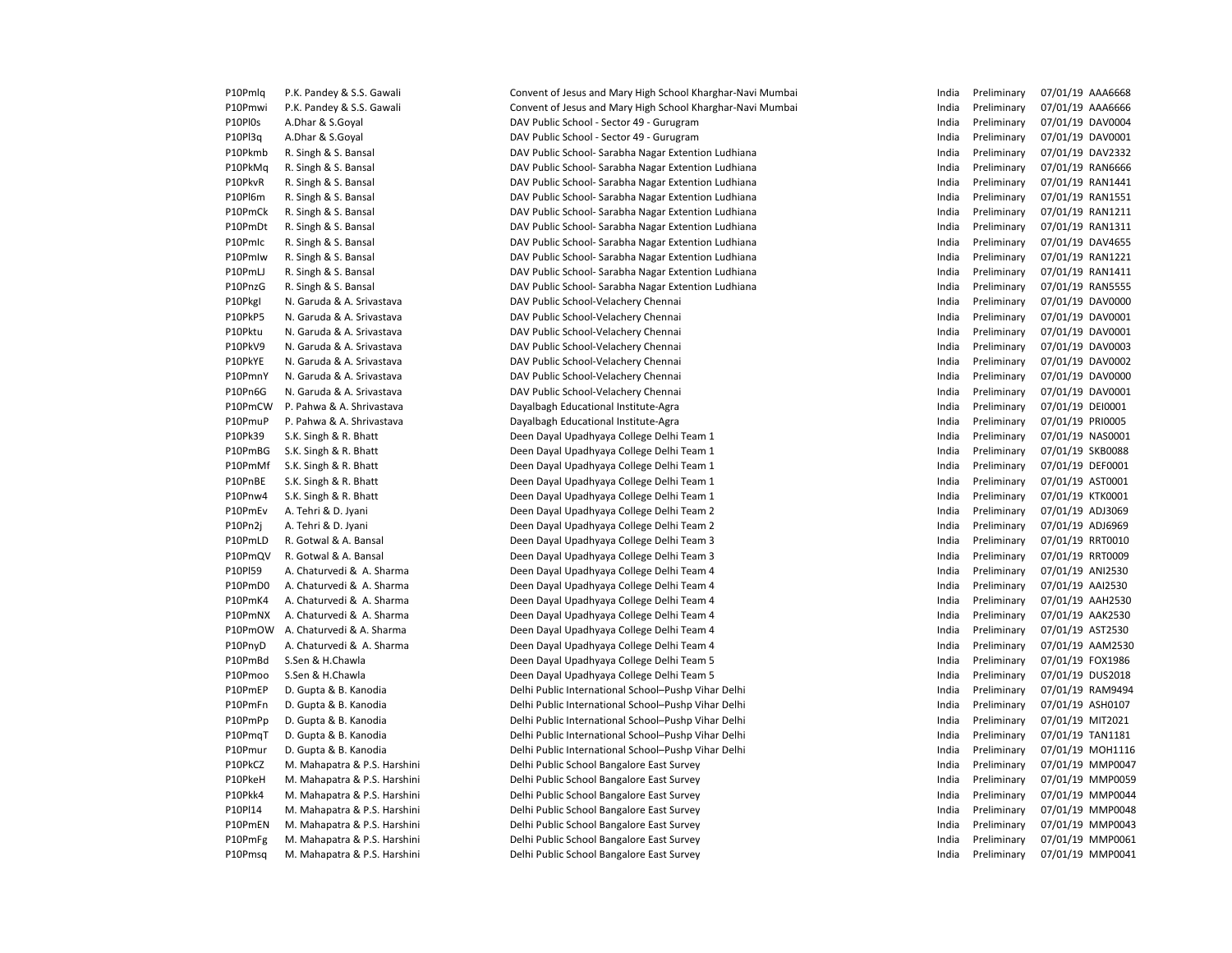| P10Pmv0 | M. Mahapatra & P.S. Harshini | Delhi Public School Bangalore East Survey                       | India | Preliminary | 07/01/19 MMP0042 |
|---------|------------------------------|-----------------------------------------------------------------|-------|-------------|------------------|
| P10Pk5j | A. Jain & S. Kajla           | Delhi Public School Greater Faridabad-Sector 81 Haryana         | India | Preliminary | 07/01/19 DPS0002 |
| P10PkbU | A. Jain & S. Kajla           | Delhi Public School Greater Faridabad-Sector 81 Haryana         | India | Preliminary | 07/01/19 DPS0003 |
| P10PkfP | A. Jain & S. Kajla           | Delhi Public School Greater Faridabad-Sector 81 Haryana         | India | Preliminary | 07/01/19 DPS0004 |
| P10PkmO | A. Jain & S. Kajla           | Delhi Public School Greater Faridabad-Sector 81 Haryana         | India | Preliminary | 07/01/19 DPS0006 |
| P10PkAh | P.Jain and P.Sirohi          | Delhi Public School International - Dasna Ghaziabad             | India | Preliminary | 07/01/19 DPS3001 |
| P10PmHZ | S.Madhwal & N.Afreen         | Delhi Technical Campus & Jamia Millia Islamia-Delhi NCR         | India | Preliminary | 07/01/19 MNS3202 |
| P10PmOF | S.Madhwal & N.Afreen         | Delhi Technical Campus & Jamia Millia Islamia-Delhi NCR         | India | Preliminary | 07/01/19 MNS3203 |
| P10PmOs | S.Madhwal & N.Afreen         | Delhi Technical Campus & Jamia Millia Islamia-Delhi NCR         | India | Preliminary | 07/01/19 MNS3202 |
| P10Pn15 | S.Madhwal & N.Afreen         | Delhi Technical Campus & Jamia Millia Islamia-Delhi NCR         | India | Preliminary | 07/01/19 MNS3200 |
| P10PmE7 | S. Rastogi & Y. Mudgal       | Delhi Technological University-Delhi                            | India | Preliminary | 07/01/19 DTU0004 |
| P10PmML | S. Rastogi & Y. Mudgal       | Delhi Technological University-Delhi                            | India | Preliminary | 07/01/19 DTU0003 |
| P10PmOm | S. Rastogi & Y. Mudgal       | Delhi Technological University-Delhi                            | India | Preliminary | 07/01/19 DTU0002 |
| P10PnHF | S. Rastogi & Y. Mudgal       | Delhi Technological University-Delhi                            | India | Preliminary | 07/01/19 DTU0006 |
| P10Pkwc | S. Arora & S. Gupta          | DL DAV Model School-Pitampura New Delhi                         | India | Preliminary | 07/01/19 ABC1233 |
| P10PmQP | S. Arora & S. Gupta          | DL DAV Model School-Pitampura New Delhi                         | India | Preliminary | 07/01/19 SWA1234 |
| P10Pmy4 | S. Arora & S. Gupta          | DL DAV Model School-Pitampura New Delhi                         | India | Preliminary | 07/01/19 ABC1234 |
| P10PkLs | A. Saha & J. Mahlawat        | DPS Sushant Lok - Gurugram                                      | India | Preliminary | 07/01/19 JAB1001 |
| P10Pkzl | A. Saha & J. Mahlawat        | DPS Sushant Lok - Gurugram                                      | India | Preliminary | 07/01/19 LOL1234 |
| P10Pk5A | P. Kulkarni & O. Gandi       | Fergusson College - Team 2                                      | India | Preliminary | 07/01/19 OPJ0001 |
| P10PI3U | P. Kulkarni & O. Gandi       | Fergusson College - Team 2                                      | India | Preliminary | 07/01/19 OPG0009 |
| P10PmAP | P. Kulkarni & O. Gandi       | Fergusson College - Team 2                                      | India | Preliminary | 07/01/19 OPG0003 |
| P10Pmoi | P. Kulkarni & O. Gandi       | Fergusson College - Team 2                                      | India | Preliminary | 07/01/19 OPG0004 |
| P10Pmy6 | P. Kulkarni & O. Gandi       | Fergusson College - Team 2                                      | India | Preliminary | 07/01/19 OPG0002 |
| P10Pkdr | B. Rajpoot & S. Joharle      | Fergusson College - Team 3                                      | India | Preliminary | 07/01/19 CBS0004 |
| P10PkJo | B. Rajpoot & S. Joharle      | Fergusson College - Team 3                                      | India | Preliminary | 07/01/19 CBS0012 |
| P10PkNI | B. Rajpoot & S. Joharle      | Fergusson College - Team 3                                      | India | Preliminary | 07/01/19 CBS0005 |
| P10PkPu | B. Rajpoot & S. Joharle      | Fergusson College - Team 3                                      | India | Preliminary | 07/01/19 CBS0009 |
| P10Pl2f | B. Rajpoot & S. Joharle      | Fergusson College - Team 3                                      | India | Preliminary | 07/01/19 CBS0003 |
| P10PmK7 | B. Rajpoot & S. Joharle      | Fergusson College - Team 3                                      | India | Preliminary | 07/01/19 CBS0011 |
| P10Pmsz | B. Rajpoot & S. Joharle      | Fergusson College - Team 3                                      | India | Preliminary | 07/01/19 CBS0010 |
| P10Pmts | B. Rajpoot & S. Joharle      | Fergusson College - Team 3                                      | India | Preliminary | 07/01/19 CBS0001 |
| P10Pmw0 | B. Rajpoot & S. Joharle      | Fergusson College - Team 3                                      | India | Preliminary | 07/01/19 CBS0002 |
| P10PmEa | A. Mundra & K. chordia       | GSS Jain Vidyalaya Vepery                                       | India | Preliminary | 07/01/19 GSS1409 |
| P10PmnV | A. Mundra & K. Chordia       | GSS Jain Vidyalaya Vepery                                       | India | Preliminary | 07/01/19 GSS2711 |
| P10PmzG | A. Mundra & K. Chordia       | GSS Jain Vidyalaya Vepery                                       | India | Preliminary | 07/01/19 GSS9840 |
| P10PmZv | A. Mundra & K. Chordia       | GSS Jain Vidyalaya Vepery                                       | India | Preliminary | 07/01/19 GSS1108 |
| P10Pk8Y | A. Wani & D. Bhatnagar       | Hills' High School Group 1-Vesu Surat                           | India | Preliminary | 07/01/19 HHS0001 |
| P10Pk4b | S. Manglam & S. Sureka       | Hills' High School Group-2-Vesu Surat Gujarat                   | India | Preliminary | 07/01/19 HHS0001 |
| P10PkhU | S. Manglam & S. Sureka       | Hills' High School Group-2-Vesu Surat Gujarat                   | India | Preliminary | 07/01/19 HHS0002 |
| P10Pkwh | S. Manglam & S. Sureka       | Hills' High School Group-2-Vesu Surat Gujarat                   | India | Preliminary | 07/01/19 HHS0001 |
| P10PmCN | P.S. Kiran & K. Tejaswi      |                                                                 | India | Preliminary | 07/01/19 STS0702 |
| P10PmFu |                              | Institute of Aeronautical Engineering-Telangana State-Hyderabad | India | Preliminary | 07/01/19 SKT0302 |
|         | P.S. Kiran & K. Tejaswi      | Institute of Aeronautical Engineering-Telangana State-Hyderabad | India |             | 07/01/19 SKT0502 |
| P10PmKp | P.S. Kiran & K. Tejaswi      | Institute of Aeronautical Engineering-Telangana State-Hyderabad |       | Preliminary |                  |
| P10PmOa | P.S. Kiran & K. Tejaswi      | Institute of Aeronautical Engineering-Telangana State-Hyderabad | India | Preliminary | 07/01/19 SKT0403 |
| P10Pmpl | P.S. Kiran & K. Tejaswi      | Institute of Aeronautical Engineering-Telangana State-Hyderabad | India | Preliminary | 07/01/19 SKT2402 |
| P10PmsX | P.S. Kiran & K. Tejaswi      | Institute of Aeronautical Engineering-Telangana State-Hyderabad | India | Preliminary | 07/01/19 MSD1804 |
| P10Pmtx | P.S. Kiran & K. Tejaswi      | Institute of Aeronautical Engineering-Telangana State-Hyderabad | India | Preliminary | 07/01/19 FAL1234 |
| P10Pkm2 | G.S. Balaji & P. Roy         | Jain Public School-Chennai                                      | India | Preliminary | 07/01/19 SRI2322 |
| P10Pkmk | G.S. Balaji & P. Roy         | Jain Public School-Chennai                                      | India | Preliminary | 07/01/19 SRI2124 |
| P10PmBe | S. Mustafa & R. Sydeek       | Jamia Millia Islamia Delhi                                      | India | Preliminary | 07/01/19 JRA0006 |
| P10PmEr | S. Mustafa & R. Sydeek       | Jamia Millia Islamia Delhi                                      | India | Preliminary | 07/01/19 JRA0008 |
|         |                              |                                                                 |       |             |                  |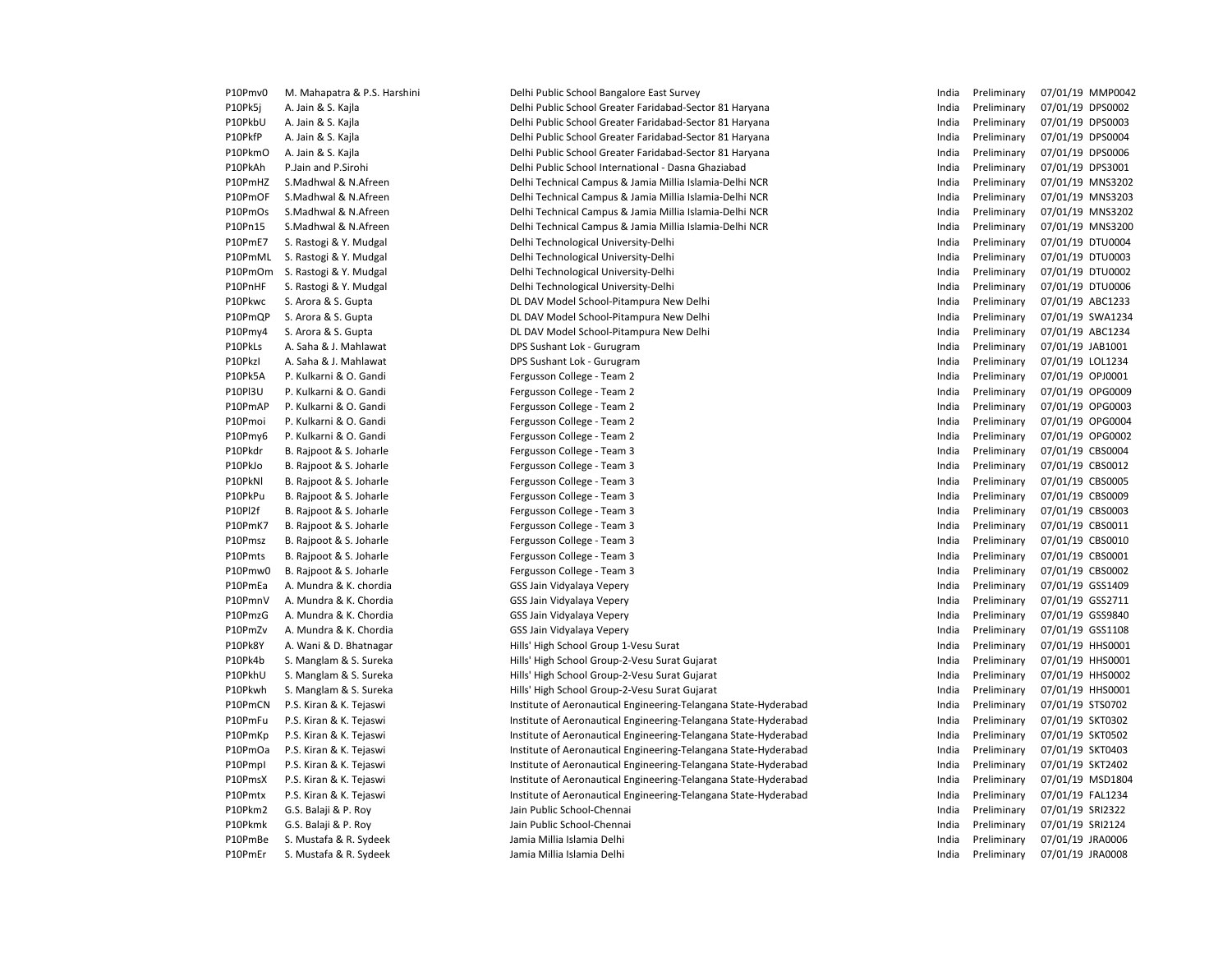| P10Pmu3 | S. Mustafa & R. Sydeek    | Jamia Millia Islamia Delhi                             | India | Preliminary | 07/01/19 JRA0004 |
|---------|---------------------------|--------------------------------------------------------|-------|-------------|------------------|
| P10PmP0 | S. Devata & L.P.K. Perni  | Kakatiya Junior College-Hyderabad                      | India | Preliminary | 07/01/19 RAL0300 |
| P10Pmtm | S. Devata & L.P.K. Perni  | Kakatiya Junior College-Hyderabad                      | India | Preliminary | 07/01/19 RAL0310 |
| P10PkFR | N. Pandey & A. Rastogi    | Kalindi College - Patel Nagar                          | India | Preliminary | 07/01/19 DNB0002 |
| P10Pkvf | N. Pandey & A. Rastogi    | Kalindi College - Patel Nagar                          | India | Preliminary | 07/01/19 DEY0002 |
| P10PkWD | N. Pandey & A. Rastogi    | Kalindi College - Patel Nagar                          | India | Preliminary | 07/01/19 BSD0007 |
| P10PI1L | N. Pandey & A. Rastogi    | Kalindi College - Patel Nagar                          | India | Preliminary | 07/01/19 DNB0001 |
| P10PkGa | S. Kaur & S. Barik        | Kalinga Institute of Industrial Technology-Bhubaneswar | India | Preliminary | 07/01/19 RAN0012 |
| P10PkhN | S. Kaur & S. Barik        | Kalinga Institute of Industrial Technology-Bhubaneswar | India | Preliminary | 07/01/19 WAG0010 |
| P10Pkjf | S. Kaur & S. Barik        | Kalinga Institute of Industrial Technology-Bhubaneswar | India | Preliminary | 07/01/19 RAN0015 |
| P10PkpV | S. Kaur & S. Barik        | Kalinga Institute of Industrial Technology-Bhubaneswar | India | Preliminary | 07/01/19 SWA0017 |
| P10Pkv9 | S. Kaur & S. Barik        | Kalinga Institute of Industrial Technology-Bhubaneswar | India | Preliminary | 07/01/19 AUR0018 |
| P10Pmtu | A.K. Singh & S. Shubham   | Kanpur Institute Of Technology And Pharmacy-Kanpur     | India | Preliminary | 07/01/19 ASS0001 |
| P10Pk43 | A. Srinivas & G. Deshmukh | Kendriya Vidyalaya NAD-Visakhapatnam                   | India | Preliminary | 07/01/19 GOU4001 |
| P10PkCQ | A. Srinivas & G. Deshmukh | Kendriya Vidyalaya NAD-Visakhapatnam                   | India | Preliminary | 07/01/19 GOU4000 |
| P10PkiE | A. Srinivas & G. Deshmukh | Kendriya Vidyalaya NAD-Visakhapatnam                   | India | Preliminary | 07/01/19 GOU1006 |
| P10PkOr | A. Srinivas & G. Deshmukh | Kendriya Vidyalaya NAD-Visakhapatnam                   | India | Preliminary | 07/01/19 GOU4100 |
| P10PkgX | A. Srinivas & G. Deshmukh | Kendriya Vidyalaya NAD-Visakhapatnam                   | India | Preliminary | 07/01/19 GOU2002 |
| P10PkW1 | A. Srinivas & G. Deshmukh | Kendriya Vidyalaya NAD-Visakhapatnam                   | India | Preliminary | 07/01/19 GOU4005 |
| P10PmA0 | A. Srinivas & G. Deshmukh | Kendriya Vidyalaya NAD-Visakhapatnam                   | India | Preliminary | 07/01/19 GOU2000 |
| P10PmoD | A. Srinivas & G. Deshmukh | Kendriya Vidyalaya NAD-Visakhapatnam                   | India | Preliminary | 07/01/19 GOU3000 |
| P10PmuH | A. Srinivas & G. Deshmukh | Kendriya Vidyalaya NAD-Visakhapatnam                   | India | Preliminary | 07/01/19 GOU1001 |
| P10PmuO | A. Srinivas & G. Deshmukh | Kendriya Vidyalaya NAD-Visakhapatnam                   | India | Preliminary | 07/01/19 GOU1000 |
| P10PmxZ | A. Srinivas & G. Deshmukh |                                                        | India | Preliminary | 07/01/19 GOU1004 |
|         |                           | Kendriya Vidyalaya NAD-Visakhapatnam                   | India |             | 07/01/19 JNK0143 |
| P10PmE2 | A.Nayak & N.Ali Mir       | Khallikote University Odisha                           |       | Preliminary |                  |
| P10PmJc | A.Nayak & N.Ali Mir       | Khallikote University Odisha                           | India | Preliminary | 07/01/19 AMR0143 |
| P10PmKw | A.Nayak & N.Ali Mir       | Khallikote University Odisha                           | India | Preliminary | 07/01/19 BSA1431 |
| P10PmNY | A.Nayak & N.Ali Mir       | Khallikote University Odisha                           | India | Preliminary | 07/01/19 RSM0143 |
| P10Pk5t | V. Suganthan & S. Vinith  | Kongu Engineering College Team-2                       | India | Preliminary | 07/01/19 MBV2014 |
| P10Pkbf | V. Suganthan & S. Vinith  | Kongu Engineering College Team-2                       | India | Preliminary | 07/01/19 VMS1108 |
| P10Pkbg | V. Suganthan & S. Vinith  | Kongu Engineering College Team-2                       | India | Preliminary | 07/01/19 SMS1998 |
| P10Pkdc | V. Suganthan & S. Vinith  | Kongu Engineering College Team-2                       | India | Preliminary | 07/01/19 TMD2000 |
| P10PkeK | V. Suganthan & S. Vinith  | Kongu Engineering College Team-2                       | India | Preliminary | 07/01/19 JVL2010 |
| P10PkKh | V. Suganthan & S. Vinith  | Kongu Engineering College Team-2                       | India | Preliminary | 07/01/19 VDA1963 |
| P10PkKs | V. Suganthan & S. Vinith  | Kongu Engineering College Team-2                       | India | Preliminary | 07/01/19 MSS2015 |
| P10Pknx | V. Suganthan & S. Vinith  | Kongu Engineering College Team-2                       | India | Preliminary | 07/01/19 SKS2019 |
| P10Pkph | V. Suganthan & S. Vinith  | Kongu Engineering College Team-2                       | India | Preliminary | 07/01/19 MMM2012 |
| P10PkVD | V. Suganthan & S. Vinith  | Kongu Engineering College Team-2                       | India | Preliminary | 07/01/19 PND2001 |
| P10PkYs | V. Suganthan & S. Vinith  | Kongu Engineering College Team-2                       | India | Preliminary | 07/01/19 ECE2019 |
| P10PkZH | V. Suganthan & S. Vinith  | Kongu Engineering College Team-2                       | India | Preliminary | 07/01/19 VIN0302 |
| P10PkZM | V. Suganthan & S. Vinith  | Kongu Engineering College Team-2                       | India | Preliminary | 07/01/19 NPR2012 |
| P10PI5R | V. Suganthan & S. Vinith  | Kongu Engineering College Team-2                       | India | Preliminary | 07/01/19 ECE1984 |
| P10PmJ5 | V. Suganthan & S. Vinith  | Kongu Engineering College Team-2                       | India | Preliminary | 07/01/19 PPJ2017 |
| P10PmK6 | V. Suganthan & S. Vinith  | Kongu Engineering College Team-2                       | India | Preliminary | 07/01/19 MVD2010 |
| P10PmSG | V. Suganthan & S. Vinith  | Kongu Engineering College Team-2                       | India | Preliminary | 07/01/19 GMK2017 |
| P10Pn1U | V. Suganthan & S. Vinith  | Kongu Engineering College Team-2                       | India | Preliminary | 07/01/19 SKS2008 |
| P10Pns5 | V. Suganthan & S. Vinith  | Kongu Engineering College Team-2                       | India | Preliminary | 07/01/19 DNK1999 |
| P10PmEO | S. Vadivel & B. Charan    | <b>KRM Matric-Chennai</b>                              | India | Preliminary | 07/01/19 KRM7777 |
| P10Pmlv | S. Vadivel & B. Charan    | <b>KRM Matric-Chennai</b>                              | India | Preliminary | 07/01/19 KRM7777 |
| P10Pmsl | S. Vadivel & B. Charan    | <b>KRM Matric-Chennai</b>                              | India | Preliminary | 07/01/19 KRM7777 |
| P10Pmz5 | S. Vadivel & B. Charan    | <b>KRM Matric-Chennai</b>                              | India | Preliminary | 07/01/19 KRM7777 |
| P10Pnkb | S. Vadivel & B. Charan    | <b>KRM Matric-Chennai</b>                              | India | Preliminary | 07/01/19 KRM7777 |
|         |                           |                                                        |       |             |                  |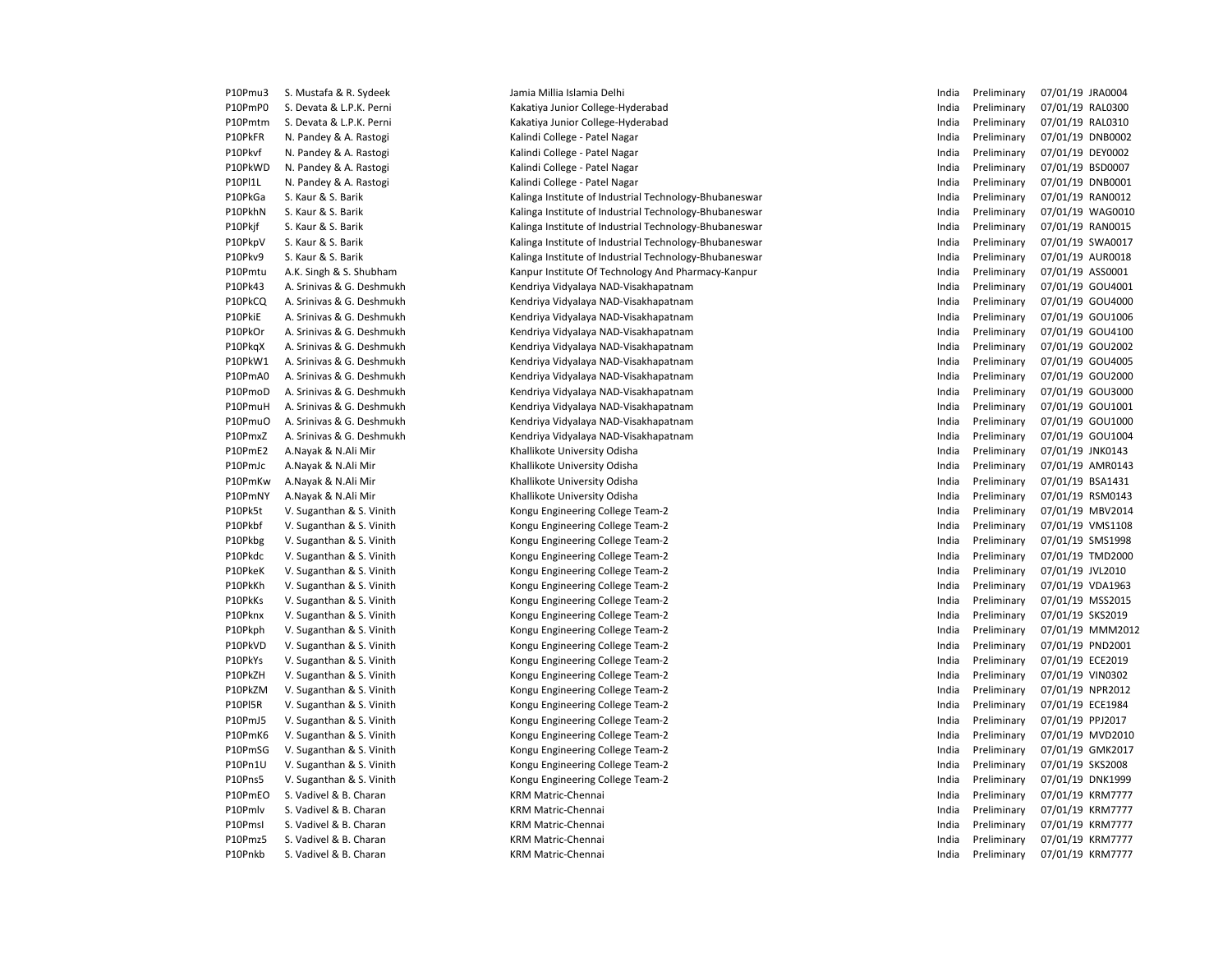| P10Pk4t | T. Sanjith & P.S. Murugan                            | KRM Public School-Chennai Tamil Nadu                                             |
|---------|------------------------------------------------------|----------------------------------------------------------------------------------|
| P10Pk6j | T. Sanjith & P.S. Murugan                            | KRM Public School-Chennai Tamil Nadu                                             |
| P10Pk8l | T. Sanjith & P.S. Murugan                            | KRM Public School-Chennai Tamil Nadu                                             |
| P10PkJO | T. Sanjith & P.S. Murugan                            | KRM Public School-Chennai Tamil Nadu                                             |
| P10Pmr1 | T. Sanjith & P.S. Murugan                            | KRM Public School-Chennai Tamil Nadu                                             |
| P10Pkrw | K. Gandhi & B. Dudhat                                | L. P. Savani International School Surat                                          |
| P10PmUj | K. Gandhi & B. Dudhat                                | L. P. Savani International School Surat                                          |
| P10PkN0 | E. Merson & P. Topiwala                              | L.P.Savani School Palanpor-Surat Gujara                                          |
| P10PknB | P. Topiwala & E. Merson                              | L.P.Savani School Palanpor-Surat Gujara                                          |
| P10PknC | P. Topiwala & E. Merson                              | L.P.Savani School Palanpor-Surat Gujara                                          |
| P10PkSa | E. Merson & P. Topiwala                              | L.P.Savani School Palanpor-Surat Gujara                                          |
| P10PI1I | K. B. Vijayaraghavan & S. Rao                        | Lalaji Memorial Omega International Scl                                          |
| P10Pmns | K. B. Vijayaraghavan & D. Sreenath                   | Lalaji Memorial Omega International Scl                                          |
| P10Pklp | A. Jeyasankar & S. Saraf                             | Lalaji Memorial Omegea International S                                           |
| P10PnGK | K.Assudani & R.Solanki                               | LP Savani International School - CBSE                                            |
| P10PmGj | V. Padmanabhan & R. Konanur                          | Mallya Aditi International School- Banga                                         |
| P10Pmlw | V. Padmanabhan & R. Konanur                          | Mallya Aditi International School- Banga                                         |
| P10Pmwa | V. Padmanabhan & R. Konanur                          | Mallya Aditi International School- Banga                                         |
| P10PkcE | A. Kathiriya & Y. Kikani                             | Mauni International School-Utran Surat                                           |
| P10PkEG | A. Kathiriya & Y. Kikani                             | Mauni International School-Utran Surat                                           |
| P10Pkkr | A. Kathiriya & Y. Kikani                             | Mauni International School-Utran Surat                                           |
| P10PkQa | A. Kathiriya & Y. Kikani                             | Mauni International School-Utran Surat                                           |
| P10Pkrn | A. Kathiriya & Y. Kikani                             | Mauni International School-Utran Surat                                           |
| P10PkS9 | A. Kathiriya & Y. Kikani                             | Mauni International School-Utran Surat                                           |
| P10PkUc |                                                      | Mauni International School-Utran Surat                                           |
| P10PkuF | A. Kathiriya & Y. Kikani<br>A. Kathiriya & Y. Kikani | Mauni International School-Utran Surat                                           |
| P10PI57 |                                                      | Mauni International School-Utran Surat                                           |
| P10PmlL | A. Kathiriya & Y. Kikani                             | Mauni International School-Utran Surat                                           |
| P10PmO8 | A. Kathiriya & Y. Kikani<br>A. Kathiriya & Y. Kikani | Mauni International School-Utran Surat                                           |
|         |                                                      |                                                                                  |
| P10PmOc | A. Kathiriya & Y. Kikani                             | Mauni International School-Utran Surat<br>Mauni International School-Utran Surat |
| P10Pn41 | A. Kathiriya & Y. Kikani                             |                                                                                  |
| P10Pk9s | H. Kakadiya and A. Kachhadiya                        | Mauni International School-Utran Team                                            |
| P10Pkrc | H. Kakadiya and A. Kachhadiya                        | Mauni International School-Utran Team                                            |
| P10PI5H | H. Kakadiya and A. Kachhadiya                        | Mauni International School-Utran Team                                            |
| P10PmJ1 | H. Kakadiya and A. Kachhadiya                        | Mauni International School-Utran Team                                            |
| P10PnAi | H. Kakadiya and A. Kachhadiya                        | Mauni International School-Utran Team                                            |
| P10Pnip | H. Kakadiya and A. Kachhadiya                        | Mauni International School-Utran Team                                            |
| P10PmIQ | C. Jayshri & S. Yadav                                | Miranda House-University of Delhi                                                |
| P10PmpJ | C. Jayshri & S. Yadav                                | Miranda House-University of Delhi                                                |
| P10Pmu5 | C. Jayshri & S. Yadav                                | Miranda House-University of Delhi                                                |
| P10PmwY | C. Jayshri & S. Yadav                                | Miranda House-University of Delhi                                                |
| P10PkFA | R.K. Mandal & A.K. Dash                              | National Institute Of Science And Techn                                          |
| P10PkWC | R.K. Mandal & A.K. Dash                              | National Institute Of Science And Techn                                          |
| P10PmA3 | R.K. Mandal & A.K. Dash                              | National Institute Of Science And Techn                                          |
| P10PmA6 | R.K. Mandal & A.K. Dash                              | National Institute Of Science And Techn                                          |
| P10PmJ4 | R.K. Mandal & A.K. Dash                              | National Institute Of Science And Techn                                          |
| P10PmNZ | R.K. Mandal & A.K. Dash                              | National Institute Of Science And Techn                                          |
| P10PmPf | R.K. Mandal & A.K. Dash                              | National Institute Of Science And Techn                                          |
| P10PmQl | R.K. Mandal & A.K. Dash                              | National Institute Of Science And Techn                                          |
| P10PmsE | R.K. Mandal & A.K. Dash                              | National Institute Of Science And Techn                                          |
| P10PmSO | R.K. Mandal & A.K. Dash                              | National Institute Of Science And Techn                                          |
| P10Pn0J | R.K. Mandal & A.K. Dash                              | National Institute Of Science And Techn                                          |

KRM Public School-Chennai Tamil Nadu KRM Public School-Chennai Tamil Nadu KRM Public School-Chennai Tamil Nadu KRM Public School-Chennai Tamil Nadu L. P. Savani International School Surat L. P. Savani International School Surat L.P. Savani School Palanpor-Surat Gujarat L.P. Savani School Palanpor-Surat Gujarat L.P. Savani School Palanpor-Surat Gujarat L.P. Savani School Palanpor-Surat Gujarat Lalaji Memorial Omega International School-CBSE-Chennai Lalaji Memorial Omega International School-CBSE-Chennai Lalaji Memorial Omegea International School IB - Chennai LP Savani International School - CBSE Mallya Aditi International School- Bangalore Mallya Aditi International School- Bangalore Mallya Aditi International School- Bangalore Mauni International School-Utran Surat Team-1 Mauni International School-Utran Surat Team-1 Mauni International School-Utran Surat Team-1 Mauni International School-Utran Surat Team-1 Mauni International School-Utran Surat Team-1 Mauni International School-Utran Surat Team-1 **Mauni International School-Utran Surat Team-1** Mauni International School-Utran Surat Team-1 Mauni International School-Utran Surat Team-1 P10PmIL A. Kathiriya & Y. Kikani Mauni International School-Utran Surat Team-1 India Preliminary 07/01/19 MIS0037 Mauni International School-Utran Surat Team-1 Mauni International School-Utran Surat Team-1 Mauni International School-Utran Surat Team-1 Mauni International School-Utran Team-2 Surat P10Pkrc H. Kakadiya and A. Kachhadiya Mauni International School-Utran Team-2 Surat India Preliminary 07/01/19 MIH0007 **Mauni International School-Utran Team-2 Surat Mauni International School-Utran Team-2 Surat** Mauni International School-Utran Team-2 Surat Mauni International School-Utran Team-2 Surat Miranda House-University of Delhi Miranda House-University of Delhi Miranda House-University of Delhi Miranda House-University of Delhi National Institute Of Science And Technology-Odisha National Institute Of Science And Technology-Odisha National Institute Of Science And Technology-Odisha National Institute Of Science And Technology-Odisha National Institute Of Science And Technology-Odisha National Institute Of Science And Technology-Odisha National Institute Of Science And Technology-Odisha National Institute Of Science And Technology-Odisha National Institute Of Science And Technology-Odisha National Institute Of Science And Technology-Odisha National Institute Of Science And Technology-Odisha

| India | Preliminary | 07/01/19 | KRM0111        |
|-------|-------------|----------|----------------|
| India | Preliminary | 07/01/19 | KRM0101        |
| India | Preliminary | 07/01/19 | <b>KRM5552</b> |
| India | Preliminary | 07/01/19 | <b>KRM5555</b> |
| India | Preliminary | 07/01/19 | <b>KRM5551</b> |
| India | Preliminary | 07/01/19 | OOP9825        |
| India | Preliminary | 07/01/19 | MBG0902        |
| India | Preliminary | 07/01/19 | AAA9999        |
| India | Preliminary | 07/01/19 | AIR1234        |
| India | Preliminary | 07/01/19 | RAW1234        |
| India | Preliminary | 07/01/19 | QQQ1111        |
| India | Preliminary | 07/01/19 | OMG3333        |
| India | Preliminary | 07/01/19 | <b>OMG2222</b> |
| India | Preliminary | 07/01/19 | LSA1022        |
| India | Preliminary | 07/01/19 | XYZ3333        |
| India | Preliminary | 07/01/19 | MAI0015        |
| India | Preliminary | 07/01/19 | MAI0010        |
| India | Preliminary | 07/01/19 | MAI0017        |
| India | Preliminary | 07/01/19 | MIS0031        |
| India | Preliminary | 07/01/19 | MIS0041        |
| India | Preliminary | 07/01/19 | MIS0038        |
| India | Preliminary | 07/01/19 | MIS0025        |
| India | Preliminary | 07/01/19 | MIS0030        |
| India | Preliminary | 07/01/19 | MIS0034        |
| India | Preliminary | 07/01/19 | MIS0040        |
| India | Preliminary | 07/01/19 | MIS0027        |
| India | Preliminary | 07/01/19 | MIS0042        |
| India | Preliminary | 07/01/19 | MIS0037        |
| India | Preliminary | 07/01/19 | MIS0028        |
| India | Preliminary | 07/01/19 | MIS0035        |
| India | Preliminary | 07/01/19 | MIS0039        |
| India | Preliminary | 07/01/19 | MIH0009        |
| India | Preliminary | 07/01/19 | MIH0007        |
| India | Preliminary | 07/01/19 | MIH0006        |
| India | Preliminary | 07/01/19 | MIH0004        |
| India | Preliminary | 07/01/19 | MIH0005        |
| India | Preliminary | 07/01/19 | MIH0001        |
| India | Preliminary | 07/01/19 | MHP1144        |
| India | Preliminary | 07/01/19 | MHP1133        |
| India | Preliminary | 07/01/19 | MHP7077        |
| India | Preliminary | 07/01/19 | MHP1122        |
| India | Preliminary | 07/01/19 | ARK0028        |
| India | Preliminary | 07/01/19 | ARK0025        |
| India | Preliminary | 07/01/19 | ARK0020        |
| India | Preliminary | 07/01/19 | ARK0032        |
| India | Preliminary | 07/01/19 | ARK0031        |
| India | Preliminary | 07/01/19 | ARK0030        |
| India | Preliminary | 07/01/19 | ARK0029        |
| India | Preliminary | 07/01/19 | ARK0019        |
| India | Preliminary | 07/01/19 | ARK0024        |
| India | Preliminary | 07/01/19 | ARK0022        |
| India | Preliminary | 07/01/19 | ARK0018        |
|       |             |          |                |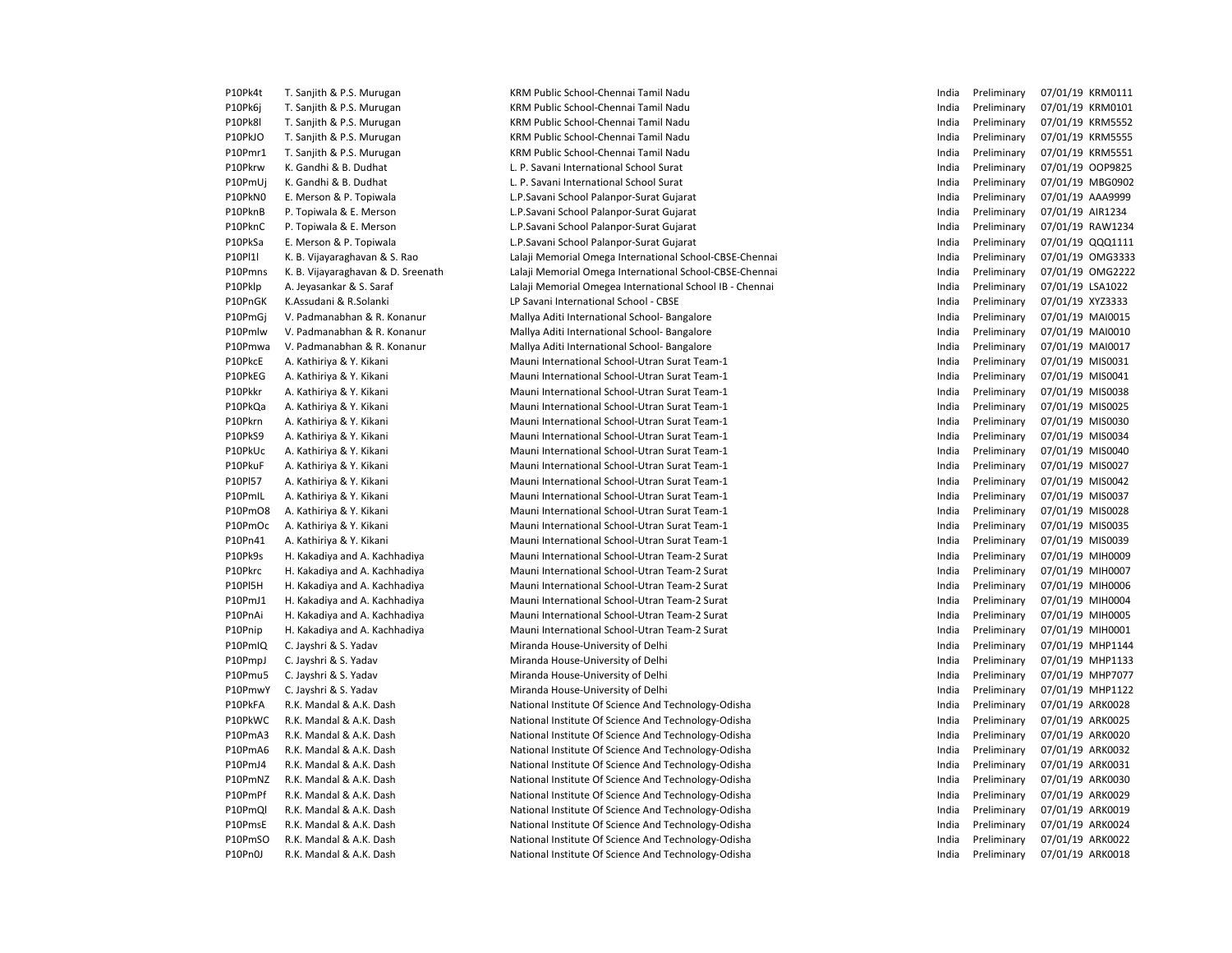| P10Pn1o            | R.K. Mandal & A.K. Dash                      | National Institute Of Science And Technology-Odisha      | India          | Preliminary                | 07/01/19 ARK0026 |
|--------------------|----------------------------------------------|----------------------------------------------------------|----------------|----------------------------|------------------|
| P10Pn58            | R.K. Mandal & A.K. Dash                      | National Institute Of Science And Technology-Odisha      | India          | Preliminary                | 07/01/19 ARK0017 |
| P10PnoA            | R.K. Mandal & A.K. Dash                      | National Institute Of Science And Technology-Odisha      | India          | Preliminary                | 07/01/19 ARK0016 |
| P10Pkec            | V. U & V. M                                  | Nehru Institute of Engineering and Technology-Coimbatore | India          | Preliminary                | 07/01/19 VAS0023 |
| P10Pkgt            | V. U & V. M                                  | Nehru Institute of Engineering and Technology-Coimbatore | India          | Preliminary                | 07/01/19 VAI0023 |
| P10PkOi            | V. U & V. M                                  | Nehru Institute of Engineering and Technology-Coimbatore | India          | Preliminary                | 07/01/19 VAS0423 |
| P10PkV5            | V. U & V. M                                  | Nehru Institute of Engineering and Technology-Coimbatore | India          | Preliminary                | 07/01/19 VAI0025 |
| P10PkvS            | V. U & V. M                                  | Nehru Institute of Engineering and Technology-Coimbatore | India          | Preliminary                | 07/01/19 VAI0024 |
| P10Pmwr            | V. U & V. M                                  | Nehru Institute of Engineering and Technology-Coimbatore | India          | Preliminary                | 07/01/19 VAI0026 |
| P10PkAL            | K. Jayananthan & R. Hasan                    | Nellai Nadar MHSS-Chennai                                | India          | Preliminary                | 07/01/19 NNM209  |
| P10PkcD            | K. Jayananthan & R. Hasan                    | Nellai Nadar MHSS-Chennai                                | India          | Preliminary                | 07/01/19 NNM209  |
| P10PkoY            | K. Jayananthan & R. Hasan                    | Nellai Nadar MHSS-Chennai                                | India          | Preliminary                | 07/01/19 NNM209  |
| P10Pkr2            | K. Jayananthan & R. Hasan                    | Nellai Nadar MHSS-Chennai                                | India          | Preliminary                | 07/01/19 NNM209  |
| P10PmB1            | K. Jayananthan & R. Hasan                    | Nellai Nadar MHSS-Chennai                                | India          | Preliminary                | 07/01/19 NNM209  |
| P10PmlJ            | K. Jayananthan & R. Hasan                    | Nellai Nadar MHSS-Chennai                                | India          | Preliminary                | 07/01/19 NNM209  |
| P10PmDo            | A.Prasad & L.Singh                           | NIT-Agartala                                             | India          | Preliminary                | 07/01/19 ANI1002 |
| P10PmIV            | A.Prasad & L.Singh                           | NIT-Agartala                                             | India          | Preliminary                | 07/01/19 ANI1003 |
| P10Pmge            | A. Prasad & L. Singh                         | NIT-Agartala                                             | India          | Preliminary                | 07/01/19 ANI1001 |
| P10Pmp6            | R.Tanuj & M.Sharat                           | NPS-Chennai                                              | India          | Preliminary                | 07/01/19 NPS7777 |
| P10Pk4i            | A. Tyagi and J. Garg                         | OP Jindal Modern School-Hisar-Haryana                    | India          | Preliminary                | 07/01/19 ABC0016 |
| P10PkHk            | A. Tyagi and J. Garg                         | OP Jindal Modern School-Hisar-Haryana                    | India          | Preliminary                | 07/01/19 ABC0015 |
| P10PmNB            | A. Tyagi and J. Garg                         | OP Jindal Modern School-Hisar-Haryana                    | India          | Preliminary                | 07/01/19 ABC0017 |
| P10Pmwq            | A. Tyagi and J. Garg                         | OP Jindal Modern School-Hisar-Haryana                    | India          | Preliminary                | 07/01/19 ABC0019 |
| P10PkND            | S. Paul & S. Ganguly                         | Osmania University-Telangana State-Hyderabad             | India          | Preliminary                | 07/01/19 SGP0051 |
| P10PmH8            | S. Paul & S. Ganguly                         | Osmania University-Telangana State-Hyderabad             | India          | Preliminary                | 07/01/19 SGP0072 |
| P10Pmo5            | S. Paul & S. Ganguly                         | Osmania University-Telangana State-Hyderabad             | India          | Preliminary                | 07/01/19 SGP0070 |
| P10Pms2            | S. Paul & S. Ganguly                         | Osmania University-Telangana State-Hyderabad             | India          | Preliminary                | 07/01/19 SGP0073 |
| P10PmtU            | S. Paul & S. Ganguly                         | Osmania University-Telangana State-Hyderabad             | India          | Preliminary                | 07/01/19 SGP0043 |
| P10Pmxz            | S. Paul & S. Ganguly                         | Osmania University-Telangana State-Hyderabad             | India          | Preliminary                | 07/01/19 SGP0071 |
| P10PknL            | J. Pandya and P. Dave                        | P D Patel Institute Of Appiled Sciences-Gujarat          | India          | Preliminary                | 07/01/19 ABC0093 |
| P10Pkgn            | J. Pandya and P. Dave                        | P D Patel Institute Of Appiled Sciences-Gujarat          | India          | Preliminary                | 07/01/19 ABC0092 |
| P10PkI9            | J. Pandya and P. Dave                        | P D Patel Institute Of Applied Sciences-Gujarat          | India          | Preliminary                | 07/01/19 ABC0113 |
| P10PkQf            | J. Pandya and P. Dave                        | P D Patel Institute Of Applied Sciences-Gujarat          | India          | Preliminary                | 07/01/19 ABC0078 |
| P10Pkgk            | J. Pandya and P. Dave                        | P D Patel Institute Of Applied Sciences-Gujarat          | India          | Preliminary                | 07/01/19 ABC0100 |
| P10Pkw6            | J. Pandya and P. Dave                        | P D Patel Institute Of Applied Sciences-Gujarat          | India          | Preliminary                | 07/01/19 ABC0114 |
| P10Pkwx            | J. Pandya and P. Dave                        | P D Patel Institute Of Applied Sciences-Gujarat          | India          | Preliminary                | 07/01/19 ABC0106 |
| P10PmN2            | J. Pandya and P. Dave                        | P D Patel Institute Of Applied Sciences-Gujarat          | India          | Preliminary                | 07/01/19 ABC0098 |
| P10PmQk            | J. Pandya and P. Dave                        | P D Patel Institute Of Applied Sciences-Gujarat          | India          | Preliminary                | 07/01/19 ABC0085 |
| P10PmvG            | J. Pandya and P. Dave                        | P D Patel Institute Of Applied Sciences-Gujarat          | India          | Preliminary                | 07/01/19 ABC0103 |
| P10PkPe            | H. Kher & Z. Nada                            | PP Savani Chaitanya Vidya Sankul-GSEB Surat              | India          | Preliminary                | 07/01/19 CTR0001 |
| P10PmTx            | H. Kher & Z. Nada                            | PP Savani Chaitanya Vidya Sankul-GSEB Surat              | India          | Preliminary                | 07/01/19 CYA0001 |
| P10PkBc            | D. Patel & D. Pansuriya                      | PP Savani Vidhyabhavan Surat                             | India          | Preliminary                | 07/01/19 IDL3141 |
| P10PkCI            | D. Patel & D. Pansuriya                      | PP Savani Vidhyabhavan Surat                             | India          | Preliminary                | 07/01/19 IDL4752 |
| P10PkO2            | D. Patel & D. Pansuriya                      | PP Savani Vidhyabhavan Surat                             | India          | Preliminary                | 07/01/19 DJP0001 |
| P10PkSr            | D. Pansuriya & D. Patel                      | PP Savani Vidhyabhavan Surat                             | India          | Preliminary                | 07/01/19 XYZ0001 |
| P10PkUt            | D. Patel & D. Pansuriya                      | PP Savani Vidhyabhavan Surat                             | India          | Preliminary                | 07/01/19 SJA0001 |
|                    |                                              |                                                          |                |                            | 07/01/19 PAR0001 |
| P10PmJ8            | D. Patel & D. Pansuriya                      | PP Savani Vidhyabhavan Surat                             | India          | Preliminary                | 07/01/19 ABC0001 |
| P10Pmps<br>P10Pkbw | D. Pansuriya & D. Patel<br>S. Garg & N. Jain | PP Savani Vidhyabhavan Surat<br>Presidium-Ashok Vihar    | India<br>India | Preliminary<br>Preliminary | 07/01/19 IND0008 |
| P10PkfA            |                                              | Presidium-Ashok Vihar                                    | India          | Preliminary                | 07/01/19 IND0004 |
| P10PkpL            | S. Garg & N. Jain<br>S. Garg & N. Jain       | Presidium-Ashok Vihar                                    | India          | Preliminary                | 07/01/19 IND0002 |
| P10PkXx            |                                              |                                                          | India          | Preliminary                | 07/01/19 IND0003 |
|                    | S. Garg & N. Jain                            | Presidium-Ashok Vihar                                    |                |                            |                  |

| India | Preliminary | 07/01/19 | ARK0026        |
|-------|-------------|----------|----------------|
| India | Preliminary | 07/01/19 | ARK0017        |
| India | Preliminary | 07/01/19 | ARK0016        |
| India | Preliminary | 07/01/19 | VAS0023        |
| India | Preliminary | 07/01/19 | VAI0023        |
| India | Preliminary | 07/01/19 | VAS0423        |
| India | Preliminary | 07/01/19 | <b>VAI0025</b> |
| India | Preliminary | 07/01/19 | VAI0024        |
| India | Preliminary | 07/01/19 | <b>VAI0026</b> |
| India | Preliminary | 07/01/19 | NNM209         |
| India | Preliminary | 07/01/19 | NNM209         |
| India | Preliminary | 07/01/19 | NNM209         |
| India | Preliminary | 07/01/19 | NNM209         |
| India | Preliminary | 07/01/19 | NNM209         |
| India | Preliminary | 07/01/19 | <b>NNM209</b>  |
| India | Preliminary | 07/01/19 | ANI1002        |
| India | Preliminary | 07/01/19 | ANI1003        |
| India | Preliminary | 07/01/19 | ANI1001        |
| India | Preliminary | 07/01/19 | <b>NPS7777</b> |
| India | Preliminary | 07/01/19 | ABC0016        |
| India | Preliminary | 07/01/19 | ABC0015        |
| India | Preliminary | 07/01/19 | ABC0017        |
| India | Preliminary | 07/01/19 | ABC0019        |
| India | Preliminary | 07/01/19 | SGP0051        |
| India | Preliminary | 07/01/19 | SGP0072        |
| India | Preliminary | 07/01/19 | SGP0070        |
| India | Preliminary | 07/01/19 | SGP0073        |
| India | Preliminary | 07/01/19 | SGP0043        |
| India | Preliminary | 07/01/19 | SGP0071        |
| India | Preliminary | 07/01/19 | ABC0093        |
| India | Preliminary | 07/01/19 | ABC0092        |
| India | Preliminary | 07/01/19 | ABC0113        |
| India | Preliminary | 07/01/19 | ABC0078        |
| India | Preliminary | 07/01/19 | ABC0100        |
| India | Preliminary | 07/01/19 | ABC0114        |
| India | Preliminary | 07/01/19 | ABC0106        |
| India | Preliminary | 07/01/19 | ABC0098        |
| India | Preliminary | 07/01/19 | ABC0085        |
| India | Preliminary | 07/01/19 | ABC0103        |
| India | Preliminary | 07/01/19 | CTR0001        |
| India | Preliminary | 07/01/19 | CYA0001        |
| India | Preliminary | 07/01/19 | IDL3141        |
| India | Preliminary | 07/01/19 | <b>IDL4752</b> |
| India | Preliminary | 07/01/19 | DJP0001        |
| India | Preliminary | 07/01/19 | XYZ0001        |
| India | Preliminary | 07/01/19 | SJA0001        |
| India | Preliminary | 07/01/19 | PAR0001        |
| India | Preliminary | 07/01/19 | ABC0001        |
| India | Preliminary | 07/01/19 | <b>IND0008</b> |
| India | Preliminary | 07/01/19 | <b>IND0004</b> |
| India | Preliminary | 07/01/19 | <b>IND0002</b> |
| India | Preliminary | 07/01/19 | <b>IND0003</b> |
|       |             |          |                |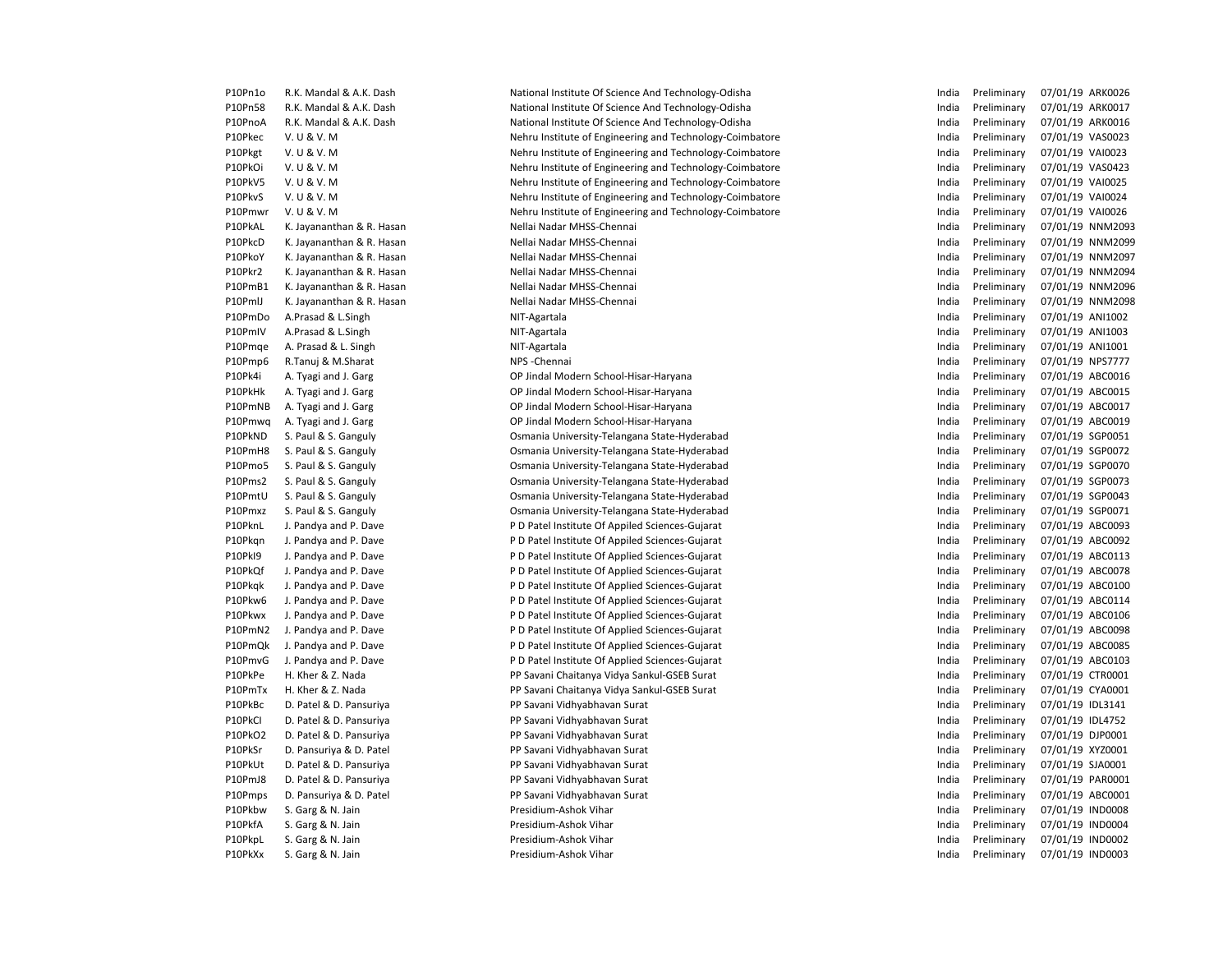| P10Pl4V        | S. Gar & N. Jain           | Presidium-Ashok Vihar                               | India | Preliminary | 07/01/19 IND0007 |
|----------------|----------------------------|-----------------------------------------------------|-------|-------------|------------------|
| P10PmCY        | S. Garg & N. Jain          | Presidium-Ashok Vihar                               | India | Preliminary | 07/01/19 IND0001 |
| P10Pn3H        | S. Garg & N. Jain          | Presidium-Ashok Vihar                               | India | Preliminary | 07/01/19 IND0005 |
| P10PkBp        | A. Chatterjee & M. Chedda  | Radiant English Academy Umra- Surat Group 2         | India | Preliminary | 07/01/19 ACM0006 |
| P10PkEJ        | A. Chatterjee & M. Chedda  | Radiant English Academy Umra- Surat Group 2         | India | Preliminary | 07/01/19 REA1001 |
| P10PmvQ        | A. Chatterjee & M. Chedda  | Radiant English Academy Umra-Surat Group 2          | India | Preliminary | 07/01/19 REA1002 |
| P10PkAx        | J. Sutariya & D. Shah      | Radiant English Academy-Umra Surat Group 1          | India | Preliminary | 07/01/19 JAH0017 |
| P10PmMs        | J. Sutariya & D. Shah      | Radiant English Academy-Umra Surat Group 1          | India | Preliminary | 07/01/19 JAH0005 |
| P10Pk4p        | C. Abhijith & R. Ramapriya | Rajalakshmi Engineering College Team 1-Thandalam    | India | Preliminary | 07/01/19 CAR0308 |
| P10PkFS        | C. Abhijith & R. Ramapriya | Rajalakshmi Engineering College Team 1-Thandalam    | India | Preliminary | 07/01/19 BAL6673 |
| P10Pkig        | C. Abhijith & R. Ramapriya | Rajalakshmi Engineering College Team 1-Thandalam    | India | Preliminary | 07/01/19 ARC1259 |
| P10PkM9        | C. Abhijith & R. Ramapriya | Rajalakshmi Engineering College Team 1-Thandalam    | India | Preliminary | 07/01/19 REC4797 |
| P10PkwY        | C. Abhijith & R. Ramapriya | Rajalakshmi Engineering College Team 1-Thandalam    | India | Preliminary | 07/01/19 LAT4557 |
| P10PmDC        | C. Abhijith & R. Ramapriya | Rajalakshmi Engineering College Team 1-Thandalam    | India | Preliminary | 07/01/19 REC4567 |
| P10PmFB        | C. Abhijith & R. Ramapriya | Rajalakshmi Engineering College Team 1-Thandalam    | India | Preliminary | 07/01/19 ABI1234 |
| P10Pmp9        | C. Abhijith & R. Ramapriya | Rajalakshmi Engineering College Team 1-Thandalam    | India | Preliminary | 07/01/19 PAR1998 |
| P10Pmgb        | C. Abhijith & R. Ramapriya | Rajalakshmi Engineering College Team 1-Thandalam    | India | Preliminary | 07/01/19 RAM1234 |
| P10Pnm8        | C. Abhijith & R. Ramapriya | Rajalakshmi Engineering College Team 1-Thandalam    | India | Preliminary | 07/01/19 ASH6788 |
| P10Pmpy        | P. Parab & R.V Pilgar      | Ramnarain Ruia College-Mumbai                       | India | Preliminary | 07/01/19 PCP0001 |
| P10Pk4C        | T. Patel & J. Baraiya      | RP Bhavani Vidyamandir Surat                        | India | Preliminary | 07/01/19 UYZ0909 |
| P10Pke1        | T. Patel & J. Baraiya      | RP Bhavani Vidyamandir Surat                        | India | Preliminary | 07/01/19 KLM0404 |
| P10PkNI        | T. Patel & J. Baraiya      | RP Bhavani Vidyamandir Surat                        | India | Preliminary | 07/01/19 ABC3333 |
| P10PkO6        | T. Patel & J. Baraiya      | RP Bhavani Vidyamandir Surat                        | India | Preliminary | 07/01/19 POP8888 |
| P10Pkv1        | T. Patel & J. Baraiya      | RP Bhavani Vidyamandir Surat                        | India | Preliminary | 07/01/19 CDE6767 |
| P10Pkvc        | T. Patel & J. Baraiya      | RP Bhavani Vidyamandir Surat                        | India | Preliminary | 07/01/19 RST1234 |
| <b>P10PI6U</b> | T. Patel & J. Baraiya      | RP Bhavani Vidyamandir Surat                        | India | Preliminary | 07/01/19 WXY5555 |
| P10Pk8U        | H. Rustagi & D.S. Taggar   | Ryan International School Sohna Road                | India | Preliminary | 07/01/19 HDR0000 |
| P10PkeZ        | H. Rustagi & D.S. Taggar   | Ryan International School Sohna Road                | India | Preliminary | 07/01/19 AST0000 |
| P10PkPl        | H. Rustagi & D.S. Taggar   | Ryan International School Sohna Road                | India | Preliminary | 07/01/19 AST0001 |
| P10PkUn        | H. Rustagi & D.S. Taggar   | Ryan International School Sohna Road                | India | Preliminary | 07/01/19 HDR0002 |
| P10PI0V        | H. Rustagi & D.S. Taggar   | Ryan International School Sohna Road                | India | Preliminary | 07/01/19 HDR0006 |
| P10Pl2w        | D.S. Taggar & H. Rustagi   | Ryan International School Sohna Road                | India | Preliminary | 07/01/19 DRH0001 |
| P10PmnE        | E. Kaur & G. Dua           | Sacred Heart Convent School- Sarabha Nagar Ludhiana | India | Preliminary | 07/01/19 ABC0042 |
| P10Pmnq        | E. Kaur & G. Dua           | Sacred Heart Convent School- Sarabha Nagar Ludhiana | India | Preliminary | 07/01/19 ABC0040 |
| P10PmxQ        | E. Kaur & G. Dua           | Sacred Heart Convent School- Sarabha Nagar Ludhiana | India | Preliminary | 07/01/19 ABC0041 |
| P10Pk7F        | R. Dasmandal & S. Nayak    | Samanta Chandrasekhar Amateur Astronomy Association | India | Preliminary | 07/01/19 RKS0909 |
| P10Pkg7        | R. Dasmandal & S. Nayak    | Samanta Chandrasekhar Amateur Astronomy Association | India | Preliminary | 07/01/19 RKS3033 |
| P10PkGJ        | R. Dasmandal & S. Nayak    | Samanta Chandrasekhar Amateur Astronomy Association | India | Preliminary | 07/01/19 RKS3031 |
| P10Pkhl        | R. Dasmandal & S. Nayak    | Samanta Chandrasekhar Amateur Astronomy Association | India | Preliminary | 07/01/19 RKS2425 |
| P10Pkt4        | R. Dasmandal & S. Nayak    | Samanta Chandrasekhar Amateur Astronomy Association | India | Preliminary | 07/01/19 RKS1010 |
| P10PkWF        | R. Dasmandal & S. Nayak    | Samanta Chandrasekhar Amateur Astronomy Association | India | Preliminary | 07/01/19 RKS1212 |
| P10PkX1        | R. Dasmandal & S. Nayak    | Samanta Chandrasekhar Amateur Astronomy Association | India | Preliminary | 07/01/19 RKS3032 |
| P10PkxE        | R. Dasmandal & S. Nayak    | Samanta Chandrasekhar Amateur Astronomy Association | India | Preliminary | 07/01/19 RKS2323 |
| P10PmKl        | R. Dasmandal & S. Nayak    | Samanta Chandrasekhar Amateur Astronomy Association | India | Preliminary | 07/01/19 RKS2424 |
| P10PmLs        | R. Dasmandal & S. Nayak    | Samanta Chandrasekhar Amateur Astronomy Association | India | Preliminary | 07/01/19 RKS0808 |
| P10PmMU        | R. Dasmandal & S. Nayak    | Samanta Chandrasekhar Amateur Astronomy Association | India | Preliminary | 07/01/19 REX1997 |
| P10PmuD        | R. Dasmandal & S. Nayak    | Samanta Chandrasekhar Amateur Astronomy Association | India | Preliminary | 07/01/19 RKS3030 |
| P10PmBX        | B. Panda & A. Dikshit      | Samudbhawa                                          | India | Preliminary | 07/01/19 APU0010 |
| P10Pmla        | B. Panda & A. Dikshit      | Samudbhawa                                          | India | Preliminary | 07/01/19 APU0007 |
| P10PmPH        | B. Panda & A. Dikshit      | Samudbhawa                                          | India | Preliminary | 07/01/19 APU0005 |
| P10PmzV        | B. Panda & A. Dikshit      | Samudbhawa                                          | India | Preliminary | 07/01/19 APU0008 |
| P10PkA3        | S. Harini & G. Yatin       | San Academy - Chennai                               | India | Preliminary | 07/01/19 SAN0041 |
|                |                            |                                                     |       |             |                  |

| India | Preliminary | 07/01/19 | <b>IND0007</b> |
|-------|-------------|----------|----------------|
| India | Preliminary | 07/01/19 | <b>IND0001</b> |
| India | Preliminary | 07/01/19 | <b>IND0005</b> |
| India | Preliminary | 07/01/19 | ACM0006        |
| India | Preliminary | 07/01/19 | REA1001        |
| India | Preliminary | 07/01/19 | REA1002        |
| India | Preliminary | 07/01/19 | JAH0017        |
| India | Preliminary | 07/01/19 | JAH0005        |
| India | Preliminary | 07/01/19 | <b>CAR0308</b> |
| India | Preliminary | 07/01/19 | <b>BAL6673</b> |
| India | Preliminary | 07/01/19 | ARC1259        |
| India | Preliminary | 07/01/19 | <b>REC4797</b> |
| India | Preliminary | 07/01/19 | LAT4557        |
| India | Preliminary | 07/01/19 | <b>REC4567</b> |
| India | Preliminary | 07/01/19 | ABI1234        |
| India | Preliminary | 07/01/19 | PAR1998        |
| India | Preliminary | 07/01/19 | RAM1234        |
| India | Preliminary | 07/01/19 | ASH6788        |
| India | Preliminary | 07/01/19 | PCP0001        |
| India | Preliminary | 07/01/19 | UYZ0909        |
| India | Preliminary | 07/01/19 | <b>KLM0404</b> |
| India | Preliminary | 07/01/19 | ABC3333        |
| India | Preliminary | 07/01/19 | POP8888        |
| India | Preliminary | 07/01/19 | CDE6767        |
| India | Preliminary | 07/01/19 | RST1234        |
| India | Preliminary | 07/01/19 | <b>WXY5555</b> |
| India | Preliminary | 07/01/19 | HDR0000        |
| India | Preliminary | 07/01/19 | AST0000        |
| India | Preliminary | 07/01/19 | AST0001        |
| India | Preliminary | 07/01/19 | HDR0002        |
| India | Preliminary | 07/01/19 | <b>HDR0006</b> |
| India | Preliminary | 07/01/19 | DRH0001        |
| India | Preliminary | 07/01/19 | ABC0042        |
| India | Preliminary | 07/01/19 | ABC0040        |
| India | Preliminary | 07/01/19 | ABC0041        |
| India | Preliminary | 07/01/19 | <b>RKS0909</b> |
| India | Preliminary | 07/01/19 | <b>RKS3033</b> |
| India | Preliminary | 07/01/19 | <b>RKS3031</b> |
| India | Preliminary | 07/01/19 | <b>RKS2425</b> |
| India | Preliminary | 07/01/19 | RKS1010        |
| India | Preliminary | 07/01/19 | <b>RKS1212</b> |
| India | Preliminary | 07/01/19 | <b>RKS3032</b> |
| India | Preliminary | 07/01/19 | <b>RKS2323</b> |
| India | Preliminary | 07/01/19 | <b>RKS2424</b> |
| India | Preliminary | 07/01/19 | <b>RKS0808</b> |
| India | Preliminary | 07/01/19 | REX1997        |
| India | Preliminary | 07/01/19 | RKS3030        |
| India | Preliminary | 07/01/19 | APU0010        |
| India | Preliminary | 07/01/19 | APU0007        |
| India | Preliminary | 07/01/19 | APU0005        |
| India | Preliminary | 07/01/19 | APU0008        |
| India | Preliminary | 07/01/19 | SAN0041        |
|       |             |          |                |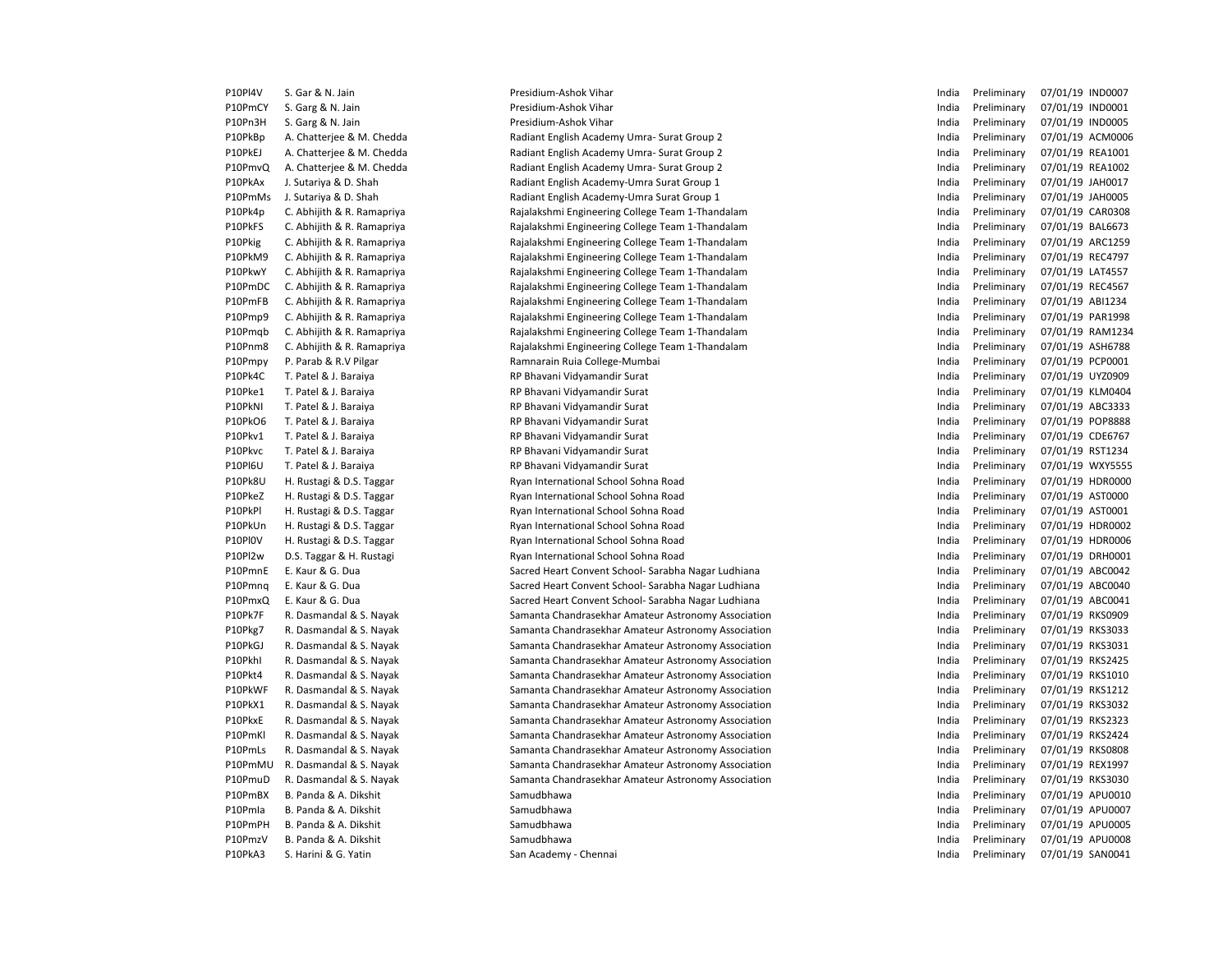P10PkhR S. Harini & G. Yatin San San Academy - Chennai San Academy - Chennai India Preliminary 07/01/19 SAN0042 P10Pl1Y S. Harini & G. Yatin Natural Academy - Chennai Natural San Academy - Chennai India Preliminary 07/01/19 SAN0039 P10PnyV S. Harini & G. Yatin Nation San Academy - Chennai San Academy - Chennai India Preliminary 07/01/19 SAN0040 P10Pk85 S. Koushik & M.N. Yugendran SBOA JC-Anna Nagar San Maria Preliminary 07/01/19 SBO0541 P10Pk8Z S. Koushik & M.N. Yugendran SBOA JC-Anna Nagar India Preliminary 07/01/19 SBO6629 P10PknQ M.N. Yugendran & S. Koushik Raj SBOA JC-Anna Nagar India Preliminary 07/01/19 SJC2345 P10Pl2N M.N. Yugendran & S. Koushik Raj SBOA JC-Anna Nagar India Preliminary 07/01/19 SJC5678 P10Pns0 M.N. Yugendran & S. Koushik Raj SBOA JC-Anna Nagar India Preliminary 07/01/19 SJC3456 P10PkwR T. Sanyal & S. Sarkar Scottish Church College- Kolkata India Preliminary 07/01/19 TRP0398 P10Pl3l T. Sanyal & S. Sarkar Scottish Church College- Kolkata India Preliminary 07/01/19 TRS0001 P10PmKT T. Sanyal & S. Sarkar Scottish Church College- Kolkata India Preliminary 07/01/19 TRS0000 P10PmMt T. Sanyal & S. Sarkar Scottish Church College- Kolkata India Preliminary 07/01/19 SNT2969 P10PmRw S. Sarkar & T. Sanyal Scottish Church College- Kolkata India Preliminary 07/01/19 SAR1990 P10PnH2 T. Sanyal & S. Sarkar Scottish Church College- Kolkata India Preliminary 07/01/19 TRP2019 P10PmDr V. Kapoor & S. Kejriwal Shiv Nadar University-Greater Noida India Preliminary 07/01/19 KSV2019 Channel China Preliminary 07/01/19 KSV2019 P10Pmlk V. Kapoor & S. Kejriwal Shiv Nadar University-Greater Noida India Preliminary 07/01/19 KVS2019 KVS2019 P10Pmvt V. Kapoor & S. Keiriwal Shiv Nadar University-Greater Noida India Preliminary 07/01/19 SKV2019 SKV2019 P10Pmxo D. Pal & B. Saha North Shivaji College-Delhi North Shivaji College-Delhi India Preliminary 07/01/19 JIN1997 P10PkI8 G. Murari & R. Babel Shree Vasishtha Vidhyalaya-Kamrej Surat India Preliminary 07/01/19 SAK0022 P10Pmou G. Murari & R. Babel Shree Vasishtha Vidhyalaya-Kamrej Surat India Preliminary 07/01/19 SAK0020 P10PmS4 A.S. Tharini & P.C. Prathiksha Shri Natesan Vidyasala MHSS- Mannivakkam India Preliminary 07/01/19 SNV1966 P10PkvY M. Vekariya & P. Bhalani Shri Ramkrishna Harikrishna Academy-Surat India Preliminary 07/01/19 UKG8523 P10PkAB V. Rajput & H. Patel Smt L.P. Savani Vidhya Bhavan Team-1 Surat India Preliminary 07/01/19 FIR1922 P10PkBO V. Rajput & H. Patel Smt L.P. Savani Vidhya Bhavan Team-1 Surat India Preliminary 07/01/19 DHP1922 P10PkCK V. Rajput & H. Patel Smt L.P. Savani Vidhya Bhavan Team-1 Surat India Preliminary 07/01/19 SUN1922 P10PkHe V. Rajput & H. Patel Smt L.P. Savani Vidhya Bhavan Team-1 Surat India Preliminary 07/01/19 BBB1922 P10PknA V. Rajput & H. Patel Smt L.P. Savani Vidhya Bhavan Team-1 Surat India Preliminary 07/01/19 CAT1922 P10PkuW V. Rajput & H. Patel Smt L.P. Savani Vidhya Bhavan Team-1 Surat India Preliminary 07/01/19 HFP1922 P10PkvW V. Rajput & H. Patel Smt L.P. Savani Vidhya Bhavan Team-1 Surat India Preliminary 07/01/19 IND1922 P10Pl0q V. Raiput & H. Patel et al. Patel Smt L.P. Savani Vidhya Bhavan Team-1 Surat Changard Changary (1992) P10Pl0q V. Rajput ABC1922 P10PmTY V. Rajput & H. Patel Smt L.P. Savani Vidhya Bhavan Team-1 Surat India Preliminary 07/01/19 JUP1922 P10PnjC R. Umaria & J. Patel Smt L.P. Savani Vidhya Bhavan Team-2 Surat India Preliminary 07/01/19 JIY2905 P10PmGS V. Krishna & E. Ranjith SPACE Chennai-Tamilnadu **India Preliminary 07/01/19 BOY2019** P10Pmor V. Krishna & E. Ranjith SPACE Chennai-Tamilnadu **India Preliminary 07/01/19 MON1000** P10PmRa V. Krishna & E. Ranjith SPACE Chennai-Tamilnadu India Preliminary 07/01/19 DAD2019 P10PkOB S. Memon & A. Jaiswal SPACE Surat India Preliminary 07/01/19 SAS0010 P10Pl5L S. Memon & A. Jaiswal SPACE Surat India Preliminary 07/01/19 SAS0013 P10PmN8 S. Memon & A. Jaiswal SPACE Surat India Preliminary 07/01/19 SAS0014 P10PmuF S. Memon & A. Jaiswal SPACE Surat India Preliminary 07/01/19 SAS0004 P10PnBR S. Memon & A. Jaiswal SPACE Surat India Preliminary 07/01/19 SAS0011 P10PkJT R. Kapoor & D. Singh SPACE Team 4 - New Delhi Space Team 4 - New Delhi India Preliminary 07/01/19 AMA123 P10PkOe R. Kapoor & D. Singh Samman Space Team 4 - New Delhi India Preliminary 07/01/19 KAP098 P10PmwM R. Kapoor & D. Singh SPACE Team 4 - New Delhi India Preliminary 07/01/19 SHA234 P10PkF3 S. Smith & T. Sharma November 2001 SPACE Team 6 India Preliminary 07/01/19 STS0016 P10PkLr T. Sharma & S. Smith SPACE Team 6 India Preliminary 07/01/19 STS0028 P10Pkqa S. Smith & T. Sharma SPACE Team 6 India Preliminary 07/01/19 STS0014 P10Pl8r T. Sharma & S. Smith SPACE Team 6 India Preliminary 07/01/19 STS0023 P10PmJi T. Sharma & S. Smith SPACE Team 6 India Preliminary 07/01/19 STS0024 P10PmJj T. Sharma & S. Smith SPACE Team 6 India Preliminary 07/01/19 STS0021 P10PmJv T. Sharma & S. Smith SPACE Team 6 India Preliminary 07/01/19 STS0025 P10PmN5 T. Sharma & S. Smith SPACE Team 6 India Preliminary 07/01/19 STS0020 P10Pk4e A. Nagvanshi & Y. Joshi SPACE Team 9 SPACE Team 9 India Preliminary 07/01/19 ANK0011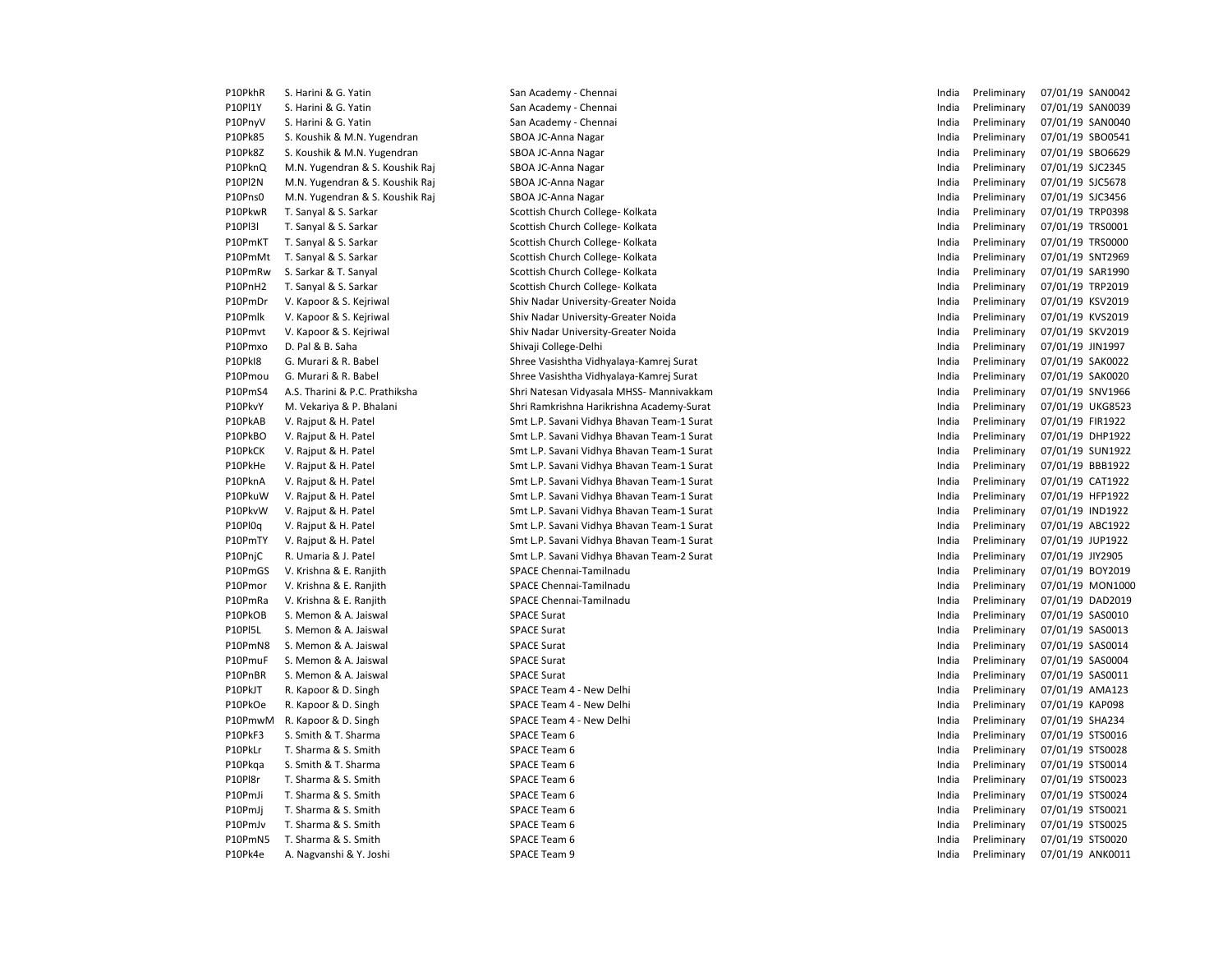| P10PkaS | A. Nagvanshi & Y. Joshi | SPACE Team 9                                                | India | Preliminary | 07/01/19 ANK0010 |
|---------|-------------------------|-------------------------------------------------------------|-------|-------------|------------------|
| P10PkH4 | K.Rajbhar & H.S. Rao    | SRM University-Chennai                                      | India | Preliminary | 07/01/19 STU9000 |
| P10PkJz | K.Rajbhar & H.S. Rao    | SRM University-Chennai                                      | India | Preliminary | 07/01/19 JKI9090 |
| P10PkOZ | K.Rajbhar & H.S. Rao    | SRM University-Chennai                                      | India | Preliminary | 07/01/19 HYT5656 |
| P10PksX | K.Rajbhar & H.S. Rao    | SRM University-Chennai                                      | India | Preliminary | 07/01/19 LOL6767 |
| P10PnAy | K.Rajbhar & H.S. Rao    | SRM University-Chennai                                      | India | Preliminary | 07/01/19 SKY1818 |
| P10PnvO | K.Rajbhar & H.S. Rao    | SRM University-Chennai                                      | India | Preliminary | 07/01/19 BOR3434 |
| P10Pmv1 | N. Mukunth & M. Nikhil  | St. John's Public School - Chennai                          | India | Preliminary | 07/01/19 SJP0003 |
| P10PnoD | N. Mukunth & M. Nikhil  | St. John's Public School - Chennai                          | India | Preliminary | 07/01/19 SJP0004 |
| P10Pk5T | T. Ahuja & C. Chawla    | St. Margaret Senior Secondary School - Prashant Vihar Delhi | India | Preliminary | 07/01/19 DEV3018 |
| P10PkdX | T. Ahuja & C. Chawla    | St. Margaret Senior Secondary School - Prashant Vihar Delhi | India | Preliminary | 07/01/19 TAN3018 |
| P10PkLh | T. Ahuja & C. Chawla    | St. Margaret Senior Secondary School - Prashant Vihar Delhi | India | Preliminary | 07/01/19 FUN3018 |
| P10PkPr | T. Ahuja & C. Chawla    | St. Margaret Senior Secondary School - Prashant Vihar Delhi | India | Preliminary | 07/01/19 JMD3018 |
| P10Pkre | T. Ahuja & C. Chawla    | St. Margaret Senior Secondary School - Prashant Vihar Delhi | India | Preliminary | 07/01/19 MAN3018 |
| P10PkYB | T. Ahuja & C. Chawla    | St. Margaret Senior Secondary School - Prashant Vihar Delhi | India | Preliminary | 07/01/19 JUN3018 |
| P10Pl1M | T. Ahuja & C. Chawla    | St. Margaret Senior Secondary School - Prashant Vihar Delhi | India | Preliminary | 07/01/19 MAY3018 |
| P10Pk6p | U. Pandey & A. Arora    | St. Martin's Diocesan School-Delhi Cantt New Delhi          | India | Preliminary | 07/01/19 SIM2098 |
| P10Pk9T | U. Pandey & A. Arora    | St. Martin's Diocesan School-Delhi Cantt New Delhi          | India | Preliminary | 07/01/19 SIM3098 |
| P10PkAs | U. Pandey & A. Arora    | St. Martin's Diocesan School-Delhi Cantt New Delhi          | India | Preliminary | 07/01/19 FAN2145 |
| P10Pn10 | A. Sen & A. Majumdar    | St. Xaviers College-Kolkata                                 | India | Preliminary | 07/01/19 CAT1999 |
| P10PkBC | R. Pal & P. Sharma      | SVP School-Surat Gujarat Team 2                             | India | Preliminary | 07/01/19 SVP0025 |
| P10PkCa | R. Pal & P. Sharma      | SVP School-Surat Gujarat Team 2                             | India | Preliminary | 07/01/19 SVP0024 |
| P10PkTp | R. Pal & P. Sharma      | SVP School-Surat Gujarat Team 2                             | India | Preliminary | 07/01/19 SVP0019 |
| P10PkVN | R. Pal & P. Sharma      | SVP School-Surat Gujarat Team 2                             | India | Preliminary | 07/01/19 SVP0020 |
| P10Pkxn | R. Pal & P. Sharma      | SVP School-Surat Gujarat Team 2                             | India | Preliminary | 07/01/19 SVP0021 |
| P10Pl6H | R. Pal & P. Sharma      | SVP School-Surat Gujarat Team 2                             | India | Preliminary | 07/01/19 SVP0022 |
| P10Pl7o | R. Pal & P. Sharma      | SVP School-Surat Gujarat Team 2                             | India | Preliminary | 07/01/19 SVP0024 |
| P10PnvL | R. Pal & P. Sharma      | SVP School-Surat Gujarat Team 2                             | India | Preliminary | 07/01/19 SVP0023 |
| P10PkC2 | H.S. Rao & K. Rajbhar   | Swarnim Stratup and Innovation University-Ghandhinagar      | India | Preliminary | 07/01/19 RAO0034 |
| P10PkkL | H.S. Rao & K. Rajbhar   | Swarnim Stratup and Innovation University-Ghandhinagar      | India | Preliminary | 07/01/19 RAO0057 |
| P10Pkn0 | H.S. Rao & K. Rajbhar   | Swarnim Stratup and Innovation University-Ghandhinagar      | India | Preliminary | 07/01/19 RAO0059 |
| P10PkPB | H.S. Rao & K. Rajbhar   | Swarnim Stratup and Innovation University-Ghandhinagar      | India | Preliminary | 07/01/19 RAO0046 |
| P10PkST | H.S. Rao & K. Rajbhar   | Swarnim Stratup and Innovation University-Ghandhinagar      | India | Preliminary | 07/01/19 RAO0045 |
| P10PkyP | H.S. Rao & K. Rajbhar   | Swarnim Stratup and Innovation University-Ghandhinagar      | India | Preliminary | 07/01/19 RAO0049 |
| P10PI5s | H.S. Rao & K. Rajbhar   | Swarnim Stratup and Innovation University-Ghandhinagar      | India | Preliminary | 07/01/19 RAO0055 |
| P10Pl7w | H.S. Rao & K. Rajbhar   | Swarnim Stratup and Innovation University-Ghandhinagar      | India | Preliminary | 07/01/19 RAO0050 |
| P10PmE6 | H.S. Rao & K. Rajbhar   | Swarnim Stratup and Innovation University-Ghandhinagar      | India | Preliminary | 07/01/19 RAO0033 |
| P10PmEI | H.S. Rao & K. Rajbhar   | Swarnim Stratup and Innovation University-Ghandhinagar      | India | Preliminary | 07/01/19 RAO0032 |
| P10PmJE | H.S. Rao & K. Rajbhar   | Swarnim Stratup and Innovation University-Ghandhinagar      | India | Preliminary | 07/01/19 RAO0058 |
| P10PmKC | H.S. Rao & K. Rajbhar   | Swarnim Stratup and Innovation University-Ghandhinagar      | India | Preliminary | 07/01/19 RAO0044 |
| P10PmKD | H.S. Rao & K. Rajbhar   | Swarnim Stratup and Innovation University-Ghandhinagar      | India | Preliminary | 07/01/19 RAO0040 |
| P10PmLF | H.S. Rao & K. Rajbhar   | Swarnim Stratup and Innovation University-Ghandhinagar      | India | Preliminary | 07/01/19 RAO0053 |
| P10Pmmt | H.S. Rao & K. Rajbhar   | Swarnim Stratup and Innovation University-Ghandhinagar      | India | Preliminary | 07/01/19 RAO0056 |
| P10Pmo1 | H.S. Rao & K. Rajbhar   | Swarnim Stratup and Innovation University-Ghandhinagar      | India | Preliminary | 07/01/19 RAO0054 |
| P10Pn0g | H.S. Rao & K. Rajbhar   | Swarnim Stratup and Innovation University-Ghandhinagar      | India | Preliminary | 07/01/19 RAO0041 |
| P10PnDQ | H.S. Rao & K. Rajbhar   | Swarnim Stratup and Innovation University-Ghandhinagar      | India | Preliminary | 07/01/19 RAO0051 |
| P10Pnha | H.S. Rao & K. Rajbhar   | Swarnim Stratup and Innovation University-Ghandhinagar      | India | Preliminary | 07/01/19 RAO0052 |
| P10Pnib | H.S. Rao & K. Rajbhar   | Swarnim Stratup and Innovation University-Ghandhinagar      | India | Preliminary | 07/01/19 RAO0060 |
| P10PmCj | A. Singhai & N. Vyas    | Symbiosis University of Applied Sciences Indore             | India | Preliminary | 07/01/19 NIH1010 |
| P10PmED | A. Singhai & N. Vyas    | Symbiosis University of Applied Sciences Indore             | India | Preliminary | 07/01/19 AAY1297 |
| P10PmWi | A. Singhai & N. Vyas    | Symbiosis University of Applied Sciences Indore             | India | Preliminary | 07/01/19 NIH1297 |
| P10Pl17 | Himali, S. Jain         | University of Petroleum and Energy Studies Team 1           | India | Preliminary | 07/01/19 UPE0072 |
|         |                         |                                                             |       |             |                  |

| India | Preliminary | 07/01/19 | ANK0010        |
|-------|-------------|----------|----------------|
| India | Preliminary | 07/01/19 | STU9000        |
| India | Preliminary | 07/01/19 | <b>JKI9090</b> |
| India | Preliminary | 07/01/19 | HYT5656        |
| India | Preliminary | 07/01/19 | LOL6767        |
| India | Preliminary | 07/01/19 | <b>SKY1818</b> |
| India | Preliminary | 07/01/19 | BOR3434        |
| India | Preliminary | 07/01/19 | SJP0003        |
| India | Preliminary | 07/01/19 | SJP0004        |
| India | Preliminary | 07/01/19 | <b>DEV3018</b> |
| India | Preliminary | 07/01/19 | <b>TAN3018</b> |
| India | Preliminary | 07/01/19 | <b>FUN3018</b> |
| India | Preliminary | 07/01/19 | JMD3018        |
| India | Preliminary | 07/01/19 | MAN3018        |
| India | Preliminary | 07/01/19 | <b>JUN3018</b> |
| India | Preliminary | 07/01/19 | MAY3018        |
| India | Preliminary | 07/01/19 | SIM2098        |
| India | Preliminary | 07/01/19 | SIM3098        |
| India | Preliminary | 07/01/19 | <b>FAN2145</b> |
| India | Preliminary | 07/01/19 | CAT1999        |
| India | Preliminary | 07/01/19 | SVP0025        |
| India | Preliminary | 07/01/19 | SVP0024        |
| India | Preliminary | 07/01/19 | SVP0019        |
| India | Preliminary | 07/01/19 | SVP0020        |
| India | Preliminary | 07/01/19 | SVP0021        |
| India | Preliminary | 07/01/19 | SVP0022        |
| India | Preliminary | 07/01/19 | SVP0024        |
| India | Preliminary | 07/01/19 | SVP0023        |
| India | Preliminary | 07/01/19 | RAO0034        |
| India | Preliminary | 07/01/19 | RAO0057        |
| India | Preliminary | 07/01/19 | RAO0059        |
| India | Preliminary | 07/01/19 | RAO0046        |
| India | Preliminary | 07/01/19 | RAO0045        |
| India | Preliminary | 07/01/19 | RAO0049        |
| India | Preliminary | 07/01/19 | RAO0055        |
| India | Preliminary | 07/01/19 | RAO0050        |
| India | Preliminary | 07/01/19 | RAO0033        |
| India | Preliminary | 07/01/19 | RAO0032        |
| India | Preliminary | 07/01/19 | RAO0058        |
| India | Preliminary | 07/01/19 | RAO0044        |
| India | Preliminary | 07/01/19 | RAO0040        |
| India | Preliminary | 07/01/19 | RAO0053        |
| India | Preliminary | 07/01/19 | RAO0056        |
| India | Preliminary | 07/01/19 | RAO0054        |
| India | Preliminary | 07/01/19 | RAO0041        |
| India | Preliminary | 07/01/19 | RAO0051        |
| India | Preliminary | 07/01/19 | RAO0052        |
| India | Preliminary | 07/01/19 | RAO0060        |
| India | Preliminary | 07/01/19 | NIH1010        |
| India | Preliminary | 07/01/19 | AAY1297        |
| India | Preliminary | 07/01/19 | NIH1297        |
| India | Preliminary | 07/01/19 | UPE0072        |
|       |             |          |                |